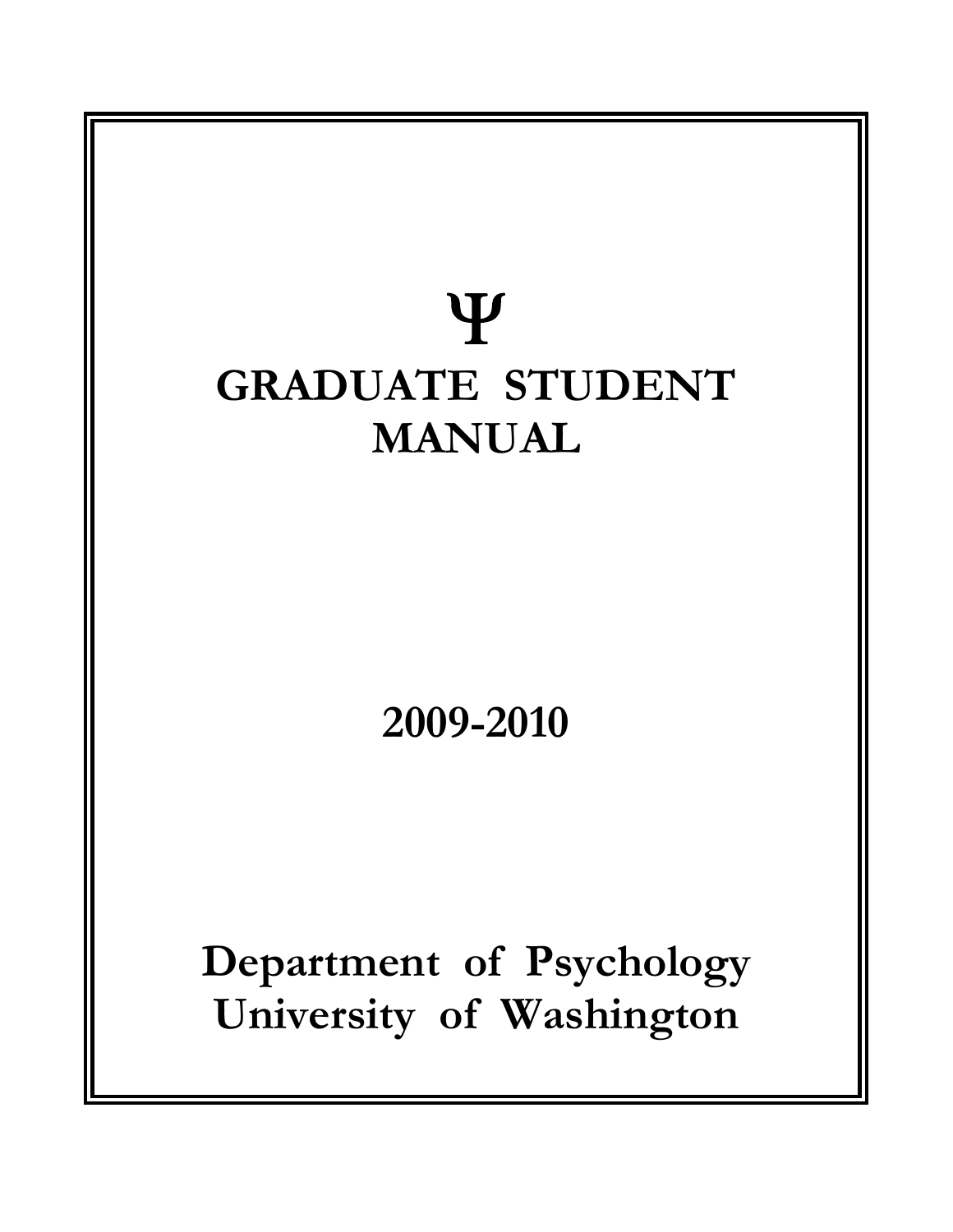The information in this Manual is designed to be a quick guide to all the information that you ought to know about procedures, polices, and miscellany of the Psychology Department and the UW Graduate School. Any University, Graduate School, and Departmental policies not included here have not, by that omission, ceased to exist. Consult the UW General Catalog for University rules and procedures for graduate requirements. Keep this guide as a reference throughout your program. You may receive revisions that should be added to this packet. If you think there is misleading or missing information, please make this known to the Director of Graduate Training or the Graduate Program Advisor.

This Manual is revised annually. Suggestions are welcome. Please send your suggestions to:

| Jeanny Mai<br>Nancy Kenney  | jeanny@u.washington.edu<br>nkenney@u.washington.edu              |
|-----------------------------|------------------------------------------------------------------|
|                             | Representatives of the Graduate Program Action Committee (GPAC): |
| Andrew Bock<br>Alec Scharff | abock@u.washington.edu<br>scharff@u.washington.edu               |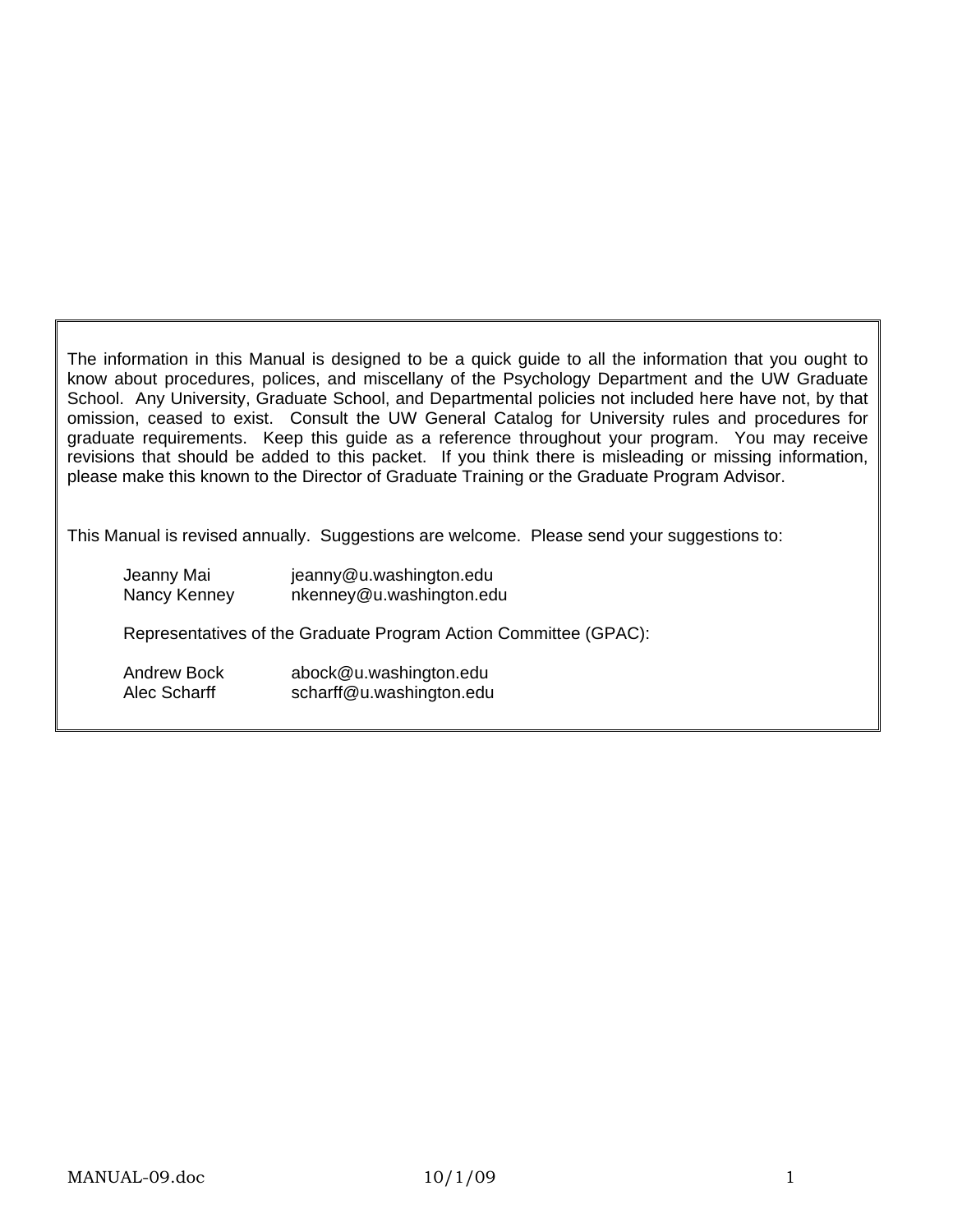# TABLE OF CONTENTS

|  | A. Basic Information for First Year Students |                                                |  |
|--|----------------------------------------------|------------------------------------------------|--|
|  | I.                                           |                                                |  |
|  | II.                                          |                                                |  |
|  | III.                                         |                                                |  |
|  | IV.                                          |                                                |  |
|  |                                              |                                                |  |
|  |                                              | B. Progressing Through the Program             |  |
|  | I.                                           |                                                |  |
|  | II.                                          |                                                |  |
|  | III.                                         |                                                |  |
|  | IV.                                          |                                                |  |
|  | V.                                           |                                                |  |
|  |                                              | Finding a GSR (Graduate School Representative) |  |
|  |                                              | <b>Reading Committee</b>                       |  |
|  | VI.                                          |                                                |  |
|  | VII.                                         |                                                |  |
|  | VIII.                                        |                                                |  |
|  |                                              | Timing with Internships, Graduation, Jobs      |  |
|  | IX.                                          |                                                |  |
|  |                                              |                                                |  |
|  |                                              | C. Areas of Study and Area Course Requirements |  |
|  | I.                                           |                                                |  |
|  | Ш.                                           |                                                |  |
|  | III.                                         |                                                |  |
|  |                                              | <b>Quantitative Minor</b><br>$\bullet$         |  |
|  |                                              | <b>Diversity Science Specialization</b>        |  |
|  |                                              | D. Policies and Procedures                     |  |
|  | I.                                           |                                                |  |
|  | ΙΙ.                                          |                                                |  |
|  | III.                                         |                                                |  |
|  | IV.                                          |                                                |  |
|  | V.                                           |                                                |  |
|  | VI.                                          |                                                |  |
|  | VII.                                         |                                                |  |
|  |                                              |                                                |  |
|  |                                              | E. Funding and Money Matters                   |  |
|  | Τ.                                           |                                                |  |
|  | ΙΙ.                                          |                                                |  |
|  | III.                                         |                                                |  |
|  | IV.                                          |                                                |  |
|  | F. Appendices                                |                                                |  |
|  | I.                                           |                                                |  |
|  | Ⅱ.                                           |                                                |  |
|  | III.                                         |                                                |  |
|  | IV.                                          |                                                |  |
|  |                                              |                                                |  |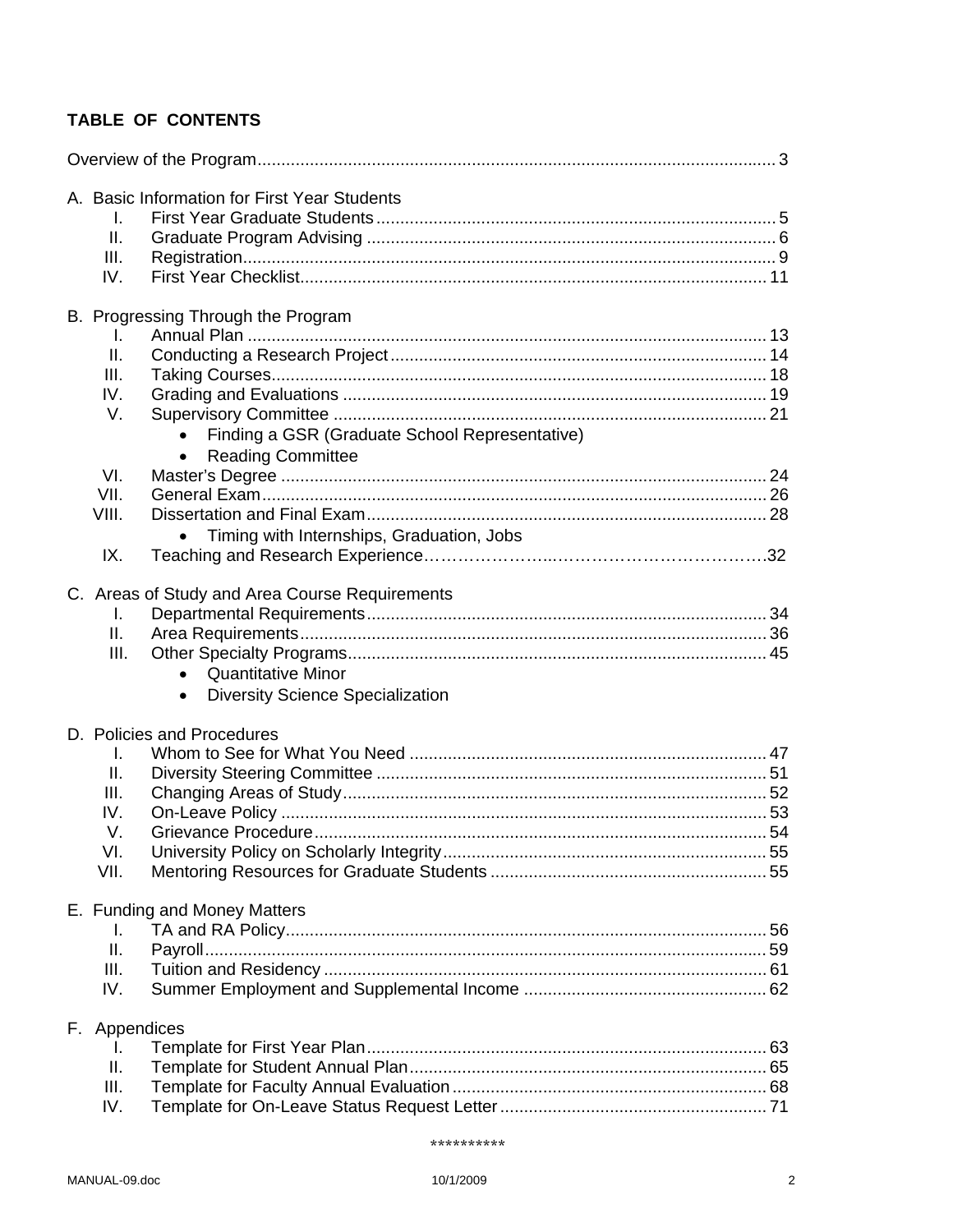# **Overview of the Psychology Ph.D. program**

**1. Goal**. The goal of the Psychology Graduate Program at the University of Washington is to train the next generation of psychologists for excellence in research, teaching and/or clinical practice. Toward that end, graduate students are expected to take some formal course work. More importantly, you will be challenged to acquire and demonstrate mastery of a set of professional skills, including research, reading, writing, and speaking in your professional field.

Our program places an emphasis on self-definition of goals, and the development of individualized graduate programs centered around your goals. The purpose of this overview is to give you a general picture of the events that will constitute your graduate training, and define their general time scale.

**2. Areas and Advisors**. For administrative purposes, the Department is divided into eight Areas: Animal Behavior, Behavioral Neuroscience, Clinical (Adult Clinical), Child Clinical, Cognition and Perception, Developmental, Quantitative and Social Psychology & Personality. The specifics of graduate training vary somewhat among Areas, particularly between the clinical and non-clinical Areas.

Each student is admitted to the graduate program under the sponsorship of a particular faculty member, who becomes the student's Advisor. A Co-Advisor is also selected for each student. The Advisor and Co-Advisor help the student plan his/her course of study, and guide him/her in all aspects of graduate training. Each student is also assigned to an Area -- typically the Area to which his or her Advisor belongs.

**3. Coursework**. Students in the non-clinical Areas are required to take about 10 courses in the first two years. Students in the clinical Areas take many more courses -- about 20 in the first three years. All students are strongly encouraged to participate in seminars and advanced seminars throughout their graduate careers. (See page 34 for Department and Area requirements)

**4. Milestones**. The student progresses through the graduate program by passing a variety of milestones. They are:

**First (or second) Year Research Project**. During the first year, each non-clinical student undertakes a research project under the supervision of his or her Advisor. Due to their heavy course load, clinical students undertake their first year project in their second year. The research project includes planning, data collection, data analysis, and presentation of the project at the Research Festival held at the end of Spring quarter, and writing up the project for publication.

**Continuing Research**. During the second year, and throughout his/her graduate career, students carry out increasingly independent research with their Advisors. An emphasis on research is a major hallmark of our graduate program.

**Formation of Supervisory Committee**. At the end of the first year or the beginning of the second, each student forms a Supervisory Committee to guide him/her through the remainder of his/her program. For clinical students, the Committee is formed at the end of the second year. (See page 21)

**General Examination ("Generals")**. During the third year, the student takes the General Examination. The purpose of the General Examination is to challenge the student to demonstrate mastery of a body of literature and concepts in his/her field, and a set of professional skills. The format of the General Examination varies among Areas and individual students (See page 26). Most commonly, the student develops a reading list in consultation with members of the supervisory committee, reads a body of literature, writes answers to a set of essay questions based on it, and defends his/her answers in an oral examination.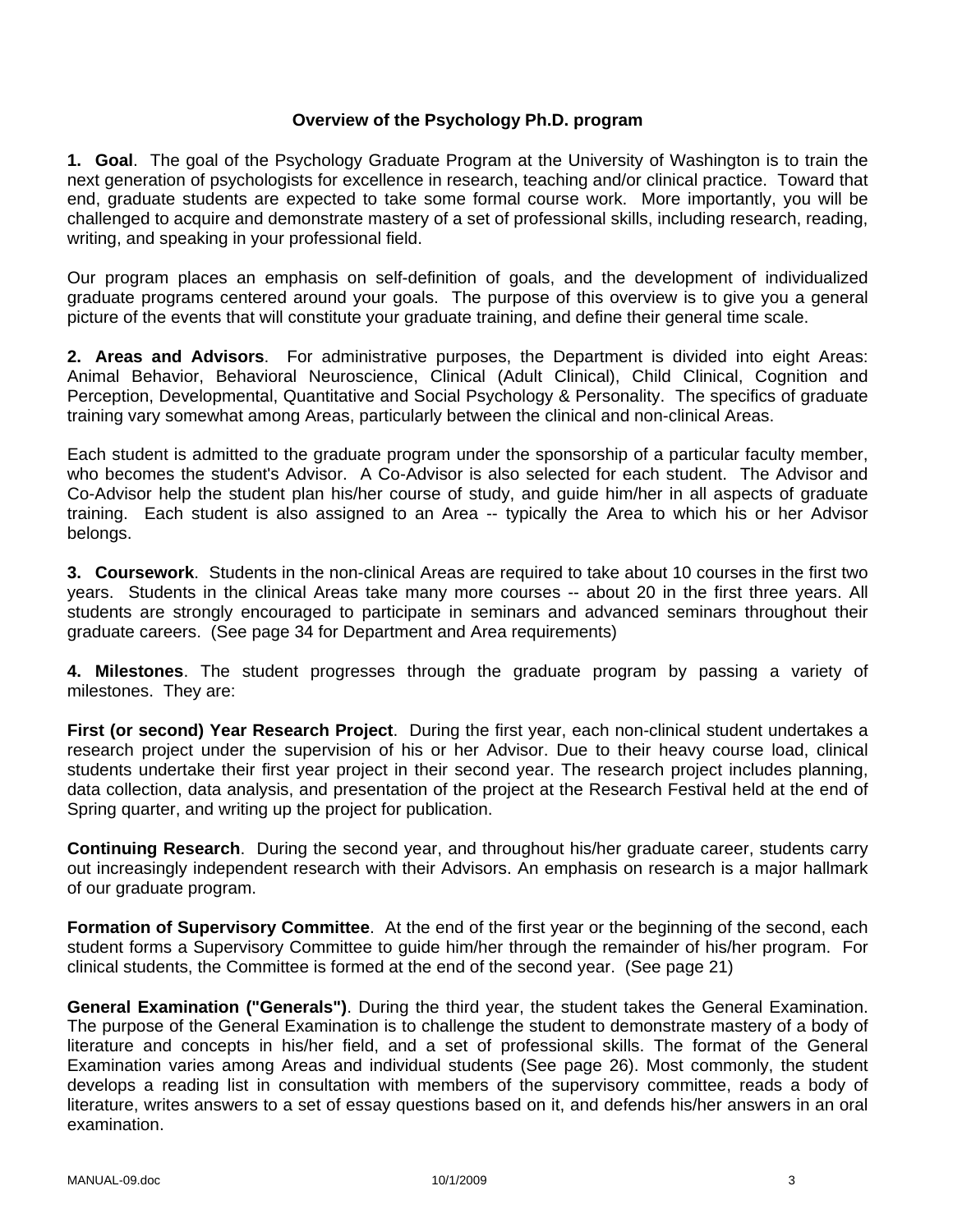**Dissertation Proposal.** During the fourth year, each student develops a formal research proposal for his/her dissertation work. The format of the dissertation proposal varies among Areas and individual students. The proposal is presented, orally and/or in writing, to the Supervisory Committee for discussion and feedback. (See page 28)

**Formation of Reading Committee**. When the dissertation is nearly complete, three members of the Supervisory Committee agree to serve as your Reading Committee. The Reading Committee is appointed to read and approve the dissertation. (See page 23)

**Final Examination.** When the reading committee has read a draft of the entire dissertation and the members of the doctoral supervisory committee agree that the Candidate is prepared to take the Final Examination, all members of the doctoral supervisory committee must sign the Request for Final Examination form. The work is presented to the Supervisory Committee, usually in the form of a colloquium, and a formal dissertation is completed. (See page 28)

**Clinical training and internship**. This is required for all clinical students. Consult with your faculty advisors, the clinic director, and the director of clinical training about how to prepare for this required clinical training experience.

---

The rest of this manual provides more comprehensive descriptions of course work and milestones, including the many rules that apply to them, and some suggestions about how to accomplish them.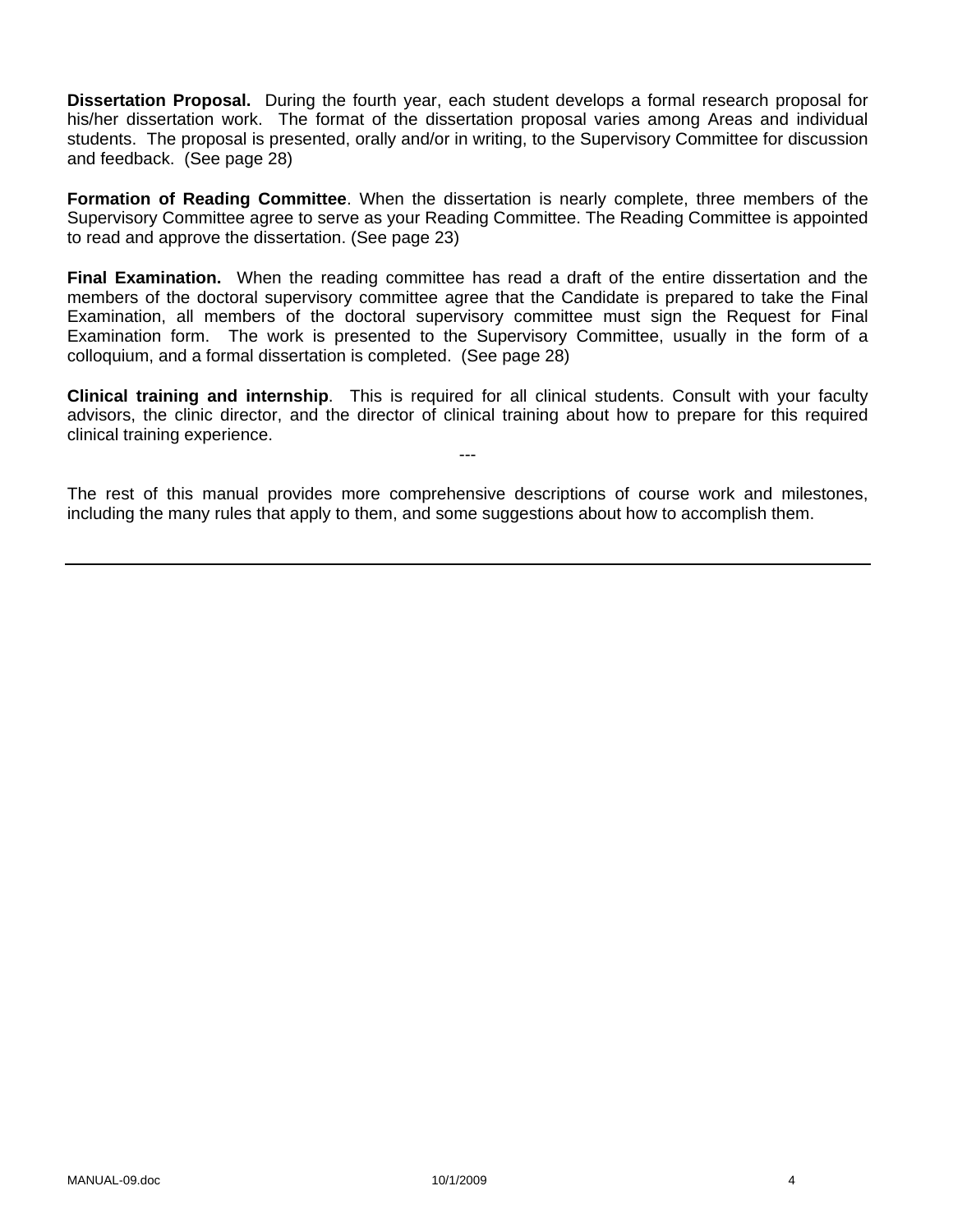# **A. Basic Information for First Year Students**

# **A. I. FIRST YEAR GRADUATE STUDENTS**

Welcome to the Psychology Department! This manual was written in an effort to guide you through your graduate program. Please read through the manual to get a clear picture of the procedures involved in completing the program. The first year of graduate school can be a difficult time. Many faculty members, advanced graduate students, and staff members are committed to helping new graduate students in their transition to graduate school. Please make use of these resources when the need arises. If you have questions not included in the manual, please contact the Graduate Program Advisor in Guthrie 127 (jeanny@u.washington.edu, 206-543-9329), your advisors, another graduate student, or the Director of Graduate Training, Nancy Kenney.

- **1. Faculty Advisors.** You will have been assigned two (primary and secondary) or more advisors in your major area who will assist you with planning your program for the first year. Your advisor(s) will also supervise your research during the first year. Although many students continue with this advisor past their first year and/or make this person the chair of their Supervisory Committee, this is not required. You should feel free to pursue work with another faculty member if that should better fit your educational needs. (See page 6, Graduate Program Advising).
- **2. Orientation Week.** First year graduate students are expected to attend an orientation seminar during the week prior to the start of classes, Autumn Quarter. Please register for orientation credit, under Psych 500 A. Contact the Psychology Graduate Program Advisor (jeanny@u.washington.edu, 206-543-9329) for details if you have not received the orientation schedule.
- **3. First Year Plan.** Early in Autumn quarter of the first year (preferably during Orientation Week), new students are to schedule a planning meeting with their advisor(s). After the meeting, the student is asked to prepare a written version of his/her goals, coursework, research, etc., for the upcoming year (the First Year Plan, see page 63 for template).
- **4. Course Requirements.** You should begin fulfilling departmental course requirements during the first year. In particular, you must complete courses to satisfy the statistics requirement by the end of the second year. Check with your area about specific requirements (See page 34).
- **5. First Year Research Project.** All first year students are required to conduct research during the year. This activity culminates in a formal presentation of your work at the annual Psychology Department Research Festival, held at the end of Spring Quarter. Clinical students present at the end of their second year in the program. All other students present at the end of their first year.
- **6. Annual Evaluations.** You will be evaluated at the end of each year by the faculty in your major area. The evaluation will be based on your accomplishments during the prior year and your Annual Plan which is prepared in May of each year to discuss the following year. (See the template, page 65). A letter providing feedback from the evaluation and any appropriate recommendations will be sent to you from your advisor(s). For more detailed feedback, you should talk with your advisor and/or the Area GTC Representative. (See Area Rep list, page 35)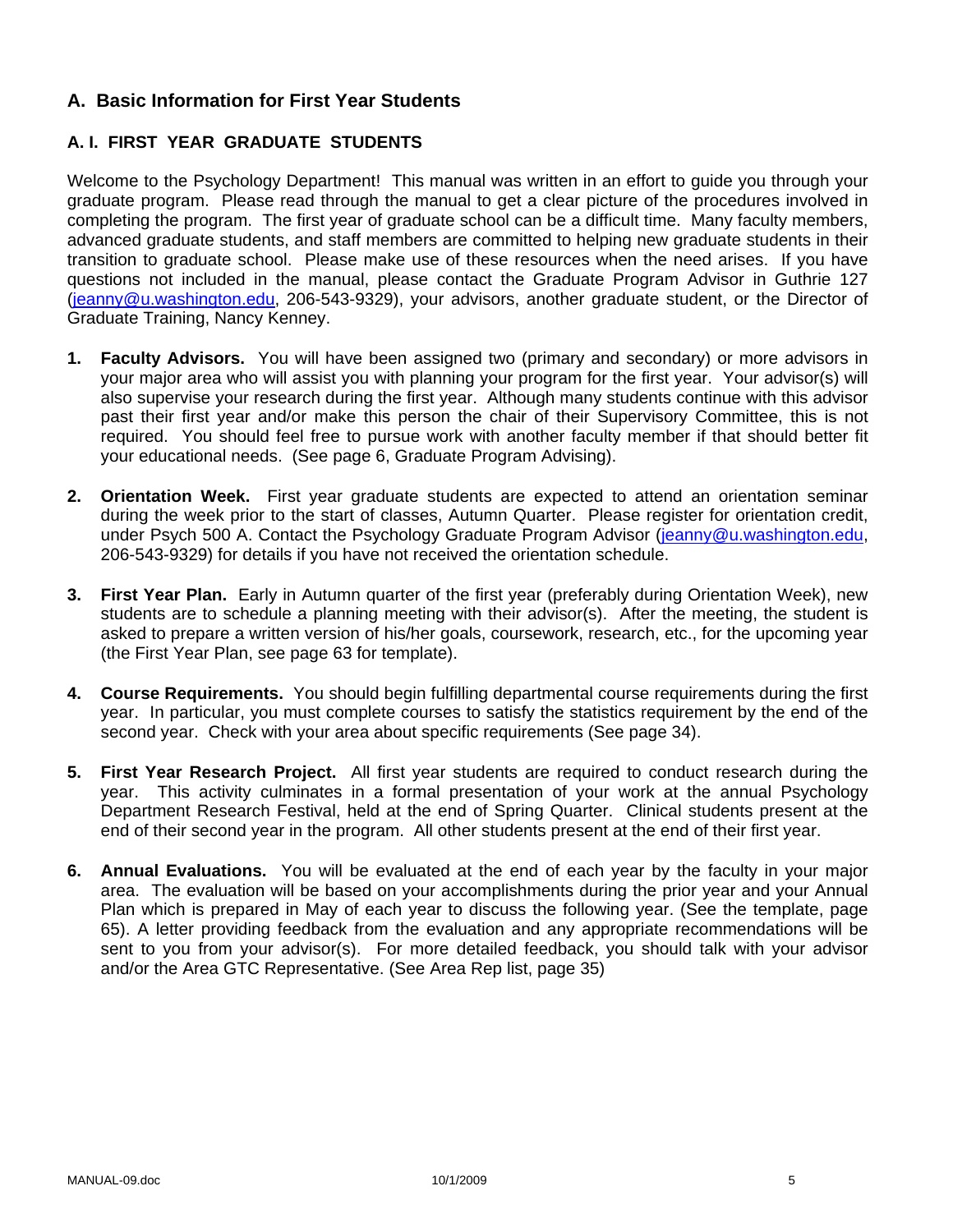- **7. Office Space.** Many students will have office space available through their advisors. If you do not, or would like to have space, some graduate student desk space is available in Guthrie Annex 4 (GA4). This space includes equipment for computer use and internet access, a ping-pong table, pool table, and a kitchen with a refrigerator and microwave. Students are responsible for space assignments and upkeep in this area. Contact your Graduate Program Action Committee (GPAC) Representatives (See page 8).
- **8. E-Mail.** In order to sign up for a UW e-mail account, go to https://uwnetid.washington.edu/newid/. Then follow the online instructions. Send questions to UW Technology Service Center via their Web site (http://www.washington.edu/computing/help/) or call 206-221-5000.

# **A. II. GRADUATE PROGRAM ADVISING**

# **Advisors/Co-Advisors**

Advisors work to help students with their goals and with their research. They also usually serve as the chair of the student's Supervisory Committee. Co-advisors are assigned to students to provide students with additional support. Students should feel free to approach their advisors and co-advisors with questions or concerns regarding their program. Advisors and co-advisors are also typically the ones who sign the Master's Warrant (See page 24). Although the advisors and co-advisors are assigned to students for the first year of the program, students may change these assignments. It is recommended that students who would like to change advisors or co-advisors discuss this possibility with their advisor or coadvisor. For a student perspective, consult with other graduate students, and/or GPAC (See page 8).

#### *Graduate Training Committee –* **Chaired by Nancy Kenney** (G306, 206-543-2563,

e-mail:nkenney@u.washington.edu)

The Graduate Training Committee (GTC) is an appointed committee of the faculty. Faculty members of the Committee represent each of the sub-areas within the Psychology Department, and two graduate students attend the meetings to provide student input. The functions of the Committee are to:

- 1. Consider graduate training issues that relate to the entire department in order to make recommendations for departmental action. This would include such topics as departmental course requirements, research requirements, timing of general exams, etc.
- 2. Address grievances any student may have in regard to training issues or individual treatment within the department.
- 3. In collaboration with the Areas, review the progress of individual graduate students, recommend disciplinary actions when necessary (rare).
- 4. Keep abreast of changes in Graduate School policies in order to interpret them to students and faculty.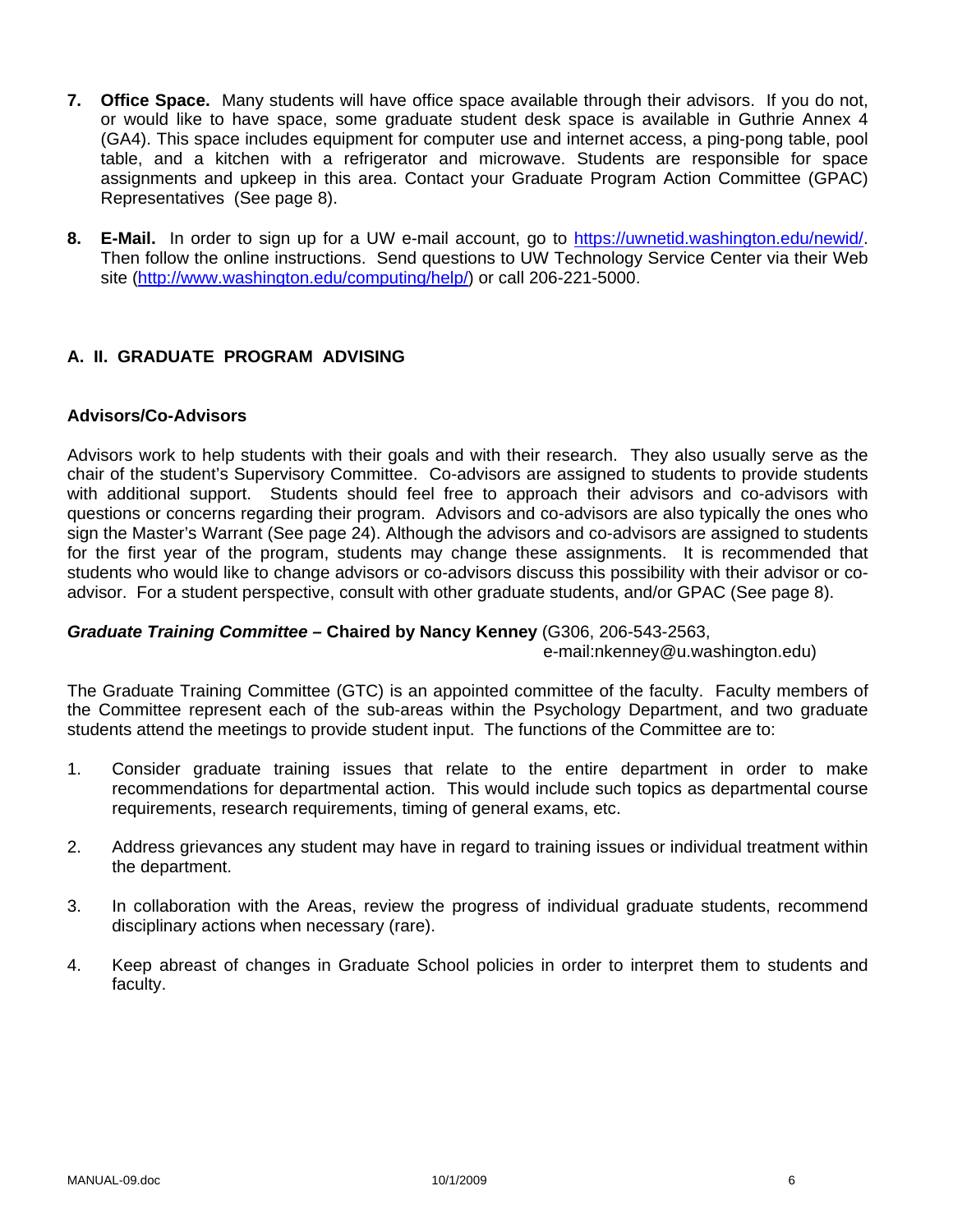# **Graduate Program Coordinator – Nancy Kenney** (G-306, 206-543-2563, nkenney@u.washington.edu)

The Graduate Program Coordinator (GPC) supervises the activities of the Graduate Program Office, is the Chair of the GTC, acts as liaison with the Graduate School, assigns teaching assistants in collaboration with the Graduate Program Advisor and the Associate Chair, and provides individual counseling and troubleshooting to graduate students. Academic advising, in general, is provided by your own advisor, though the GPC may be more knowledgeable and up-to-date on some policies and requirements. If in doubt, see the GPC, who can refer you to a more appropriate person, if necessary. (Also see the 'Whom to See' list on page 47)

#### **Graduate Program Advisor – Jeanny Mai** (G-127, 206-543-9329, jeanny@u.washington.edu)

The Graduate Program Advisor (GPA) may be the most important of all these sources, as she is knowledgeable about the Graduate School and the University, and knows the procedures that you must follow along the way toward your degree.

Graduate Program Advisor activities of importance to you include:

- 1. Keeping an updated record of your student status, Supervisory Committee members, etc. Also, if given some idea of your time schedule for completing requirements, she can remind you of procedural details you must attend to.
- 2. Making official requests to the Graduate School for Supervisory / Reading Committee formation and changes.
- 3. Scheduling General and Final Examinations with the Graduate School.
- 4. Preparing and distributing Master's / General Exam / Final Exam warrants. (The term 'warrant' refers to the document signed by the supervisory committee stating that the student has passed the Master's, General or Final Exam.)
- 5. Coordinating TA assignments in collaboration with the GPC and Associate Chair, handling TA budget questions, entering TA payroll appointments.
- 6. Questions concerning University and departmental requirements.
- 7. Registration problems.
- 8. Entering scholarships or fellowship awards, requesting non-resident tuition waivers from the Graduate school.
- 9. Organizing department events, such as Research Festival and Hooding.

The Graduate Program Advisor also has many other responsibilities, including the time-consuming job of graduate admissions. So please be considerate of her time, especially in the months of December and January, when the input from graduate school applicants peaks.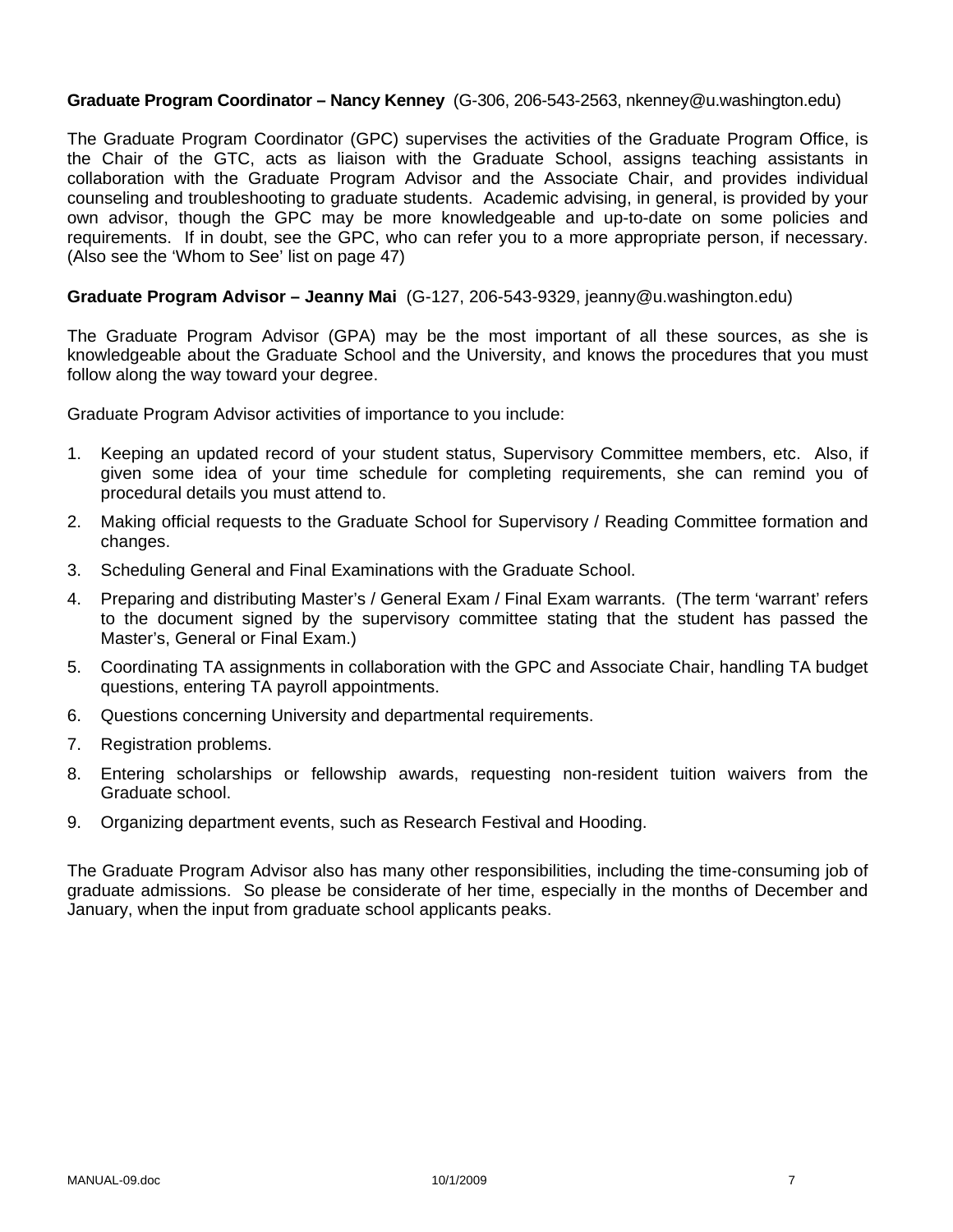# **Psychology Graduate Program Action Committee (GPAC)**

Founded in 1998, this committee represents all graduate students in the Psychology Department and serves as a liaison between students, faculty, and administration. **Membership is open to all psychology graduate students.** Students are invited to participate in this committee and are welcome to attend any meetings, to ask questions, or to raise issues pertaining to the Psychology Department.

GPAC Representatives for this year are:

| Andrew Bock   | abock@u.washington.edu               |  |
|---------------|--------------------------------------|--|
| Alec Scharff  | scharff@u.washington.edu             |  |
| GPAC website: | http://depts.washington.edu/gpacpsy/ |  |

#### **Graduate & Professional Student Senate (GPSS)**

The Graduate and Professional Student Senate (GPSS) is the student government at UW that represents you, in all aspects of your student life EXCEPT labor issues. GPSS is made up of two senators from each degree-granting department, four officers and several staff members. GPSS provides graduate and professional students with representation both on campus and in the legislature. In addition, GPSS acts as a resource center and funds graduate programming. Here is a list of the functions of GPSS:

 • We can give you money. Every year, departments can apply for departmental funding, registered student groups can request special allocation funds, and individuals attending conferences—even if you're not presenting—can apply for travel grants. We also have a diversity fund for events that promote diversity on campus.

 • We represent you and all UW graduate and professional students to the UW administration, the City of Seattle, the State of Washington, and the federal government. We do this, in part, by having two Senators from each department (or school) attend a monthly GPSS Senate meeting in order to represent you. Make sure you know your Senators, as they are your representation and also the people who can make your departmental funding request.

• We lobby for you in Olympia. Because UW is a state school, not all decisions about the school are made on campus; some policies are decided in Olympia. The GPSS Vice President (qpssvp@uw.edu) is our official lobbyist and spends the winter quarter living in Olympia, advocating on behalf of all graduate and professional students at UW. GPSS plans lobby days, and we also aid students in contacting their legislators when important bills with potential impacts on higher education are coming up for a vote.

 • We appoint people to serve on University committees. Serving on a committee is a great opportunity for graduate and professional students to gain experience working with administrators and faculty, to have an impact on campus, and to bulk up a CV in the process. Committees range from the Human Subjects Review Committee and the Institutional Animal Care and Use Committee, to the Student Technology Fee Committee, with a \$4.5 million dollar budget. Contact the GPSS Vice President for more information on all of the various committees.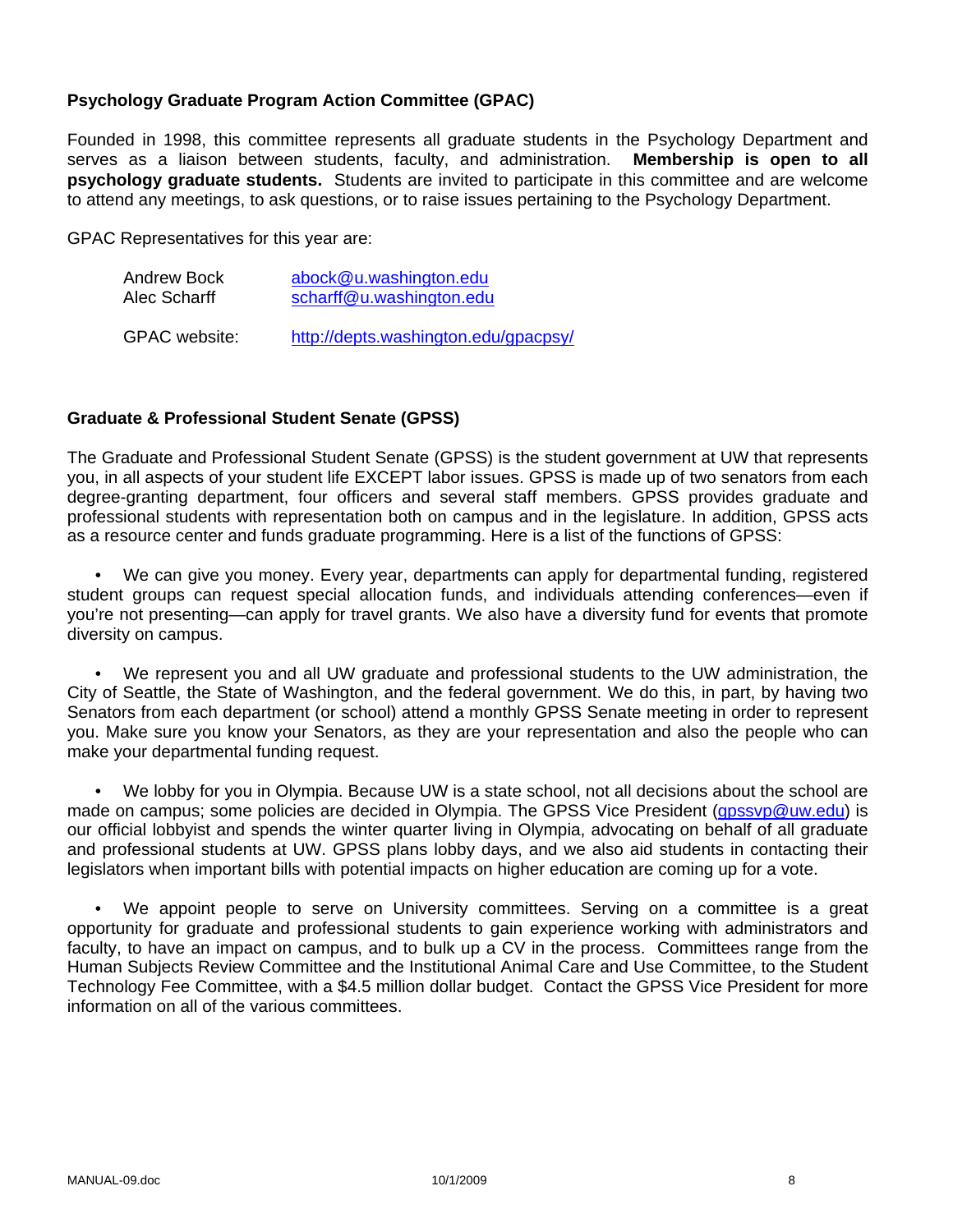• We offer free food and beer. We organize several social events during the school year. We have a social in the fall and another in the spring. Our socials are completely free and open to all UW graduate and professional students. In the winter quarter, we also host graduate and professional speed dating, just in time for Valentine's Day, which always fills up quickly.

GPSS Representatives for this year are:

| <b>Rick Cruz</b>     | cruzr1@u.washington.edu         |  |
|----------------------|---------------------------------|--|
| Nicholas Nasrallah   | nicknas@u.washington.edu        |  |
| <b>GPSS</b> website: | http://www.gpss.washington.edu/ |  |

# **A. III. REGISTRATION**

**Choose your courses**. Review the course requirements on page 34. A description of Psychology courses is found on the Psychology webpage (http://www.washington.edu/students/crscat/psych.html). In consultation with your advisor, make your Annual Plan (see page 65) and decide which courses to take. Also talk with other students or the instructor of the course.

**Look up courses in the Time Schedule**. Once you have decided upon the classes you want to take, look in the "Time Schedule" for the appropriate quarter to find out the days and times when these classes meet. The UW Time Schedule can be found on the UW website http://www.washington.edu/students/timeschd/.

**Entry Codes**. You should make note of the classes that need a "course entry code" or a "course permission card." The course entry code numbers are usually available from the instructor. If the course has variable credits, such as Psych 600, 700, or 800, the entry code numbers should be available in the main office of Guthrie (G-119A.) Course permission cards can be picked up at the main office. They need to be signed by the instructor of the course (or your advisor for independent research) and then exchanged for the course entry code number. If problems with entry codes occur during registration, you should contact the instructor, Kim Arbios, Course Scheduling Coordinator (206-543-1469, karbios@u.washington.edu), or Jeanny.

**During the academic year you must be registered for courses or petition for on-leave status. Failure to do so will result in being dropped from the University. (Exception: You do not need to go on-leave or register for Summer Quarter only. Summer quarter On-Leave enrollment is automatic for all graduate students who were either registered or officially On-Leave during the prior Spring Quarter.) If you have a teaching or research assistantship, please see the section of this manual entitled "Number of Credits" on page 11.** 

#### *Registration*

Registration must be done before the first day of classes to avoid a late first time registration fee (\$25). Changes in courses may be made no later than the fifth day of the quarter to avoid a change of registration fee (\$20). Registration is done on the web at: http://myuw.washington.edu. If you have questions, call Registration at 206-543-8580.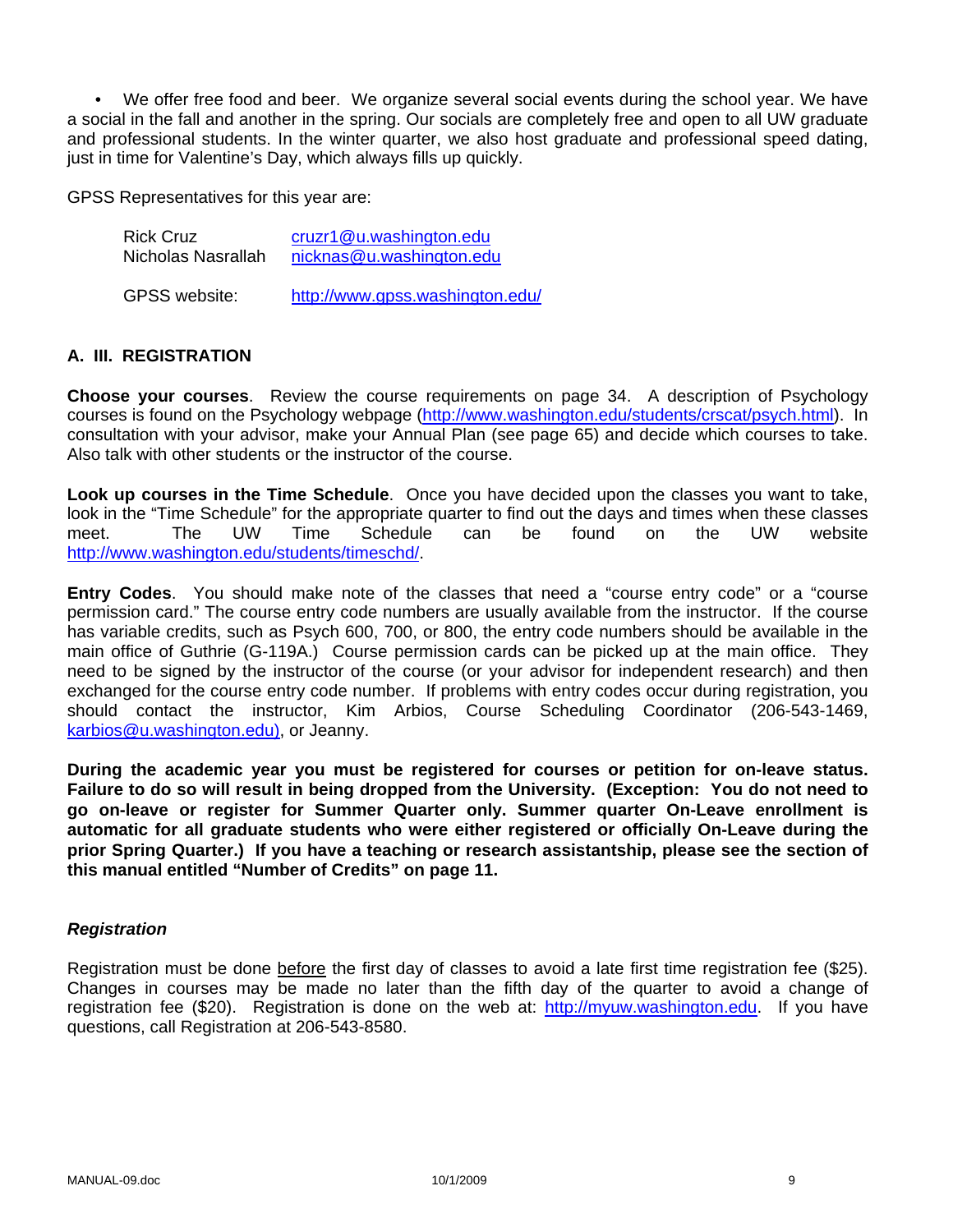**Important**: Keep a file for yourself of all the courses you take, *including* seminars and independent studies. In this file enclose reading lists, syllabi, instructor name(s), and the quarter and year each course was taken. This file will be invaluable to you later; e.g., when you apply for licensing or teaching positions.

**10 Year Limit**: The count of years in the program begins during the Autumn Quarter following the student's admission. Quarters on-leave or assigned off campus count as if the student has been in residence, i.e., "the clock keeps ticking." Quarters in clinical internships also count in the determination of the student's number of years in the program. In the unlikely event it becomes necessary to complete your program in more than ten years, you must submit a petition to the Dean of the Graduate School for permission to extend the 10-year limit. The petition is available online at the Graduate School webpage, http://www.grad.washington.edu/mygrad/student.htm. A common goal is to finish the program in 5 to 7 years.

# *Dropping and Adding Courses*

If you need to drop or add a course, be certain to do this within the first five days of the quarter to avoid a \$20 change of registration fee. Once the change of registration fee is in effect, and you need to change your schedule, make all changes in ONE day, so you get charged once.

If you drop classes or withdraw after the  $8<sup>th</sup>$  day of the quarter, you will be charged a \$20 (change of registration fee) and tuition forfeiture (next section).

#### *Tuition Forfeiture*

Tuition forfeitures are fees that are charged when you make changes to your schedule from the 8th through the 30th calendar day of the quarter that result in you dropping from one tuition rate to another, or withdrawing completely from your classes.

#### http://f2.washington.edu/fm/sfs/node/60

You should note, that you are permitted **only ONE** drop after the second week of the quarter, per academic year – choose wisely!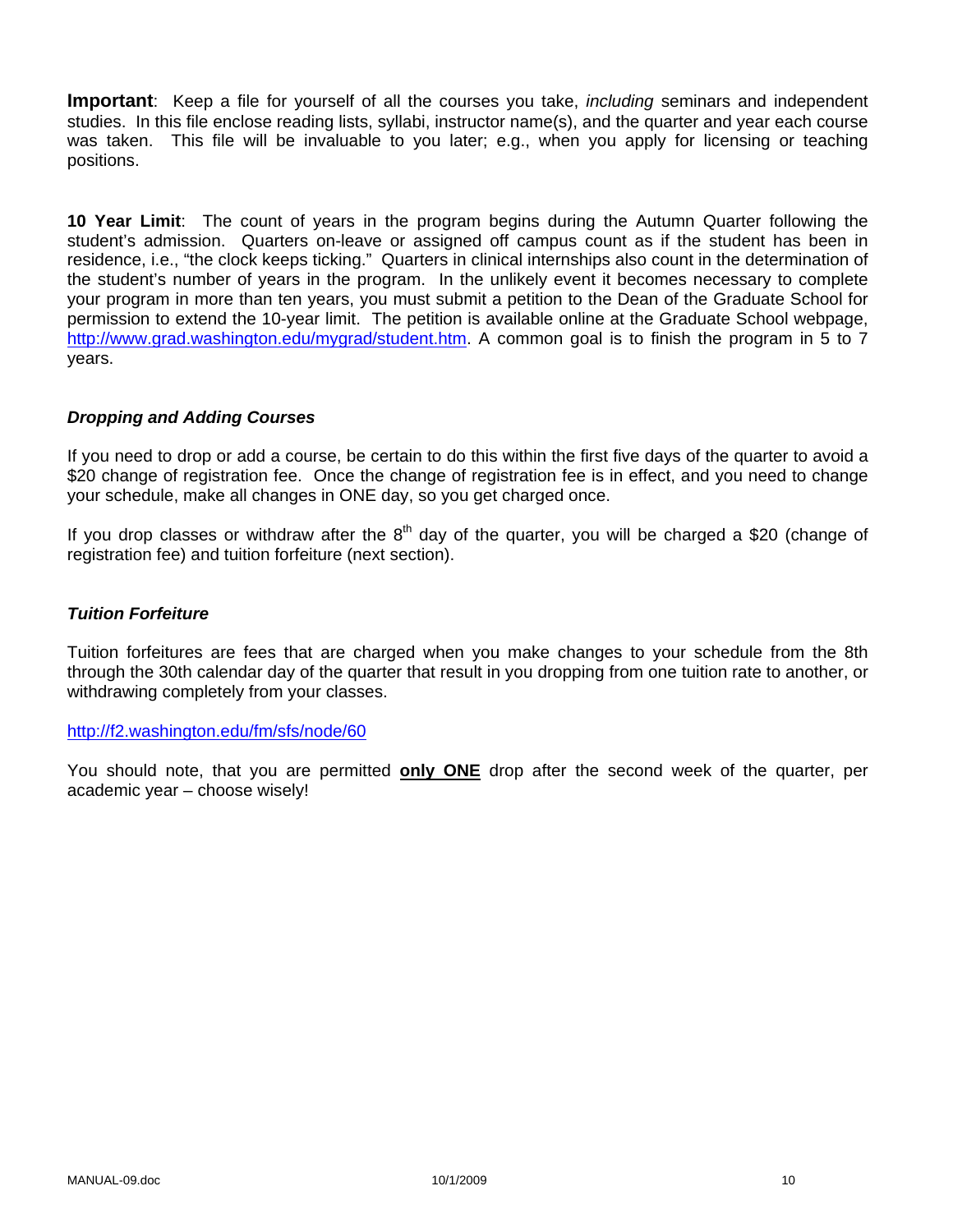### *Number of Credits*

TAs and RAs must register for a minimum of 10 credit hours for each quarter of their appointment (2 credits for Summer Quarter). These credits can include credit for Psych 600 (Independent Study/Research), Psych 700 (Master's Thesis), or Psych 800 (Doctoral Dissertation) with the number of credit hours commensurate with your time commitment to your research and individual study (suggested guideline of 3hrs/wk = 1 credit). Since you are virtually always conducting a program of independent study and research, you will generally register for several credits in one or more of these courses each quarter.

The tuition charge is the same for 7-18 credit hours. You will be charged additional tuition for credits in excess of 18. A minimum of 9 credits in Psych 700 is needed for the Master's degree. A minimum of 27 credits over at least 3 quarters in Psych 800 is needed for the Doctoral Degree (See page 28). There is no maximum number of credits for these courses, but students cannot register for more than 10 credits of Psych 800 per quarter.

| <b>REGISTRATION REQUIREMENTS</b>            | Academic Year | <b>Summer Quarter</b> |
|---------------------------------------------|---------------|-----------------------|
| <b>Full time Status</b>                     | $10 - 18$     | $10 - 18$             |
| <b>Minimum Credits Required</b>             | 2             | $0^*$                 |
| Minimum Credits to maintain TA/RA           | 10            | 2                     |
| Minimum Credits to maintain Financial Aid** | 10            | $0^{\circ}$ or 10     |
|                                             |               |                       |

\*If registered during previous academic year (3 quarters)

+ For Full time Financial Aid you likely need 10 credits every quarter (including summer). Please check with Student Fiscal Services (sfshelp@u.washington.edu, 206-543-4694, or chat with them at: http://f2.washington.edu/fm/sfs/students) for your particular situation.

# **A. IV. FIRST YEAR CHECKLIST**

- Attend the Psychology Orientation Seminar and the UW's CIDR TA/RA Conferences which occur the week before school starts
- $\Box$  Prior to the beginning of classes, meet with your advisor to go over course requirements, research plan, and TA/RA assignment
- Get Washington State driver's license (http://www.dol.wa.gov/)
- $\Box$  Complete payroll, insurance, and tax paperwork with Merly Jones, G-126, 206-543-3366, merlej@u.washington.edu
- $\Box$  Get e-mail account, office space, etc
- Acquire building keys in the Guthrie front office
- Pay student fees/tuition before the due date by the  $3<sup>rd</sup>$  Friday of the quarter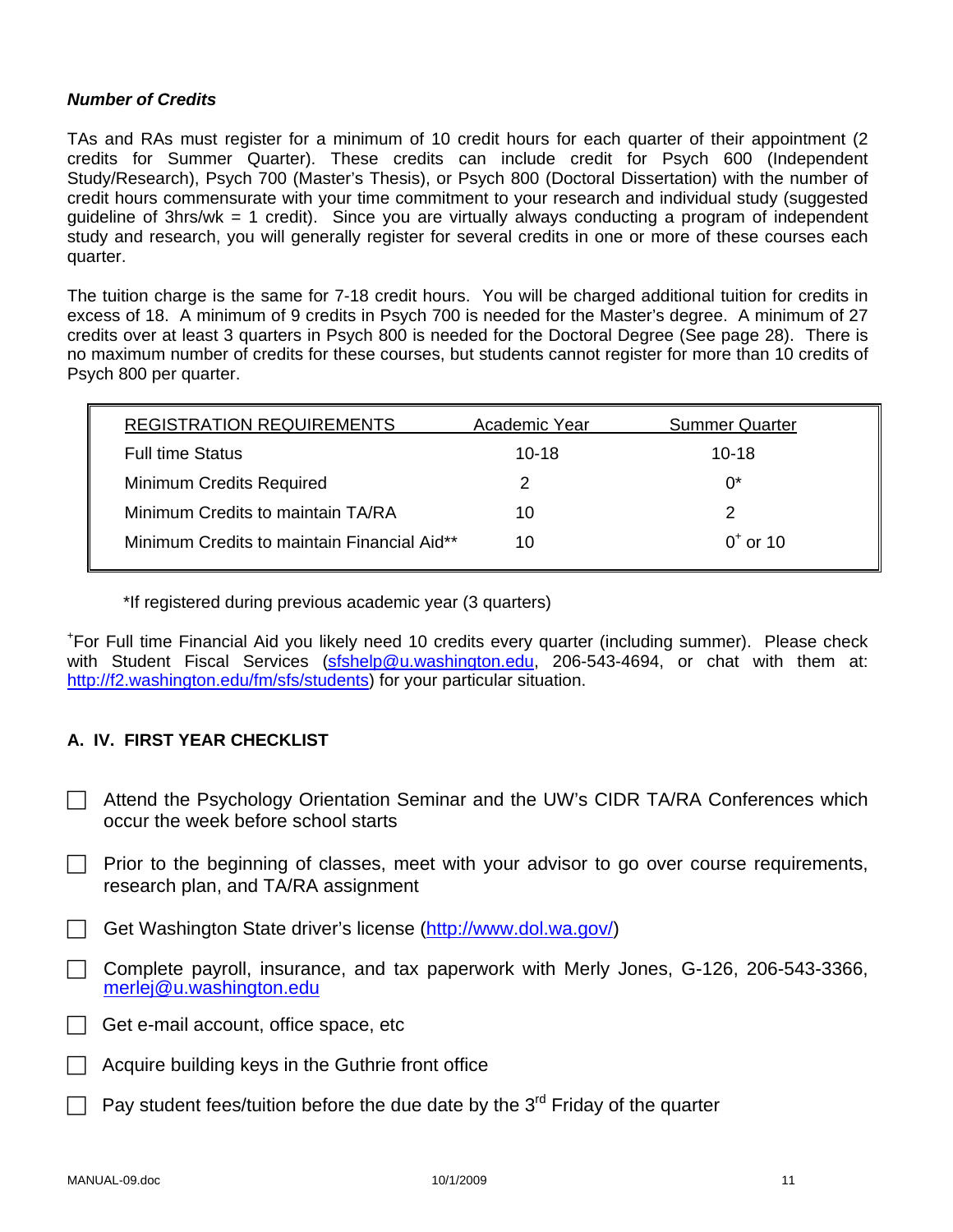- $\Box$  Talk with more advanced students to get their tips on the program
- ◯ Complete your First Year Plan with your advisor (See First Year Planning Section, page 5 and page 63 for Template) Turn in the final version to your advisor by the end of the first week of classes
- $\Box$  Register for classes before the first day of classes, including:  $\Box$  Orientation seminar, statistics sequence, Colloquium Series
- $\Box$  Keep a file for yourself of all the courses you take, *including* seminars and independent studies. In this file enclose reading lists, syllabi, instructor name(s), and the quarter and year each course was taken. This file will be invaluable to you later, e.g. when you apply for licensing or a teaching position.
- Prepare for the first/second year project
- $\Box$  Plan for summer funding
- Review this manual for information that might be helpful
- $\Box$  Get to know the cafes on and off campus
- $\Box$  If any concerns arise, don't be shy. Talk to your advisor, co-advisor, another student, the lead TA, the GPAC reps, the Graduate Program Advisor (Jeanny Mai), the Director of Graduate Training (Nancy Kenney), or anyone else you think might be helpful.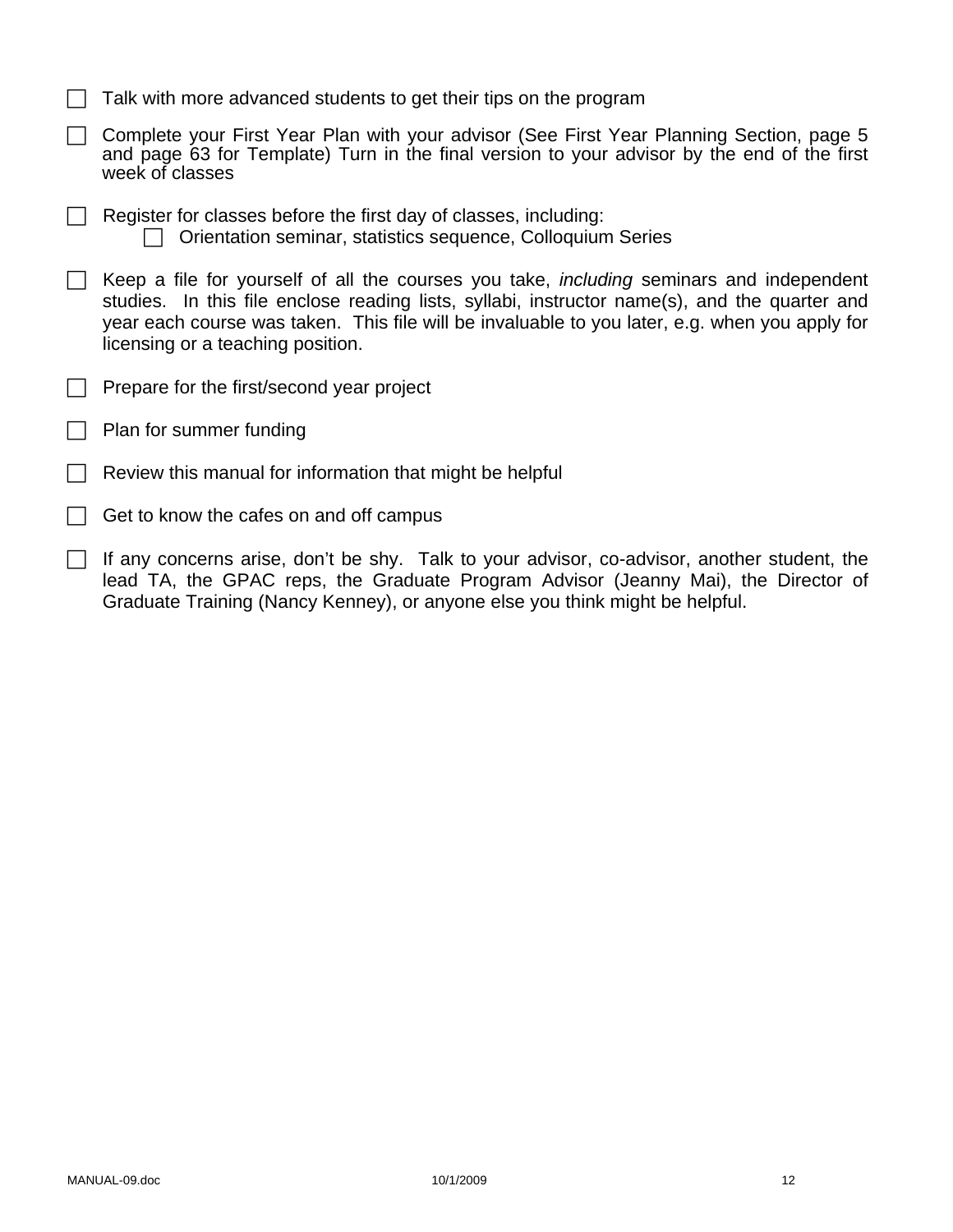# **B. PROGRESSING THROUGH THE PROGRAM**

# **B. I. ANNUAL PLAN**

All graduate students and their advisors are expected to participate in an annual planning and evaluation process. In 1999 and again in 2003, the faculty approved changes in the course requirements for our new graduate program. We also adopted a new Planning/Evaluation process. We are currently implementing the new planning process, which will undergo revision and improvement as needed.

*First Year Plan*. Each new graduate student should study the planning template (See page 63). He/she should meet with his/her advisor(s) prior to the beginning of Autumn Quarter, and begin developing a plan for the first year of study. After the meeting, the student should prepare a draft of his/her first year plan, including goals, coursework, research, etc., for the upcoming year. The student and the advisor(s) should complete and sign the first year plan by the end of the first week of classes, and forward it to the Graduate Program Advisor (GPA, Jeanny Mai). She will forward the plan to the Director of Graduate Training (GPC, Nancy Kenney) for review from a graduate school perspective and thereafter place it in the student's file.

*Annual Plan*. Annual plans are prepared in May of each year. Templates (See page 65) will be distributed as a reminder around April 1. The student and advisor should meet in early April or May, and the final version of the plan should be in the advisor's hands at the end of May. The student's co-advisor and/or committee should be involved as appropriate. The advisor will then draft a feedback/evaluation letter to the student, and forward both the plan and the draft evaluation letter to the Graduate Training Committee (GTC) Area Rep by mid-June.

*Evaluation/Feedback Letters.* Areas will meet and review the plans and letters at the end of Spring Quarter. Other Area faculty members will suggest additions or modifications to the letter. Letters should be signed by the advisor and the GTC Area Rep, and given to Jeanny for distribution. Students should receive their evaluation letters by about July 1.

Copies of the plans and letters will also be forwarded to Nancy Kenney (GPC), who will review them from a Graduate School Perspective. Problem cases will be considered by the Graduate Training Committee (GTC) at its meeting early in Summer Quarter. If needed, an additional letter advising the student of official actions by the GTC or the Graduate School will be sent to the student from the GTC. After review by the GTC, the original evaluation will be given to the student, the plans and copies of the evaluation letters will be placed in the student's file.

Templates setting forth the topics that need to be covered for both the student plan and the faculty evaluation letter can be found at the back of this manual. Topics include items such as goals, accomplishments, progress, development of skills in teaching and research, coursework, service, presentations, awards, and preparation of a *curriculum vitae* (academic résumé). (See appendices page 63.)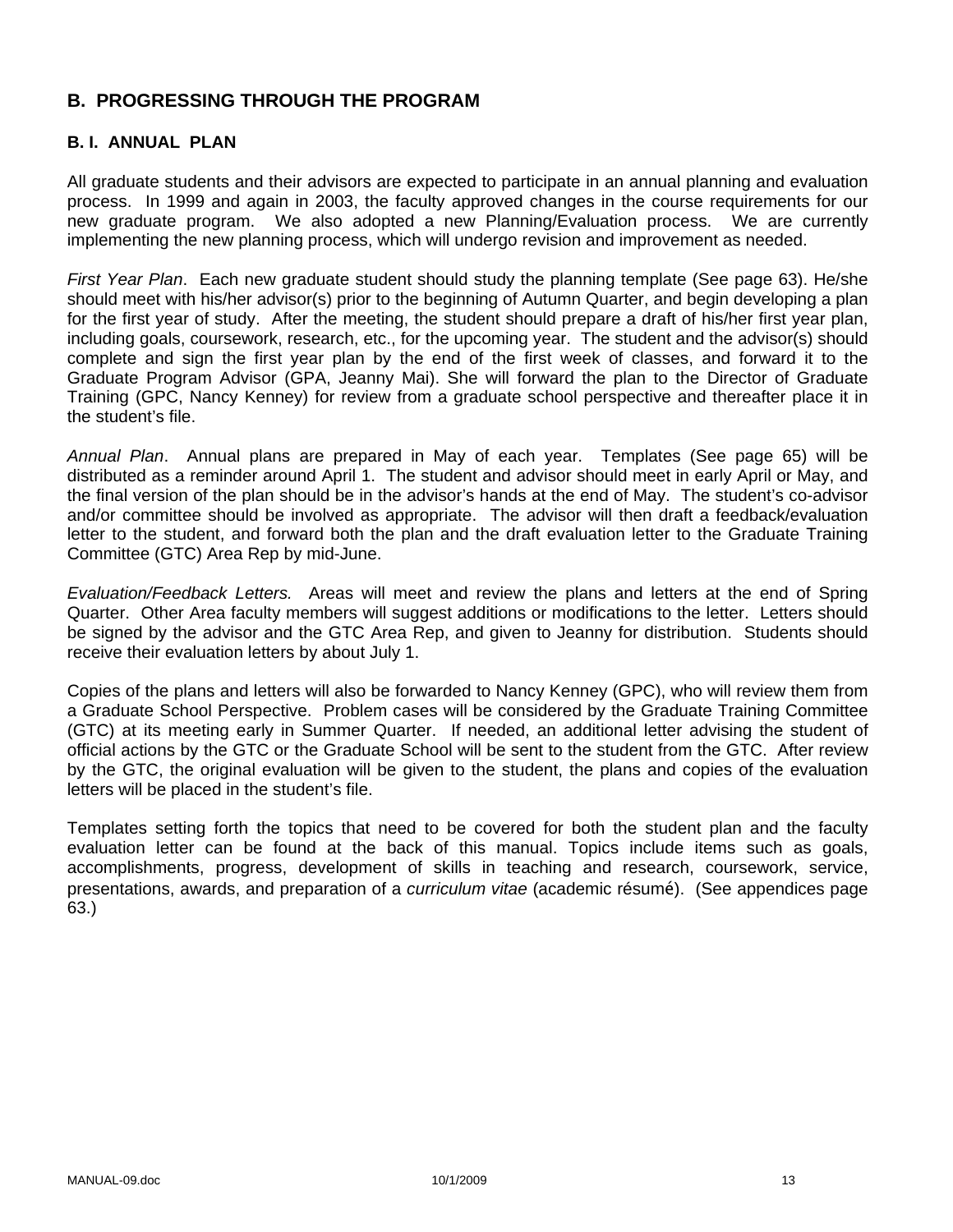# **B. II. CONDUCTING A RESEARCH PROJECT**

**1. General Considerations.** All students are expected to acquire research skills. All research must have a faculty sponsor, typically the student's advisor. A student's research experience begins in the first year of graduate school and should be an ongoing activity throughout his/her graduate career.

### **2. Acquisition of Research Participants (Subjects)**

*Animal Research* - James Campanelli (G-138) coordinates the use of the department's supply of laboratory animals. (jcampane@u.washington.edu)

*Human Participants -* The Psychology Subject Pool (PSP) is an administrative mechanism that (a) offers a convenient way for undergraduate students enrolled in psychology courses to gain experience with a broad range of psychological research, and (b) furnishes faculty and graduate students in the Psychology Department with participants for their research projects. The PSP is designed to ensure that consistent and proper procedures are followed by all researchers for the protection of the participants. It is also designed to make participation by the students as easy and educational as possible. Every research study in the PSP must be individually approved by a UW Human Subjects Review Committee, or it must receive administrative approval for Certification of Exemption from the Human Subjects Division. Research sessions are conducted on a daily basis throughout the quarter, including summer quarter. Detailed information regarding the PSP is contained on the PSP homepage of the department website (http://web.psych.washington.edu/subjectpool/).

Psychology Questionnaire Day (Q-Day) is an administrative mechanism (a one-day per quarter event) for efficient collection of large amounts of questionnaire data, and for recruitment of research participants. It involves administration of two types of self-report inventories to students in PSYCH 101 classes (Introduction to Psychology). Research questionnaires are designed to collect data on a variety of theoretically and/or practically-relevant topics. Each research questionnaire is specific to a particular study, and its completion provides data for that study. Screening questionnaires are designed to identify students having particular characteristics (e.g., gender, ethnicity). They are used to recruit students for participation in studies conducted as part of the PSP. Not all PSP studies require preliminary screening of participants; but for those that do, screening questionnaires are administered as a part of Q-Day. Detailed information regarding Q-Day is contained on the Q-Day homepage of the Psychology Department website (http://web.psych.washington.edu/questionnaireday/).

A faculty member (Frank Smoll, Human Subjects Coordinator) is responsible for the operation of the PSP and Q-Day. A psychology graduate student (Danny O'Rourke, Subject Pool Manager) is employed to conduct the day-to-day operations of the PSP. The PSP office is located in Guthrie Hall, room 232.

*Infant and Child Participants* - Contact Jennifer McBride at the Communication Studies Participant Pool, partpool@u.washington.edu or 206-616-9081. You will need a faculty sponsor and human subjects approval for your research in order to use the participant pool. You should also talk to your advisor about funding.

**3. Research Space.** The Department Chair and Assistant Chair(s) coordinate space for animal research. The research space reserved by the Psychology Department for group studies with human participants (large groups up to 15) is G-184. Contact the Administrator (Michele Jacobs, G-119) for more information and/or to make reservations for this research space. Also contact your advisor for further options.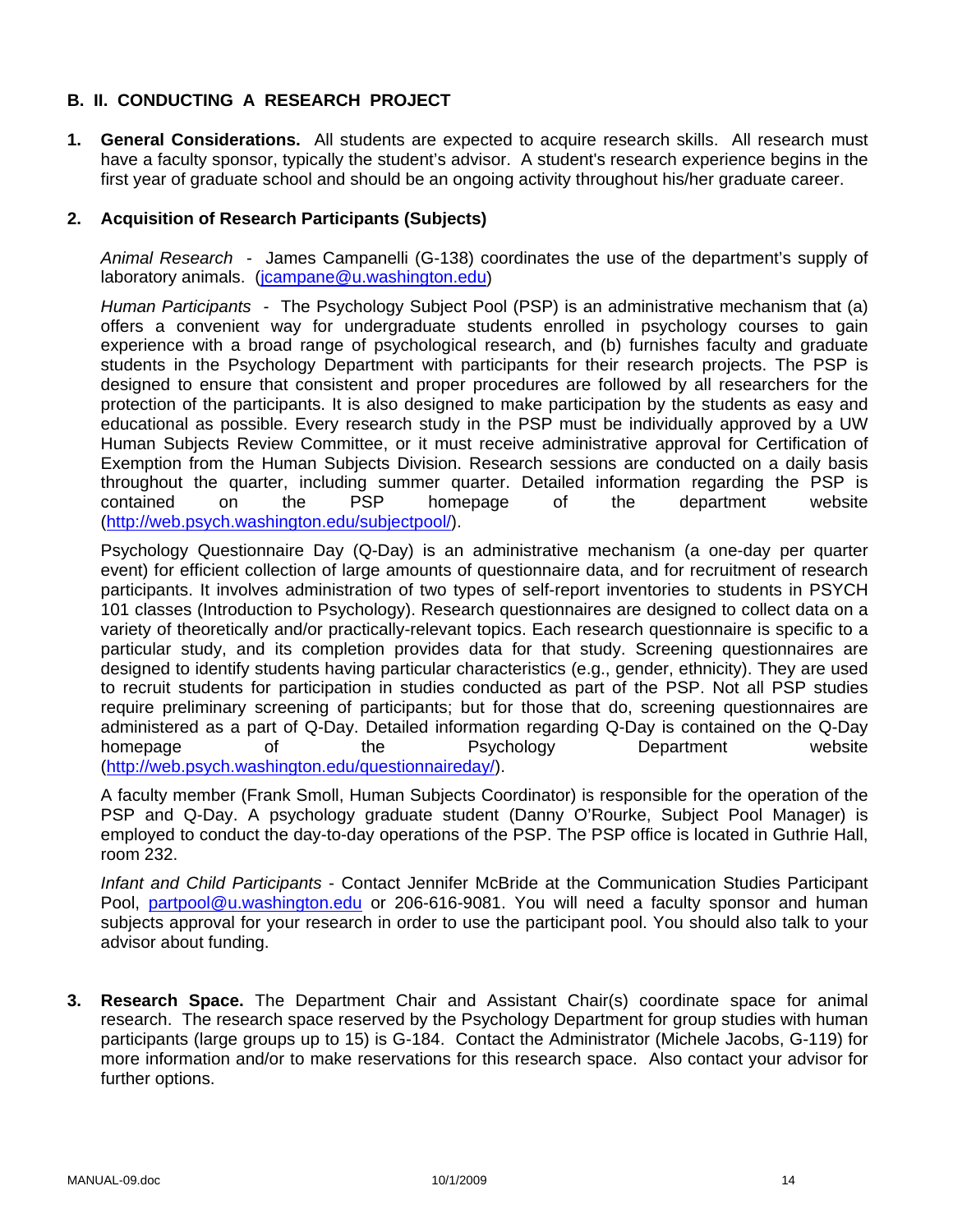A departmental lab for running human subjects utilizing computers is located in the Chemistry Library building, Room 210E. Fourteen PCs allow experimenters to run multiple subjects at one time. Some rules governing the use of the computer lab include:

- 1) The room is for use by faculty, graduate students, or personnel under their direct supervision.
- 2) The room must be scheduled online at least one week in advance via PsyCal, https://web.psych.washington.edu/psycal/
- 3) If you will not be using the room after you have scheduled it, please cancel the reservation in PsyCal so it can be made available to others.
- 4) The room should be scheduled in 30-minute increments. Please keep scheduling requests to 2 hours per day per person, or 10 hours per week. We will always attempt to accommodate requests for more time. Schedule only the time you know you will use.
- 5) The room is available from 8:00 AM to 7:00 PM, Monday through Friday.
- 6) You must provide your own software and supplies.
- 7) When scheduling, please take into account set up and takedown time for your software. Also, please clean the room for the next person.
- **4. Equipment.** Small research equipment and audio-visual aids are available by reservation in PsyCal as well. The department orders new equipment on an annual basis. See the Administrator (G-119) for current inventory and future needs. The Office of Technical Services aka "the Shop" (G-28) also has equipment that may be borrowed for experimental research. A faculty member must sponsor equipment requests.
- **5. Financial Support for Research.** The department generally cannot provide funds for student research projects. Clerical support such as typing questionnaires and manuscripts or Xeroxing for unfunded projects is not available. You may apply for funds for equipment, supplies, subject payment, etc., for your dissertation. To be eligible, you must have reached Ph.C. status (i.e. passed general exam). This fund is not available for travel expenses. Application forms can be picked up from Phillip Burger and submitted to the Chair of the department.

If you are a research assistant on a grant, all grant-related work must be billed to the budget number on the grant. If your research is not funded by a faculty grant, you may write your own grant under sponsorship of a faculty member. For information on grants being offered, watch the Department Newsletter for agency requests for proposals, see Phillip Burger, or discuss the possibility with your advisor. Graduate fellowships for research are also available. For information on such opportunities, watch the Newsletter or visit the Grants and Funding Information Service (GFIS) office located in Suzzallo Library Reference & Research Services.

**Grants and Funding Information Service (GFIS)**, located in Suzzallo Library, assists UW graduate students in their search for information about financial opportunities available outside the University of Washington. See their website at http://www.lib.washington.edu/gfis/ or email them at gfis@u.washington.edu or call at 206-616-3084.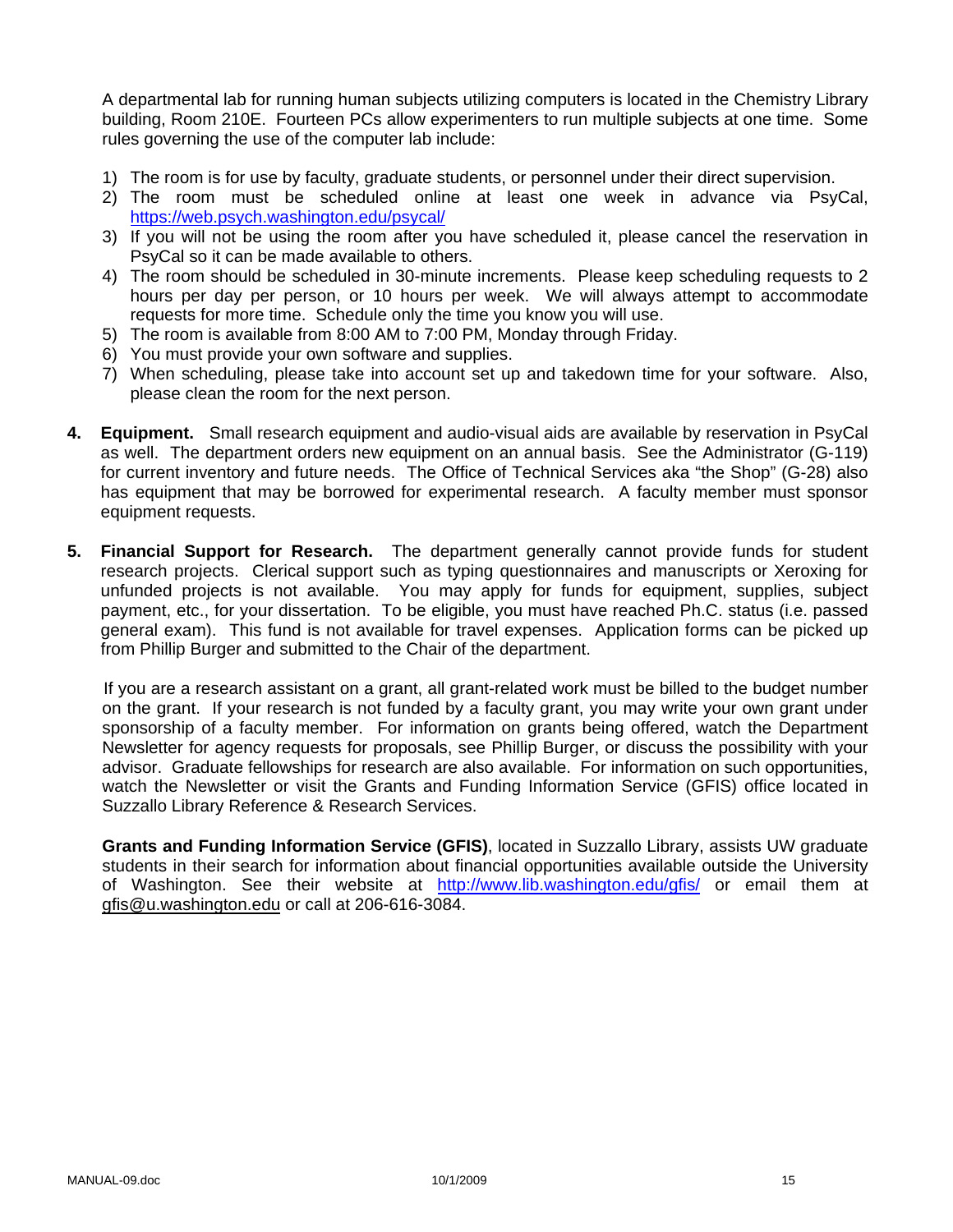### **6. Computer Facilities**

#### Psychology Department Resources

Each graduate student has a faculty advisor and/or faculty person with whom he/she is doing research. The computer facilities of the faculty advisor/research colleague are generally shared with his/her graduate students.

#### **Intradepartmental Resources (Guthrie)**

The Office of Technical Services aka "the Shop" (G-28, 206-543-8281) is responsible for computer maintenance, equipment, and software advice.

**Chemistry Library 210E and Guthrie Annex 4** – 14 Windows XP workstations in ChemLib's Research Lab. Guthrie Annex 4—Psychology Undergraduate Study Center (room 113) with 3 Windows XP workstations and the Graduate Student study areas (room 102/110) has 5 Windows XP workstations, iMac, and HP LaserJet. All of these computers are connected to the Internet and to the departmental network.

**Guthrie Room 53** (Media Lab) – 2 PCs and 2 Mac computers with a b/w laser and a color printer. There is an array of web/image/video editing and presentation software available to graduate TA's and all faculty members.

An additional printer is located in room 119 (Main Office) – Laserjet 2430 connected to 3 Dell systems. We support all computer models, but specialize in Dell. For statistical analysis, we support Systat and SPSS. We recommend SPSS because it is used in the required statistics course sequence.

#### **Extra-Departmental Resources**

#### **Center for Social Science Computation and Research (CSSCR)**

Savery Hall, Room 110 Phone: 206-543-8110

e-mail: CSSCR@u.washington.edu web: http://julius.csscr.washington.edu/

Students should familiarize themselves with this resource center. It is located in Savery Hall and exists to help social scientists with using computers in their research, particularly in the social sciences. The Center has a large number of terminals and printers, as well as microcomputer teaching classrooms. The Center offers basic courses free of charge in computing, e.g., SPSS X, MS Windows, etc. Consultants are available to assist you. Normally a Psychology graduate student serves as one of the consultants. The Center also has a special facility for graduate students equipped with high-powered computers and statistical packages, such as SAS, M-Plus, etc. **The Psychology Department is part of this center. Please use it!**

**Center for Teaching, Learning, & Technology (Catalyst)**  Odegaard Undergraduate Library (OUGL) room 230 Phone: 206-616-8154 e-mail: catalysthelp@u.washington.edu web: http://catalyst.washington.edu/

**Center for Instructional Development and Research (CIDR)**  100 Gerberding Hall Phone: 206-543-6588 e-mail: cidr@u.washington.edu web: http://depts.washington.edu/cidrweb/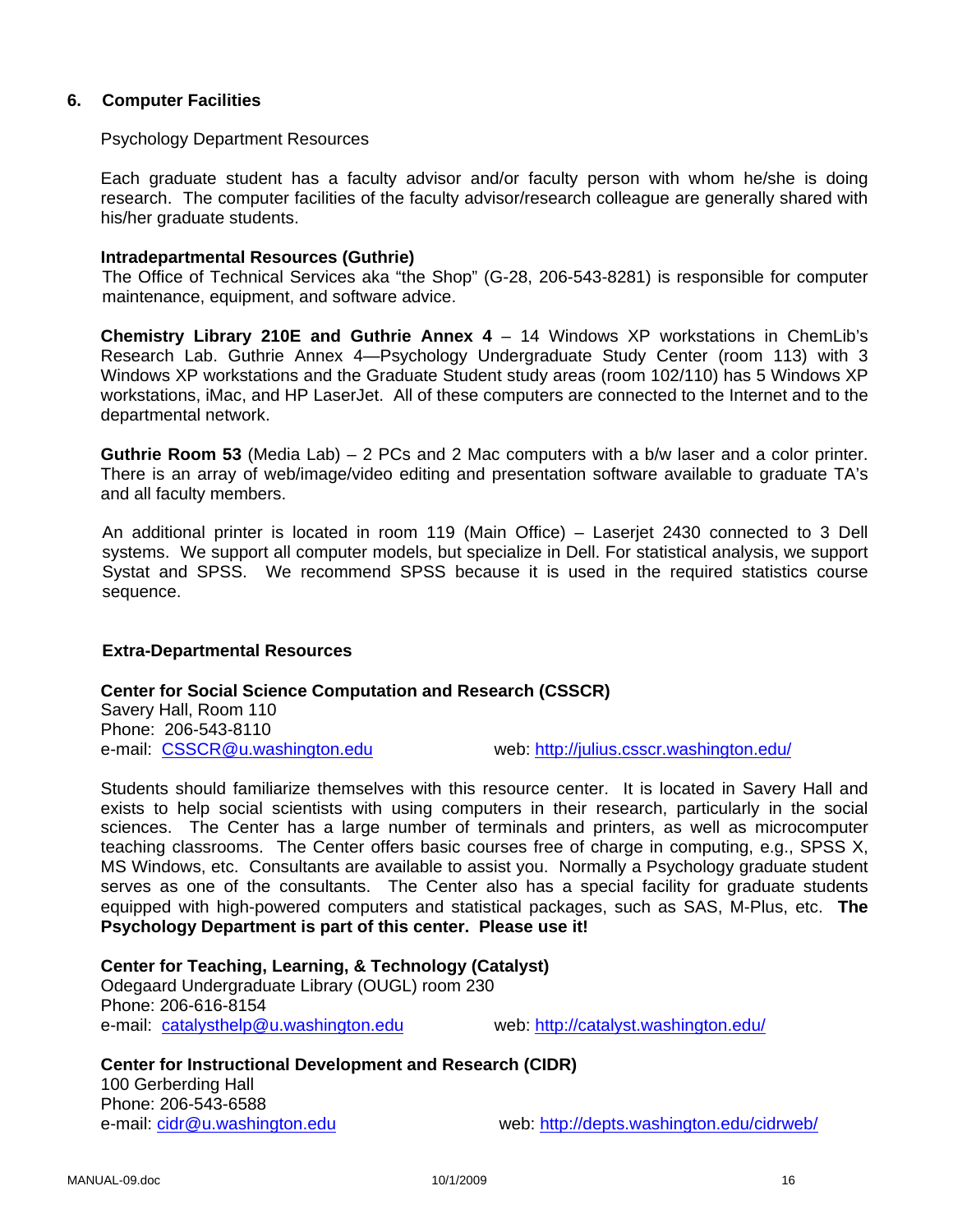**8. Undergraduate Research Assistants (499s**) The department requires undergraduate Psychology Majors to have some type of field or research experience. Undergraduate research assistants enroll in Psych 499 under the sponsorship of a faculty member. Often undergraduates help or work with graduate students. The Psychology Undergraduate Advising Office (G-114) manages the recruitment of undergraduate students for 499. Contact the Psychology Undergraduate Advising Office for further information or check the departmental website under undergraduate studies http://web.psych.washington.edu/undergraduate/499.php).

**Concluding Comments.** Conducting good research requires substantial planning and ongoing administration. Your advisor and those listed above are available to aid you in your research endeavors. Research skills will play an important part in your graduate career, so get started early, plan well, and don't hesitate to ask for help.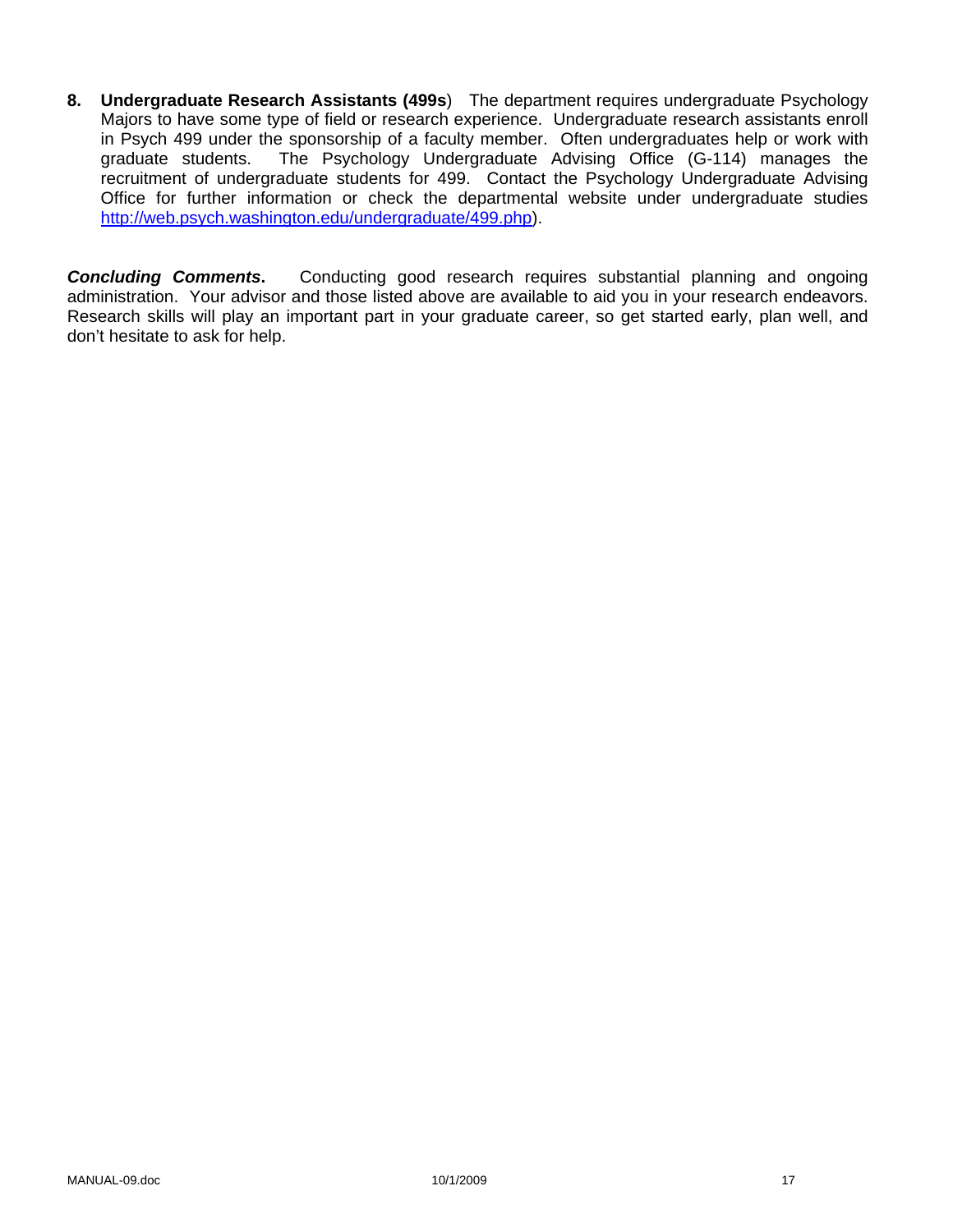# **B. III. TAKING COURSES**

1. *Philosophy.* The Graduate Program was revised in 1999 and again in 2003. The new program features individualized programs centered around preparing you to meet your own self-defined goals. In keeping with this intention, **your individual coursework should be chosen carefully as part of the annual planning process**. You will need to invest some time in searching out the optimal set of courses to meet your goals. Your advisor and advanced graduate students will be good sources of suggestions, especially for courses outside the Department.

Graduate School is not like undergraduate school in the sense that there is no set program to be completed. You should not be thinking "What do I need to do to pass this course?" but rather "What do I need to do to prepare myself in the best possible way for my career?"

2. *Required courses.* The Department and the Areas have adopted some minimal course requirements for graduate students (described in detail on page 34) In the non-clinical areas a minimum of about 10 courses is required (depending upon how you count). In the clinical areas a greater number of courses is required, and learning to do psychological testing and psychotherapy are additional goals.

Most of your required coursework should be completed in your first two years of graduate study (three years for students in the clinical areas), before you take your General Exam. (See page 26)

- *3. Role of the Supervisory Committee.* Your Supervisory Committee will review your coursework in relation to your goals, and may also suggest or require additional coursework. This is one of the reasons that it is to your advantage to form your Supervisory Committee as early as feasible in your second year. (See page 21)
- *4. Seminars.* As you progress through graduate school, seminars requiring your active participation should replace lecture-type courses. At more advanced levels of graduate study, there is a temptation for students to narrow their focus to the topics studied in their advisors' labs. To counteract this tendency, we strongly urge advanced graduate students to continue to take a couple of advanced seminars each year in a broader range of topics. Seminars outside the Department will also be very valuable, but must be sleuthed out on your own.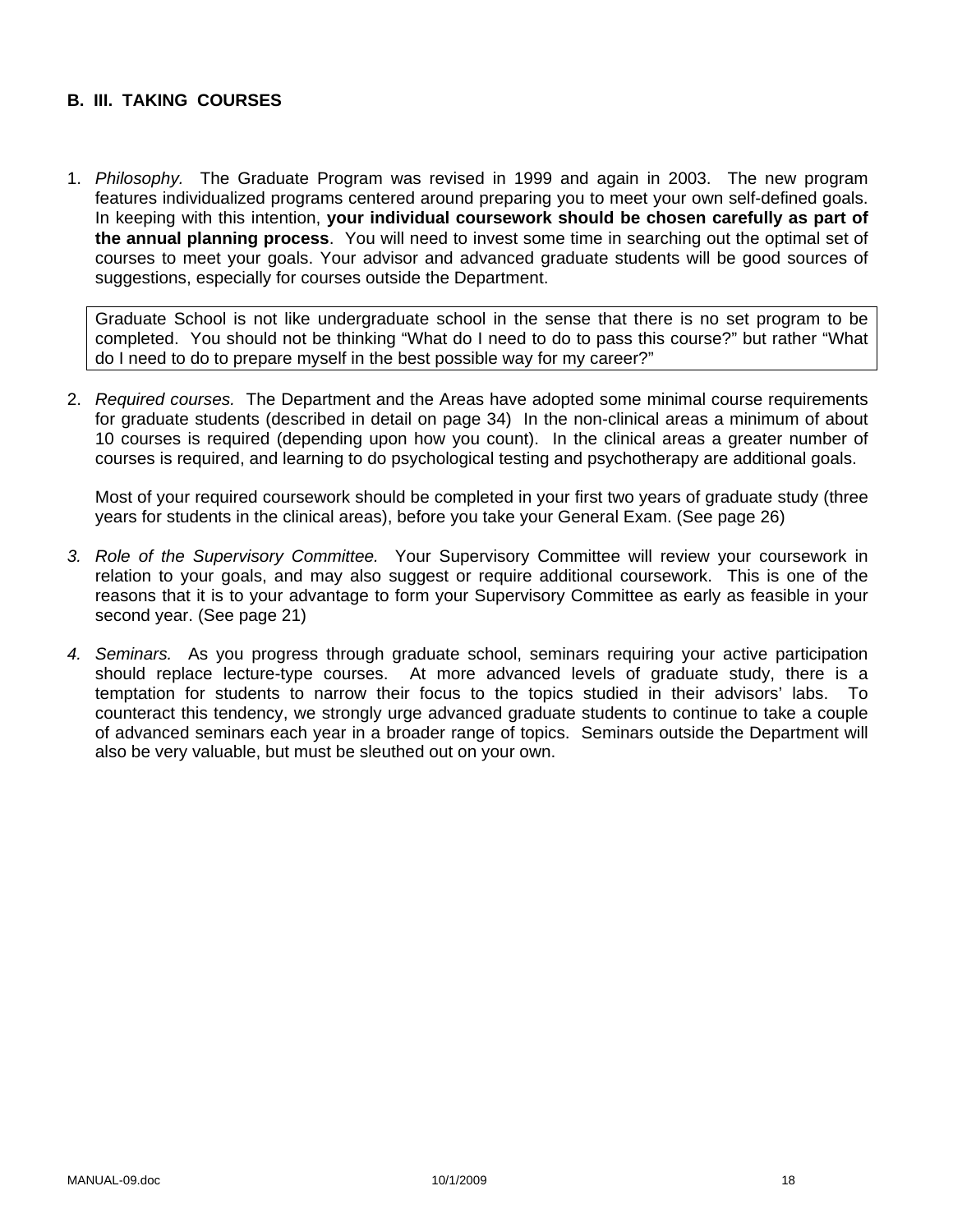# **B. IV. GRADING AND EVALUATIONS**

#### **Grades**

- 1. All courses fulfilling departmental requirements (300, 400, and 500 level courses only) must be taken for a grade unless the course as a whole is offered on a Credit/No Credit basis. As stated by the Graduate School, a grade of 2.7 is the minimal satisfactory grade for a course to fulfill departmental requirements. In order to earn a graduate degree, you will need at least 18 graded credits (with grades above 2.7) and a minimum grade point average of 3.0.
- 2. Some courses will be offered as Credit/No Credit and designated as such in the Time Schedule. These courses cannot be counted toward the 18 graded credits required for the completion of a graduate degree.
- 3. You may opt to take courses other than those fulfilling departmental requirements on a Satisfactory/Not Satisfactory basis. You must make that designation when you register for the course. The instructor must give you a numerical grade (2.7 and higher for an S) that will be changed by the Registrar's Office for transcript purposes. Again, these credits will not be counted in the 18 graded credits required for graduation.
- 5. Two sections of each independent study/research course (498, 499, 597, 598, 599, 600, 700 & 800) are offered; section "A" for graded credit, section "B" for Credit/No Credit. You should discuss which section to take with the person sponsoring your work. Grades in these courses are not considered in calculating your grade point average.

600 is for independent research and should be used mainly during the first year. 700 is for the Master's degree (9 credits required) – thesis required 800 is for the Dissertation (27 credits required) and should be used as soon as your committee is formed and/or you have begun your own independent research

- 6. An "N" grade is given in independent study/research courses when a project continues over several quarters and will not be graded until its completion. You must maintain continuous registration in that course until a grade is given, and you must be consistent in registering for either the graded or the Credit/No Credit section.
- 7. An "X" grade appears on a student's transcript when the instructor has either not yet submitted a grade for a particular course or has marked the column "No Grade Now." X grades remain on a student's record until a grade is submitted. "X" grades do not affect the GPA, but "X" grades do affect student status and eligibility for some types of financial aid. As a result, please review your transcript each quarter to ensure you receive credit/grades for all your coursework.

#### **Evaluation Procedures**

- 1. Your most important evaluations will be provided by your advisor and in your annual evaluation/feedback letter.
- 2. If your quarterly or cumulative grade point average drops below 3.0, your name will appear on the "Low Scholarship List" sent by the Dean of the Graduate School to the Director of Graduate Training. The progress of those students will then be reviewed by the Graduate Training Committee at their next meeting (usually the 2nd week of the following quarter), and one of the five possible actions listed next may be taken.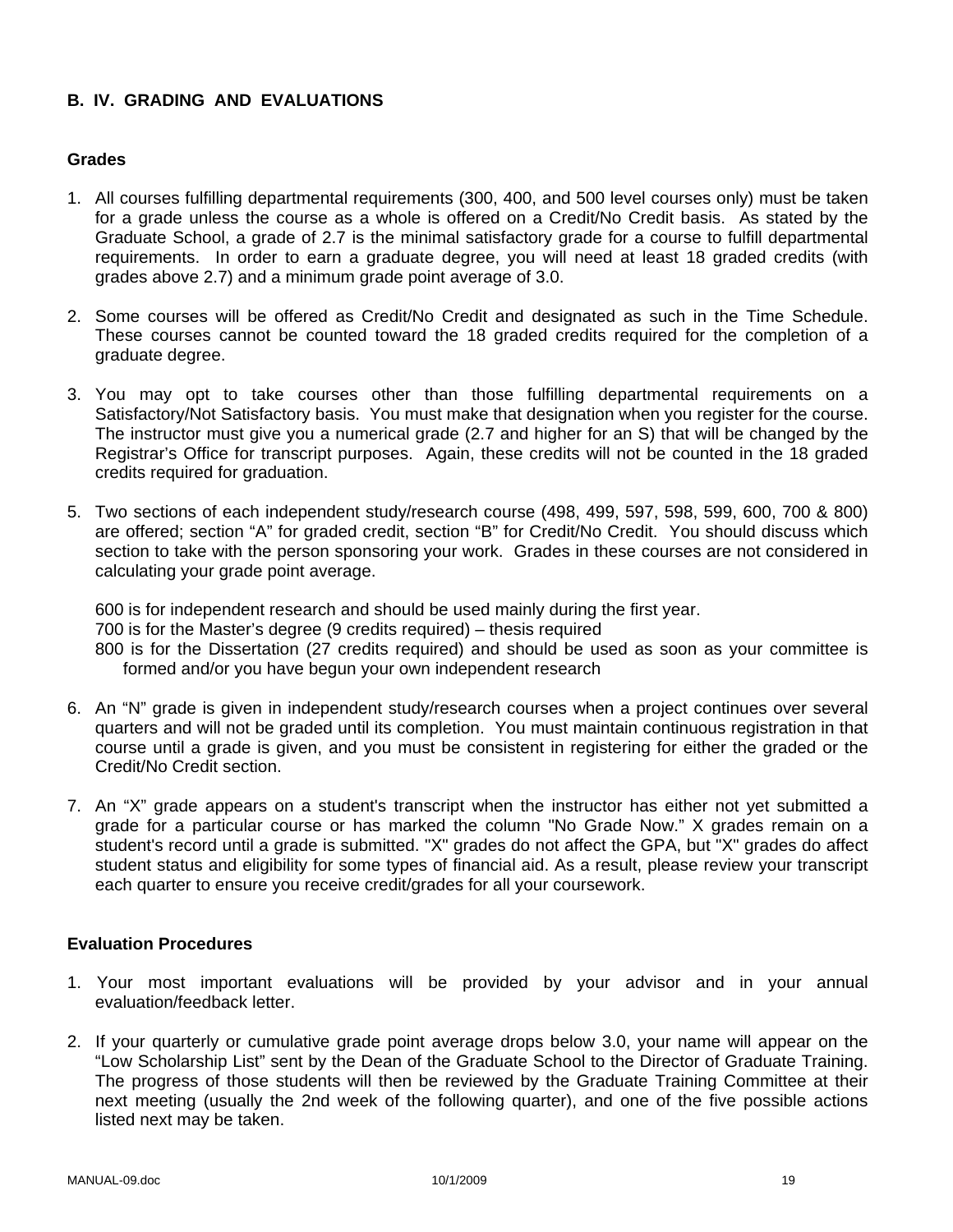- 3. In the unlikely event that your progress is less than satisfactory in any area of your program, you will receive feedback from the Director of Graduate Training, and in some cases, from the Dean of the Graduate School. There are five ways in which unsatisfactory progress can be communicated to a student. They are, in increasing order of seriousness:
	- 1) a verbal warning from the student's advisor(s),
	- 2) a written warning from the Director of Graduate Training ("Internal Watch list/Safety net"),
	- 3) a change in the student's status to "Warn," (external/Graduate School)
	- 4) a change in the student's status to "Probation," or (external/Graduate School)
	- 5) a change in the student's status to "Final Probation." (external/Graduate School)

Procedures 1 and 2 are essentially "internal" warnings within the department, whereas procedures 3, 4, and 5 are actions taken by the Dean of the Graduate School.

"Probation" or "Final Probation" status results in a notation on your transcript and in a letter being sent to you by the Dean. Students in each of the three "external" categories (3, 4, and 5) will be informed in a letter from the Director of Graduate Training of the steps they must take to return their standing to that of a student in good standing. A student is not usually dropped from the University unless he/she has spent at least one quarter in the status of "Final Probation." Students in Probation or Final Probation status are less likely to receive assignments as teaching assistants (see "TA Assignment Procedures on page 56).

- 4. At the request of any faculty member, Supervisory Committee, or individual student for him- or herself, the Graduate Training Committee will review the academic status of any graduate student and will make any appropriate recommendations.
- 5. You should receive your annual evaluation in mid-summer. Should you have questions about your evaluation, see your advisor or the Director of Graduate Training.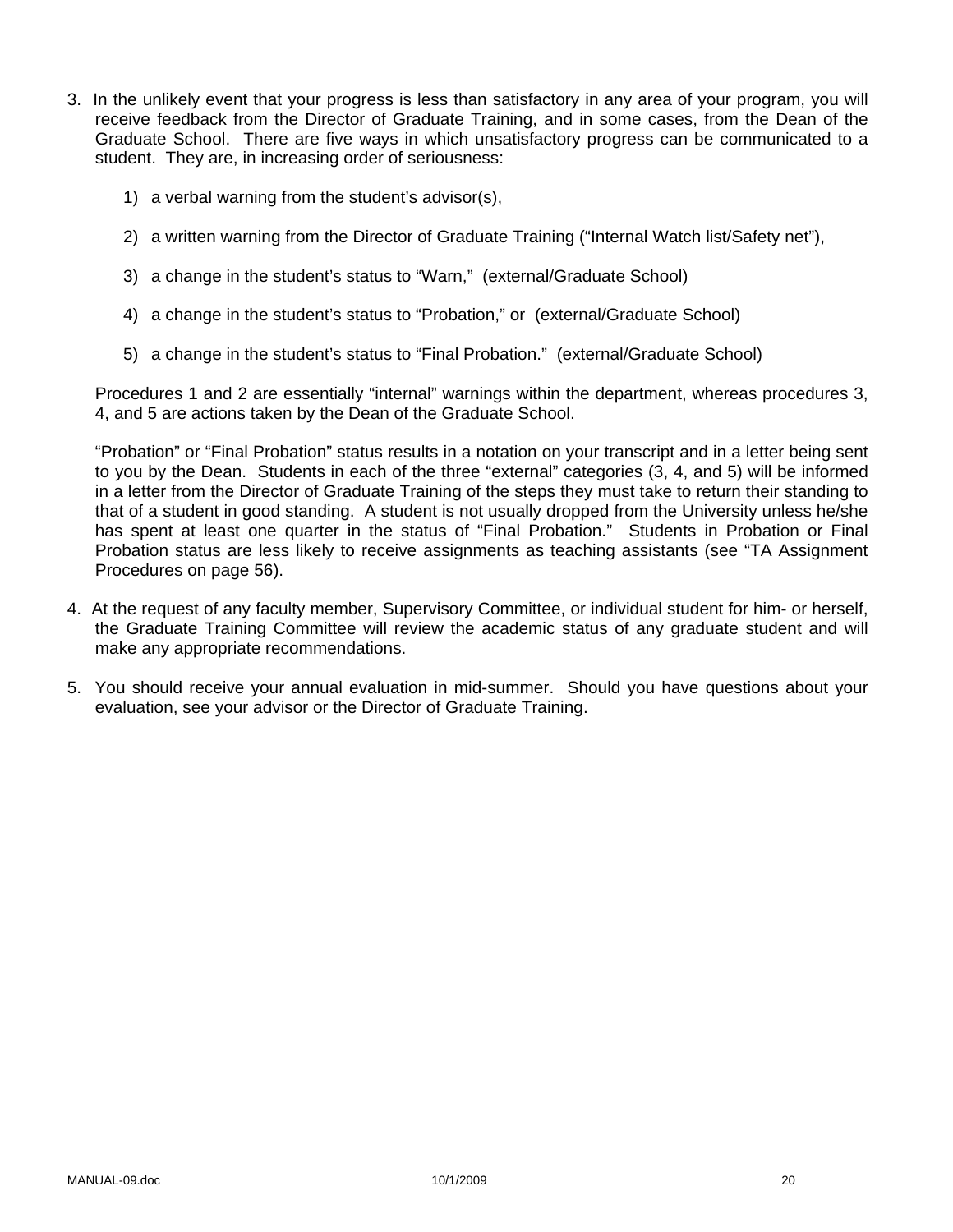# **B. V. SUPERVISORY COMMITTEE**

Your Supervisory Committee's roles are to guide you in the preparation of your graduate program, to conduct your General Examination, and to conduct your Final Examination.

- 1. *Composition of the Supervisory Committee*: You must set up a Supervisory Committee consisting of at least four and not more than seven members. This Committee must be officially formed at least four months prior to the time the request for the General Exam is presented to the Graduate School. It is advisable to have one or more members over the minimum number to assure a necessary quorum for meetings and examinations. The following are considerations for composition of the committee:
	- a) Members of the committee must be members of the appointed Graduate Faculty. One or two members may be appointed who are not on the Graduate Faculty, if the majority of the members are Psychology Graduate Faculty members, and if a CV is provided to the Graduate Program Advisor for the non-Graduate Faculty member. Not every faculty member is a member of the Graduate Faculty, although most are. Some new assistant professors, lecturers, and research associates are not. If in doubt, ask the person you are considering having your committee, check with the Psychology Graduate Program Office, or call the Graduate School's Student Services Office at 206-543-8720. You may also check the following website: http://www.grad.washington.edu/gradfac/
	- b) A majority of your members must be from your major area, e.g., Clinical, Behavioral Neuroscience, etc. Normally, at least three of your members are core faculty in the Psychology Department, but members of other departments are also eligible.
- 2. *When to Form Your Supervisory Committee*: Your supervisory committee should be formed either at the end of your first year or as early as feasible in your second year in the program. It is advisable to form this committee early so that your committee members can have a voice in the curriculum you follow in preparation for your General Examination (see "General Examination" section on page 26.)
- 3. *Procedures for the Formation of Your Supervisory Committee*:
	- a) Email Jeanny and ask for an "Application for Ph.D. Supervisory Committee" form.
	- b) Discuss your committee with each potential member and get a signature on the form for each member who is willing to serve on the committee. An e-mail concurrence may be attached to the request form in lieu of a signature.
	- c) Return the completed form to the Graduate Program Office. The suggested Committee will be submitted to the Graduate School for approval. An e-mail notice of the formation of your committee will be sent to all members once the approval process is complete.
	- d) Beginning with committees established in the Autumn 2007 quarter, graduate students and chairs of all newly formed committees are required to sign a form documenting that the student has been advised of human and animal subjects guidelines. Please return the signed form to the Graduate Program Office. The form is available on the Graduate School Forms web page at: http://www.grad.washington.edu/stsv/human-animal-certif.htm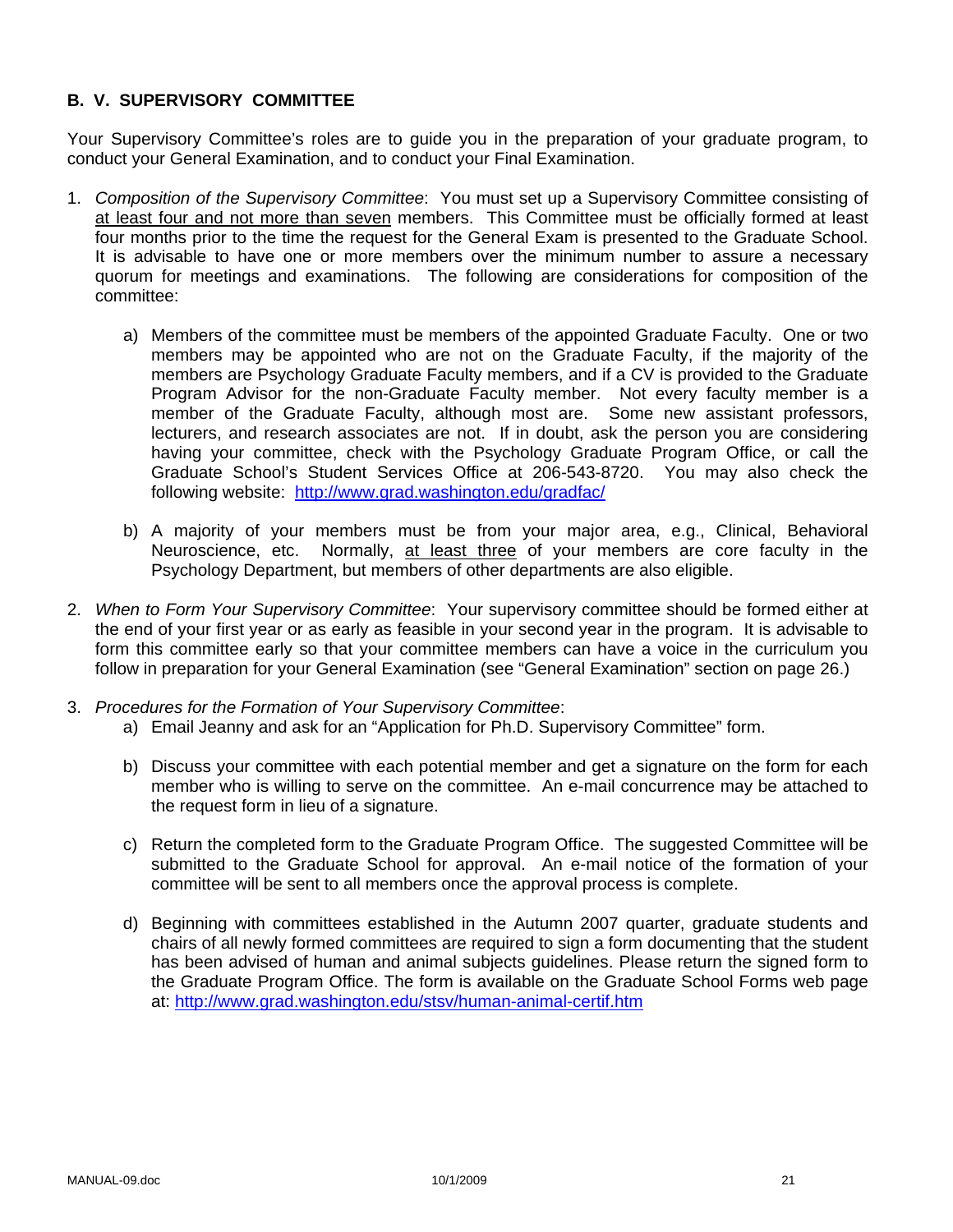- 4. *Graduate School Representative (GSR)*: You are expected to find a Graduate School Representative who is from a field other than Psychology and who does not have any conflicts of interest with you or your Chair. Budgetary relationships, personal relationships, primary or joint appointments in common with primary or adjunct appointments or research and/or publication relationships between the GSR and either the student or the committee chair are examples of possible conflicts of interest. The GSR represents the broad concerns of the Graduate School. The role of the GSR includes monitoring the conduct of the student's exams, resolving conflicts, and facilitating communications between committee members and the student. The GSR is charged with the additional responsibility of reporting directly to the Dean of the Graduate School on the content and quality of the General and Final Examinations. The main function of the GSR is to ensure that the process allows for fairness to all parties. **The GSR is currently a voting committee member**. Please see below for information on locating a GSR.
- 5. *Changing (Reconstituting) Your Committee*: Within reason, it is possible to change the members of your committee. For example, if your dissertation focus has changed, a different committee member may be more appropriate. The Graduate School will not honor requests to change the GSR if the reason for the change is a scheduling difficulty. If you and your advisor decide that a change is needed, follow the steps outlined below.
	- a) Email Jeanny and ask for a "Request for Supervisory Committee Reconstitution" form.
	- b) Indicate the changes to be made, and your reasons for making these changes.
	- c) Get the signatures of any members who are being added to, or removed from, the committee. An e-mail concurrence may be attached to the request form in lieu of a signature.
	- d) Return the form to the Graduate Program Office. The suggested changes will be submitted to the Graduate School for approval. Approval of changes will be sent by e-mail to all committee members.
- 6. Meetings with your Supervisory Committee
	- a) As early in your second year as feasible, you should meet with your Supervisory Committee to plan the course work, reading, and other activity you will undertake in preparation for your General Examination, which is normally taken during the  $3<sup>rd</sup>$  year.
	- b) The committee (a minimum of 4, including the chair, the GSR, and any two other members of your supervisory committee) will meet for the oral portion of your General Examination.
	- c) Normally, a meeting is held to approve your dissertation proposal. The GSR is not required at this meeting, only at the General Exam and at the oral defense of the Dissertation (Final Exam).
	- d) The committee (a minimum of 4, including the chair, the GSR, and any two other members of your supervisory committee) will meet for your Final Examination, during which you will defend your dissertation.
	- e) Other meetings may be scheduled as you and the chair of your committee deem necessary.
	- f) The GSR does not need to be present at routine supervisory meetings (e.g., to plan a course of study). The GSR is required to be present at the General Exam and at the oral defense of the Dissertation (Final Exam).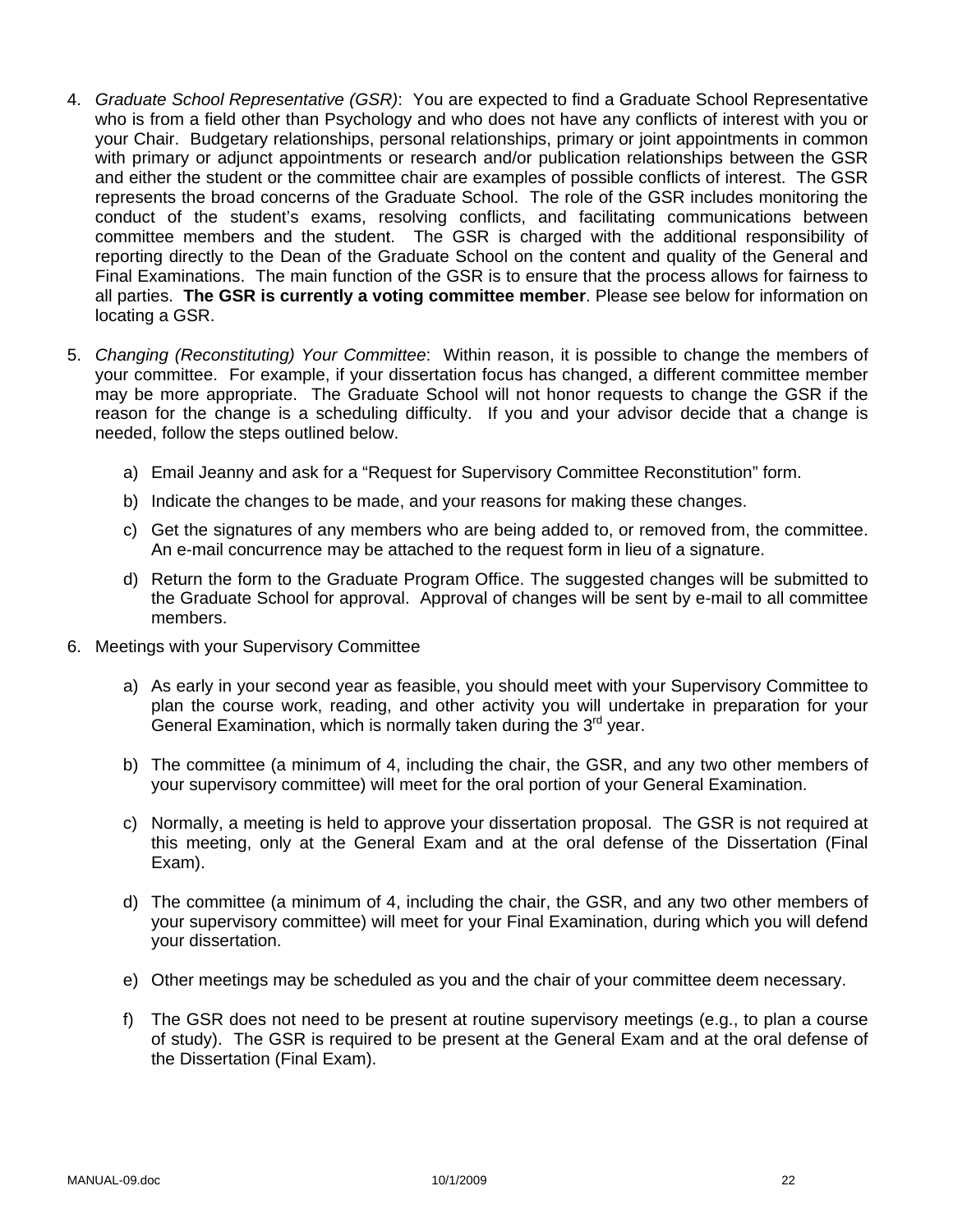# **Finding a GSR (Graduate School Representative)**

The GSR (Graduate School Representative) is a required member of your supervisory committee. This person has to be a member of the Graduate Faculty (not all faculty fit this) and they must have an endorsement that allows them to chair a supervisory committee (again not all graduate faculty fit this). This person should have some familiarity with the type of research that you intend to do (although this is not critical). They must be independent of your committee chair, e.g., they cannot have appointments in the same department as the committee chair and they can't be on the same grants. The role of the GSR is to assure that the committee holds the student to a high enough standard to maintain the reputation of the University and enforces rules and procedures in a way that is totally fair to the individual student.

The student is responsible for identifying a faculty member who is willing to serve as their GSR. This can be done in a number of ways. One way is to talk with your advisor and other Psychology Departmentbased committee members and/or to other faculty in your area seeking their suggestions for a good GSR. Talk to students, especially those who are finishing, about who they have as their GSR. Sometimes, though, the people known best in the department are not available for another committee appointment.

The Graduate Faculty Locator is another source of ideas about who to approach for your committee. The Graduate Faculty Locator is found at:

http://www.grad.washington.edu/gradfac/Default.asp

If you are looking for ideas of who you might ask, the "search by Research/Scholarly Interest" is the way to go. Type in various descriptors that reflect your research focus, e.g., "memory," nutrition," "adolescence." If no names come up try another topic area. All the people whose names come up in such a search are members of the graduate faculty, but not all have the chair endorsement needed to be a GSR. Only those whose names are followed by an asterisk can serve as your GSR. Once you have possible names, check out their department websites to see what you can learn about their research focus. If they look good, talk to your advisor and psychology committee members to see if they know the possible GSR. If all looks good, contact the prospect briefly explaining your research focus and asking if you can meet to discuss the possibility of them joining your committee as GSR.

#### **READING COMMITTEE**

The Reading Committee is a subset of your Supervisory Committee and must be appointed separately.

You should form your Reading Committee when you are close to defending your dissertation. The purpose of this committee is to read the dissertation and agree that you are ready to defend it in an oral (Final) examination. Choose any three members of your supervisory committee (including the Graduate School Representative) who will agree to be on the committee. They will read the various drafts of your dissertation, make comments and suggestions for improvement, and finally sign the request to schedule the final exam along with all the other members of your committee. See the section on Final Examination (page 23, 28) for details on forming this committee.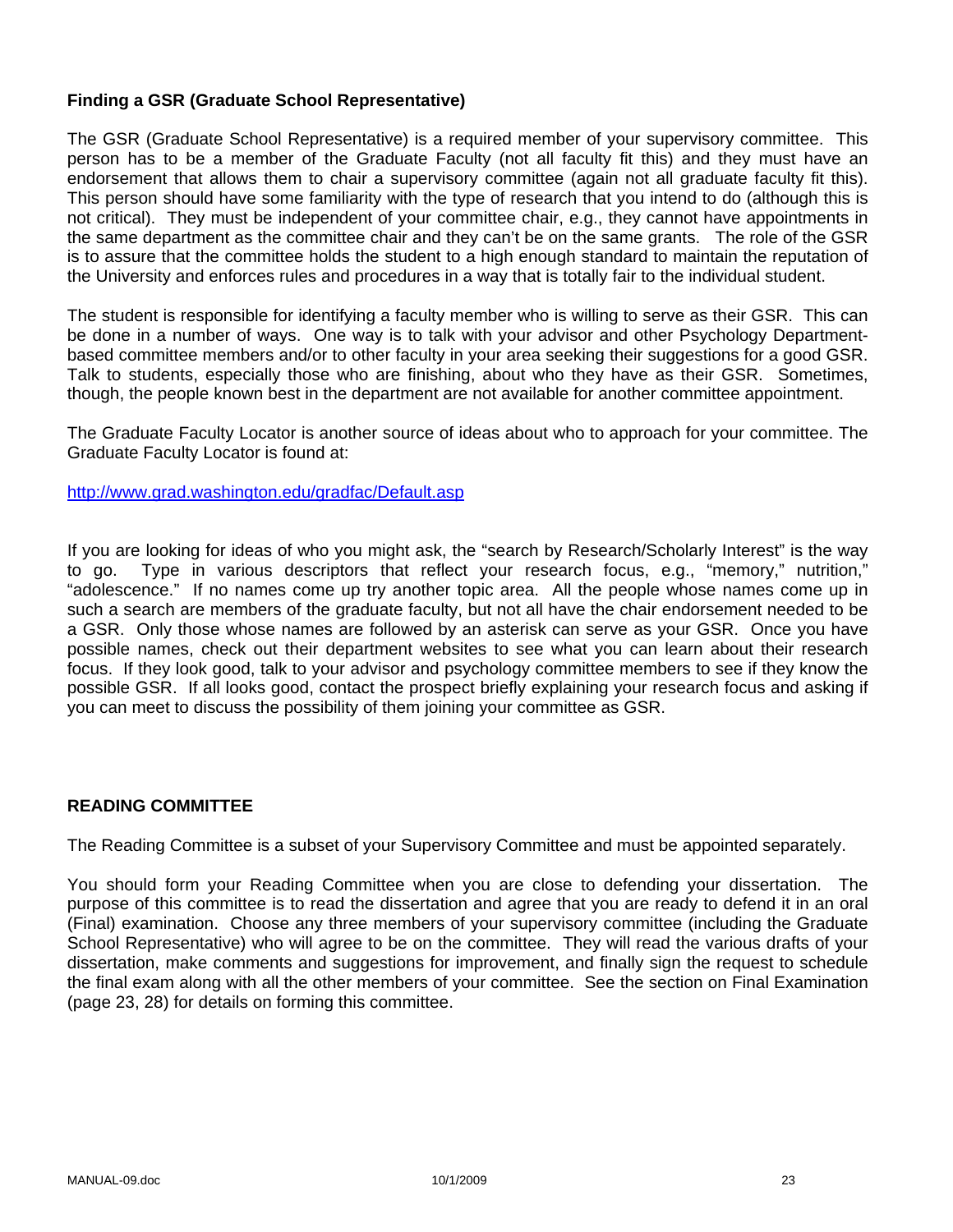# **B. VI. MASTER'S DEGREE**

The Psychology Department has an approved, *thesis only,* Master's Degree option that can be completed along the way toward the Ph.D. and is not a requirement of the Department. You may, however, set a requirement to include a Master's degree in your Plan (see Annual Plan on page 5, or its template on page 65).

### **There is no non-thesis Master's Degree available to graduate students in the Psychology Department.**

In the quarter in which you expect to complete a Master's degree, you must submit an application to the Graduate School on-line at the following address: http://www.grad.washington.edu/mygrad/student.htm. You will be notified automatically if you meet the basic Graduate School requirements. If not, you will be notified of any contingencies to be met before a warrant may be issued or the degree is awarded. The warrant will be emailed you to as soon as it becomes available. Any two members of your supervisory committee, or your advisor and one other graduate faculty member, are required to sign the warrant for your Master's Degree. The signed warrant must be returned to the Graduate Program Advisor in Guthrie 127 by the end of the quarter (Friday of Finals Week).

Your application is good for one quarter only. If you do not submit your thesis for the Master's degree by the last day of the approved quarter, you must notify the Graduate Program Advisor and re-apply on-line during the next quarter.

#### *Requirements for the Master's Degree* - http://www.grad.washington.edu/stsv/mastersinfo.htm

- 1. A minimum of 36 credits, 9 of which must be thesis (700) credits.
- 2. At least 18 of the 36 credits must be numbered 500 or above; at least 9 must be for course work, 9 must be for thesis (700).
- 3. Numerical grades in at least 18 credits of work at 400 and 500 level courses at the UW, with a minimum grade point average of 3.0.
- 4. A thesis approved by your "Supervisory Committee", which consists of at least two members of the Psychology faculty. This is not necessarily the officially appointed Supervisory Committee discussed earlier. If you have not yet formed your official Supervisory Committee it is necessary only to have your advisor and one other Graduate Faculty member from the Psychology Department sign the warrant for your Master's Thesis and the signature pages of your thesis (this is likely your secondary advisor). The warrant will be emailed to you by Jeanny as soon as it is available. When the warrant is signed, please return it to her.
- 5. A final Master's examination, either oral or written, may be required by your "Supervisory Committee."
- 6. Any additional requirements as set by your advisor, your "Supervisory Committee," the Graduate Training Committee, or as stated in your Plan.
- 7. Completion of all work for the Master's Degree within six years.
- 8. You must be registered at the University either full- or part-time in the quarter in which you complete the requirements for the degree.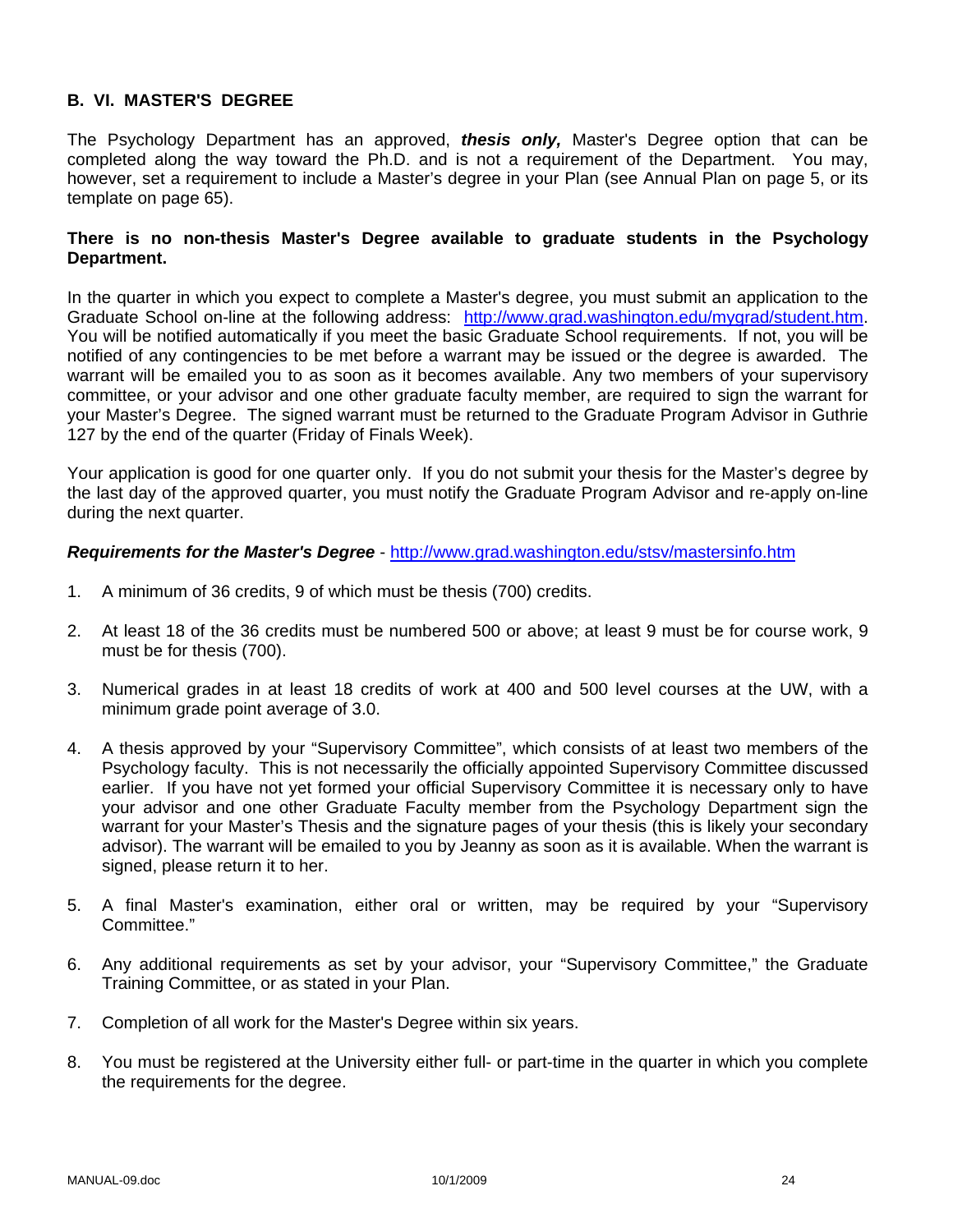- 9. Your signed warrant and completed thesis must be submitted to the Graduate School by 5pm on the last day of Finals Week in order for you to receive your degree within the same quarter. A \$25 binding fee is payable at 129 Schmitz before the thesis is submitted to the Graduate School. You are then eligible to participate in UW graduation ceremonies if you so desire.
- 10. If the thesis is turned in after the quarter ends, you must register for the following quarter or utilize the Registration Fee Waiver option, which allows you up to 14 days after the last quarter to submit your thesis (http://www.grad.washington.edu/area/regwaiver.html) for an M.S. conferred the following quarter. Please talk with Jeanny before choosing this option. The Graduate School strictly enforces the deadline for dissertation submission and the enrollment requirement.
- 11. View the Final Submission Instructions online: http://www.grad.washington.edu/stsv/checklist.html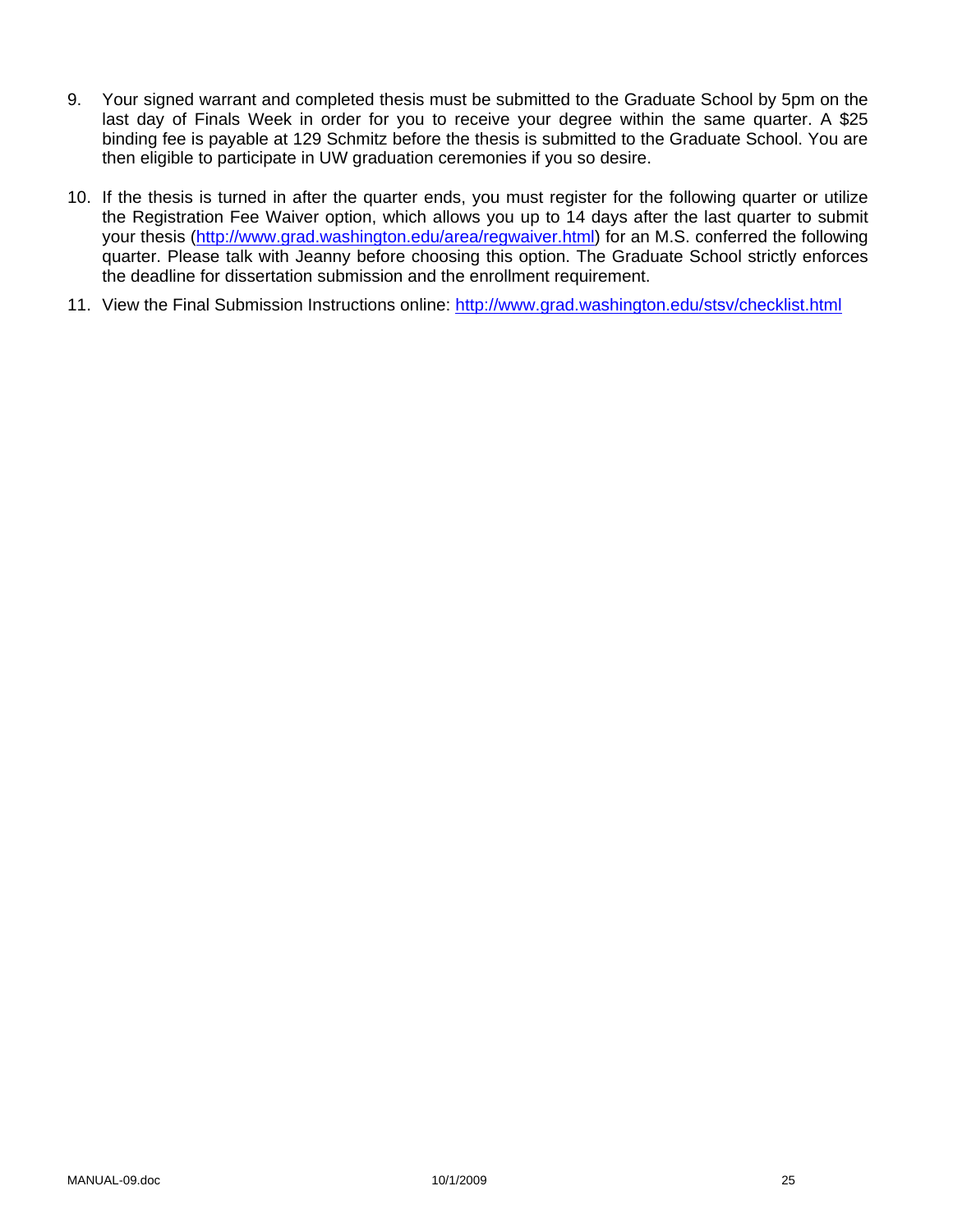# **B. VII. GENERAL EXAM**

- 1. The General Exam is a requirement of the Graduate School. The General Catalog states that you should take your General Exam when your background of study and preparation is sufficient to justify undertaking the examination. Although there may be more than one part to the examination, the only requirement from the Graduate School is an oral examination attended by at least four members of your committee, including the Chair and the GSR (See page 21). Your entire committee should be given the opportunity to participate in setting both the format and the content of your exam.
- 2. You must have completed two years of graduate study and be well along in your course requirements before you take the General Examination. The Graduate School requires that all coursework, including departmental requirements, be completed at this time. Exceptions may be granted with the signed approval of your advisor.
- 3. You must have formed a Supervisory Committee at least four months prior to taking your exam.
- 4. You must be registered at the UW for a minimum of 2 credits for the quarter in which you complete the General Examination.
- 5. You should plan to take the General Exam as early as feasible in the  $3<sup>rd</sup>$  year of study. Any student who has not passed the General Examination prior to the beginning of the fourth year of study may be recommended for Probation. If you have not passed the General Examination by the beginning of the third quarter of your fourth year, you may be recommended for Final Probation. (Exception: Students in the Clinical areas will have a nine-month extension of these deadlines.)
- 6. You must schedule the oral part of the examination. Rooms can be scheduled via PsyCal. Then, arrange a date and time for the exam that is agreeable with all your committee members. Forward these confirmation emails to Jeanny. Submit your request online: http://www.grad.washington.edu/mygrad/student.htm. She must have every committee member's acknowledgement that your exam is occurring before she will approve your general exam request. Please submit your request at least three weeks before your intended date. Email confirmations that do not state date/time/location will not be accepted. **Everyone on your committee must agree that you can schedule your exam, even if a member is not attending.**
- 7. The exam warrant is available via pdf which Jeanny will then email to you. On exam day, print and take it to your exam. The warrant is signed by all committee members present (minimum of four required) at the exam upon satisfactory completion and returned to the Psychology Graduate Program Office.
- 8. The Graduate Program Office will submit the outcome to the Graduate School. If this is filed by the last day of the quarter you will be designated as a doctoral Candidate (Ph.C.) for that quarter. Otherwise you become a Candidate at the end of the following quarter (that is, if you complete your exam during a school break, your Ph.C. will be awarded at the end of the following quarter). **You will be eligible for your Level 2 raise once the Graduate School awards your Ph.C. status.** Keep this in mind as you schedule and complete your exam.
- 9. If you do not pass, the exam must be rescheduled.
- 10. The General Examination and Final Examination may not be taken in the same quarter. You may take the General Examination one quarter and take the Final Exam the next.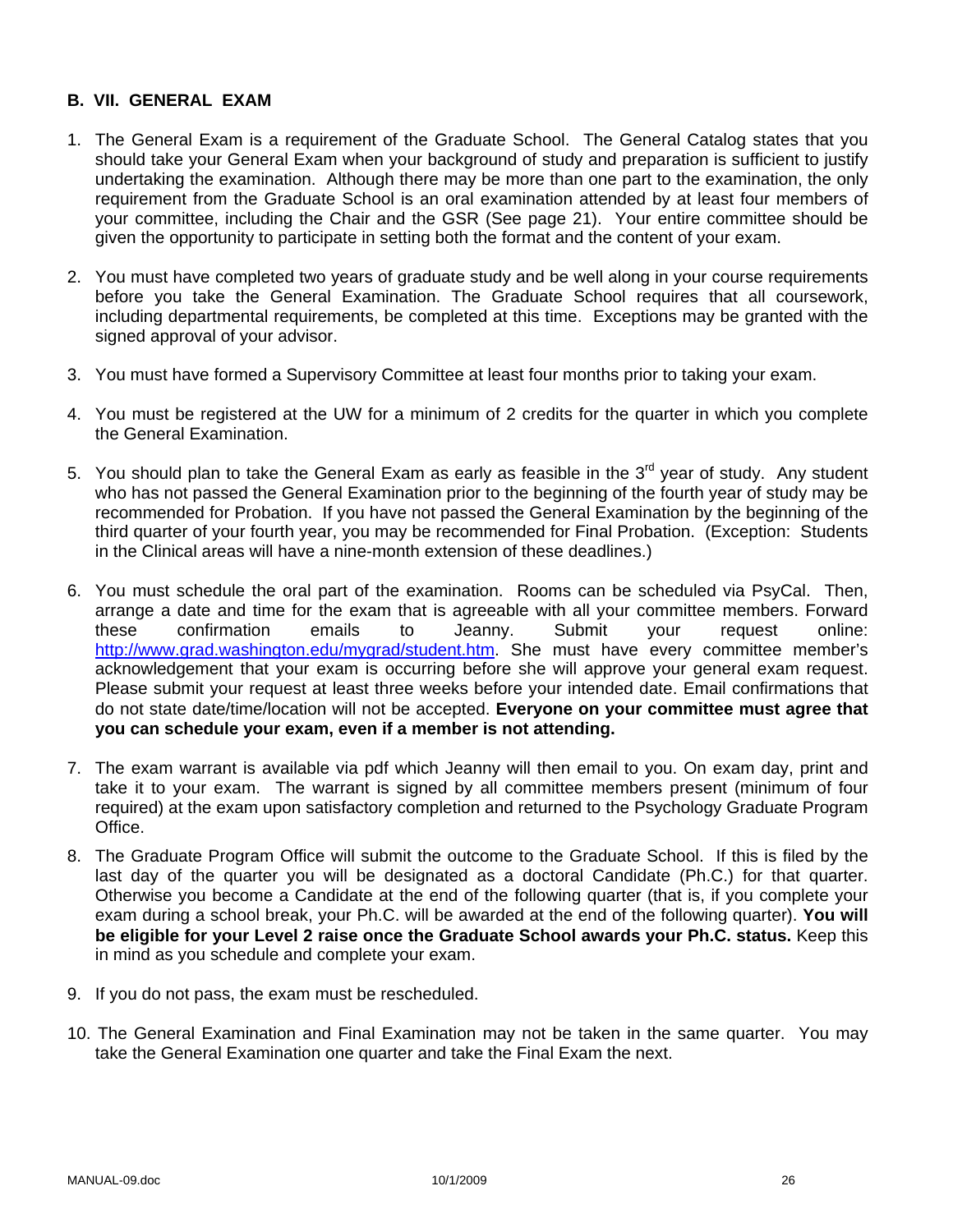# **Format of the General Examination**

The format of general exams varies among Areas and among individual students.

**Reading List/Written Exam/Oral Exam**: This is the most common format. If this format is chosen, the student should start by consulting all members of his/her Supervisory Committee about the breadth and depth of the exam, and the range of topics that will be covered. Several months before the exam, a reading list should be prepared, with inputs from the Advisor and all Committee members. When the student feels he/she has sufficient mastery of the subject matter on the reading list, the Advisor requests questions for the written part of the exam from all Committee members. The Advisor compiles the exam and gives it to the student on a pre-specified date, with a pre-specified due date. The student's answers are then distributed to all members of the Committee. If the Committee members agree that the answers are satisfactory, the student schedules the oral portion of the exam. Successful performance at the oral exam completes the General Examination.

**Clinical General Exam Requirements:** The Clinical and Child Clinical Areas have a fixed format and content for the general exam. Four things are required:

In order to successfully pass generals four things are required:

1. A written publication-quality empirical article conducted after beginning graduate school at the University of Washington. The student should have played a key role, both conceptually and analytically, in preparing the study on which the article is based, and the student should be first or sole author. This study will usually be the student's second year project. However, in cases where the second year project is not publication-worthy, another piece of work can be used to meet this requirement. The requirement is that students will have to submit the article to a peer-reviewed journal for review.

2. A comprehensive written review of the literature on a topic of the student's choosing, based on consultation with the student's advisor and committee. This review would ideally be in the form of a Clinical Psychology Review or Psychological Bulletin article. The paper should be in the 20-50-page range and should include a critical review of the relevant literature, discuss important theoretical and methodological issues in that topic area, and address future directions in which empirical and theoretical development should proceed.

3. A formal research proposal that will be the basis for the doctoral dissertation. The proposal will typically be in the same area as the literature review paper, but it may also be in a different area, reflecting the student's current research interests. In the latter case, the dissertation research proposal should include a review of the relevant literature on the new topic.

4. An oral defense of the literature review paper (Requirement 2) and the dissertation research proposal (Requirement 3), planned in consultation with the chair and other members of the committee. This oral defense before the student's doctoral committee will include both a presentation by the student and a period of questioning from the committee.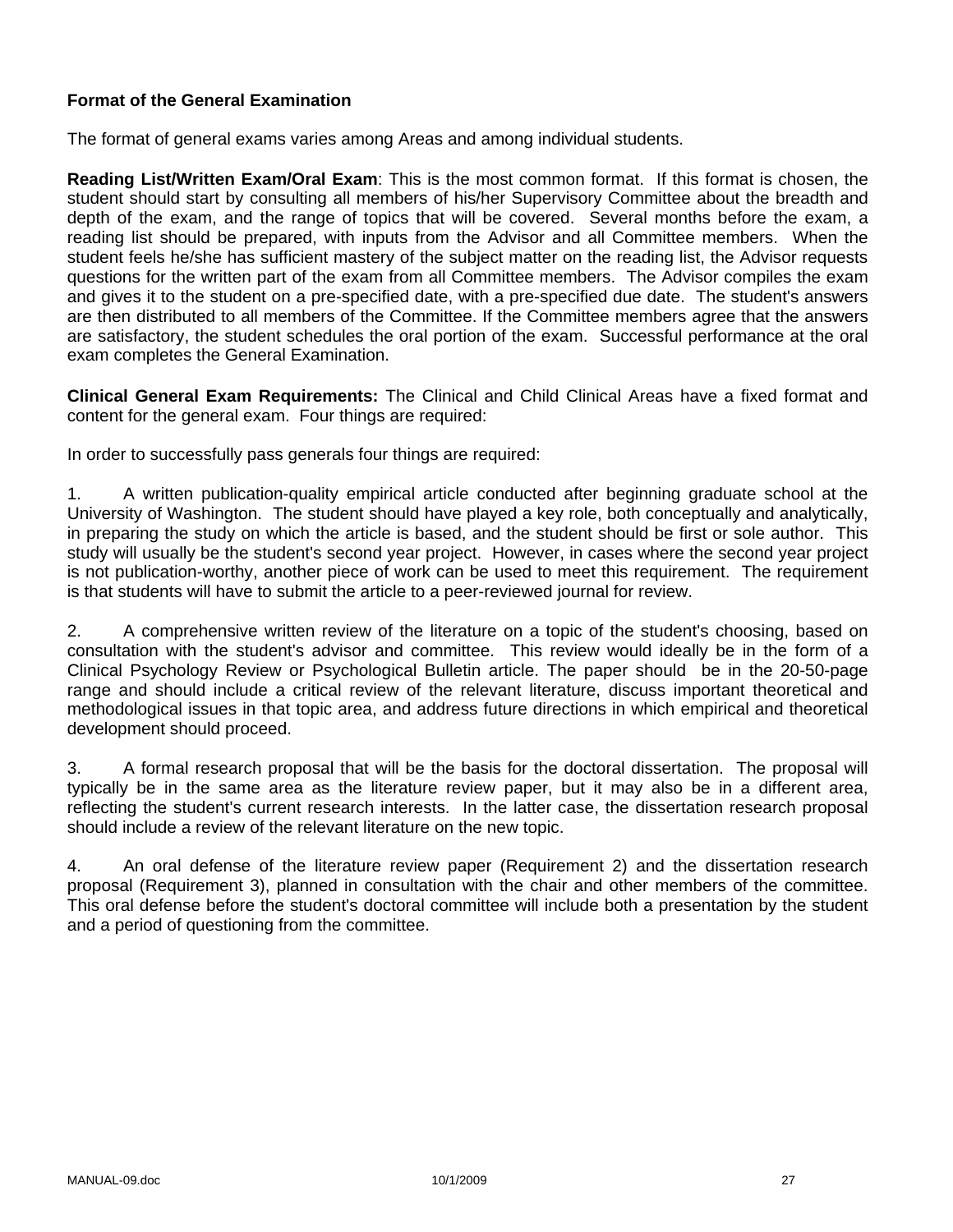# **B. VIII. DISSERTATION AND FINAL EXAMINATION**

The dissertation and defense of it, in the Final Examination, are the final requirements for the Doctoral Degree. These requirements are undertaken after you have received Candidate status, i.e., passed your oral General Examination at least one quarter previously. The dissertation should demonstrate "original and independent investigation and achievement [and]... should reflect not only mastery of research techniques, but also ability to select an important problem for investigation."

- 1. You must complete a minimum of 27 credits of dissertation research (800) distributed over a minimum of three quarters. No more than 10 credits of 800 are allowed per quarter. At least one of these quarters should be after you have passed your General Examination. Your Final Exam cannot take place in the same quarter as your General Exam.
- 2. As you near completion of your dissertation, obtain the signatures/emails of three members of your Supervisory Committee whom you would like to be on your **Reading Committee**. Request the necessary form from the Graduate Program Advisor (G-127) and return the signed form to her. An official request will be prepared and sent to the Graduate School for approval. The Graduate School will then approve the Reading Committee by sending an email. This has to be done before you schedule your Final Examination. (See page 23)
- 3. To schedule your Final Examination, arrange a day and time agreeable with your committee members. Reserve a room via PsyCal. A minimum of 4 members, one of whom is the Graduate School Representative (GSR), and one of whom is the chair, must be present at the examination. Forward these confirmation emails to Jeanny.
- 4. Submit your request online: http://www.grad.washington.edu/mygrad/student.htm. Jeanny must have every committee member's acknowledgement that your exam is occurring before she will approve your final exam request. Please submit your request at least three weeks before your intended date. (NOTE: This timeframe differs slightly for Spring quarter exams due to the Commencement Brochure's advance printing deadline.) Email confirmations that do not state date/time/location will not be accepted. Everyone on your committee must agree that you can schedule your exam, even if a member is not attending.
- 5. The exam warrant is available via pdf which Jeanny will then email to you. On exam day, print and take it to your exam. The warrant is signed by all committee members present (minimum of four required) at the exam upon satisfactory completion and returned to the Psychology Graduate Program Office.
- 6. Two final copies of your approved dissertation must be submitted to the Graduate School's Student Services Division, Communications Bldg G-1, within 60 calendar days of the defense OR by the Friday of Finals Week within the quarter that you defended, **whichever is sooner**. Otherwise you must re-defend. You must be registered at least part-time for the quarter in which you submit your dissertation. If the dissertation is turned in after the quarter ends, you must register for the following quarter or utilize the Registration Fee Waiver option, which allows you either use the remaining of your 60 days or up to 14 days after the last quarter, **whichever is sooner**, to submit your dissertation (http://www.grad.washington.edu/area/regwaiver.html) for a Ph.D. conferred the following quarter. Please talk with Jeanny before choosing this option. The Graduate School strictly enforces the deadline for dissertation submission and the enrollment requirement.
- 8. The Graduate School requires that the University publish your dissertation in adherence with strict formatting guidelines. A document entitled "Policy and Style Manual for Theses and Dissertations" (http://www.grad.washington.edu/stsv/stylman/00stylman.htm) is available on the Graduate School webpage and must be followed to the letter. Failure to meet the formatting requirements may mean retyping portions of the dissertation. If you wait until the last minute to have this checked, you may have to enroll for another quarter just to turn in your dissertation! Don't let this happen to you.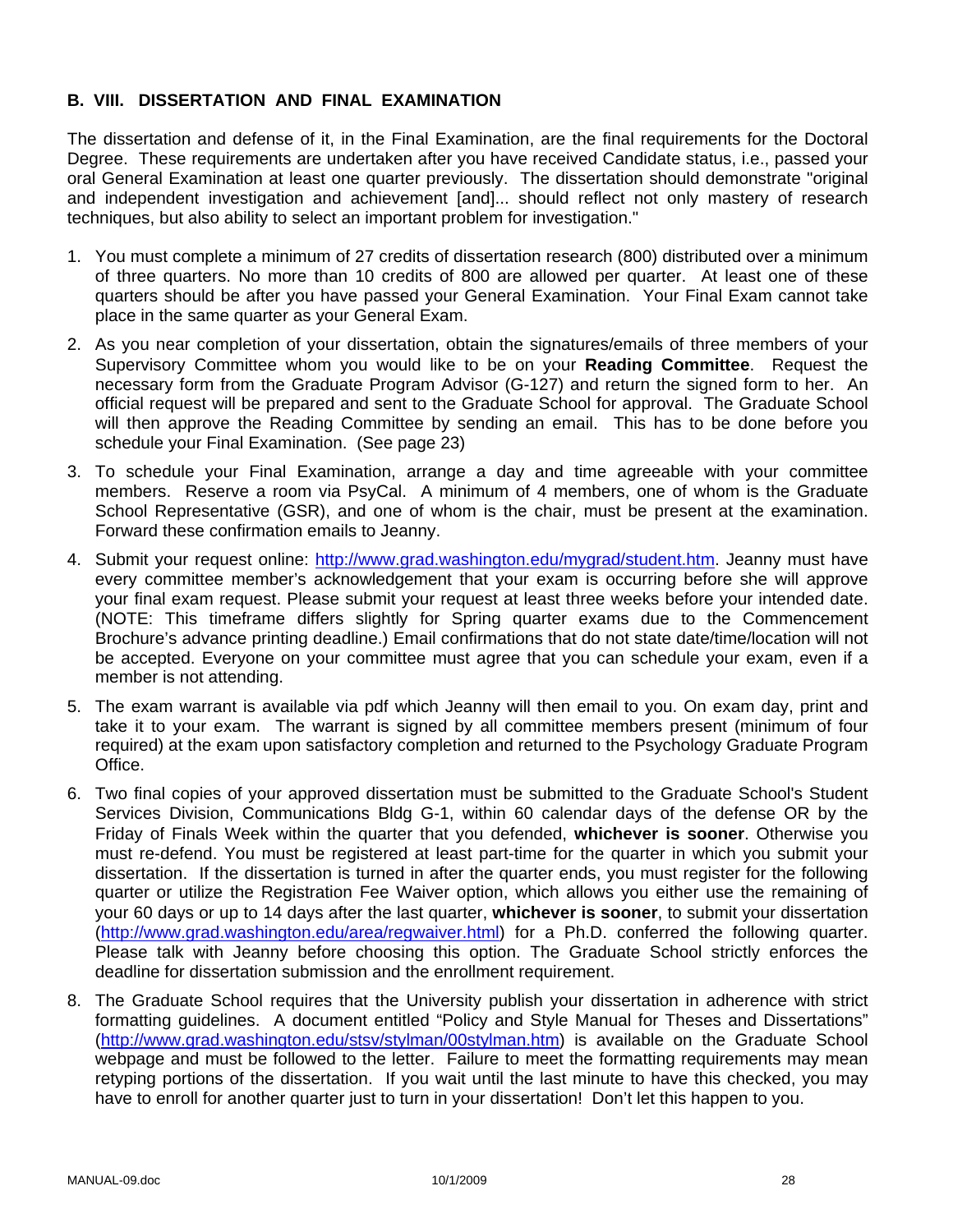- 9. The Graduate School also requires that the University microfilm publish your dissertation. **You are responsible for the cost**, which includes a \$25 binding fee. You must also pay a microfilm fee of \$70. There are other optional fees such as copyright and open access. Determine which is right for your needs and goals. All fees are subject to change.
- 10. View the Final Submission Instructions online: http://www.grad.washington.edu/stsv/checklist.html

#### **Requirements for Doctoral Degree which must be met before a Final Examination will be scheduled**

- 1. Completion of all required courses of the Psychology Department including statistics, Within-Area and Outside-of-Area requirements, plus any additional requirements imposed by your area or supervisory committee.
- 2. Presentation of 90 credits, at least 60 of which must be taken at the University of Washington.

At least half of your program must be in courses 500 or above.

- 3. You must have at least 18 graded credits of course work (400 or 500 level courses only) at the UW which averaged to at least 3.0
- 4. Creditable passage of the General Examination at least one quarter before the Final Examination.
- 5. Minimum of 27 dissertation credits (800), taken over a period of at least three quarters, at least one of which follows the General Examination. You may complete the last of your required credits in the same quarter that you intend to graduate.
- 6. The Final Examination must be successfully completed, and the dissertation accepted by the Graduate School.
- 7. Completion of all work for the doctoral degree within ten years. This includes all time spent on-leave, on internship, etc.
- 8. You must be registered at the University either full- or part-time (minimum 2 credit hours) during the quarter in which you take your Final Examination. You have 60 days from the date of your Final Examination or by the end of the same quarter in which to submit your dissertation to the Graduate School, **whichever is sooner**. If you do not submit your dissertation in the same quarter in which you defended it, you must be registered for the quarter in which you do submit your dissertation to the Graduate School. (Exception for Clinical Students only – see Final Exam before Internship, page 30)

**Clinical Students:** The APA requires a PRE-DOCTORAL INTERNSHIP for a clinical degree. If your Ph.D. is conferred *prior* to completion of internship, that would violate APA regulations. When it comes time for licensing, you may find yourself ineligible. Please see next page for your options to avoid this situation.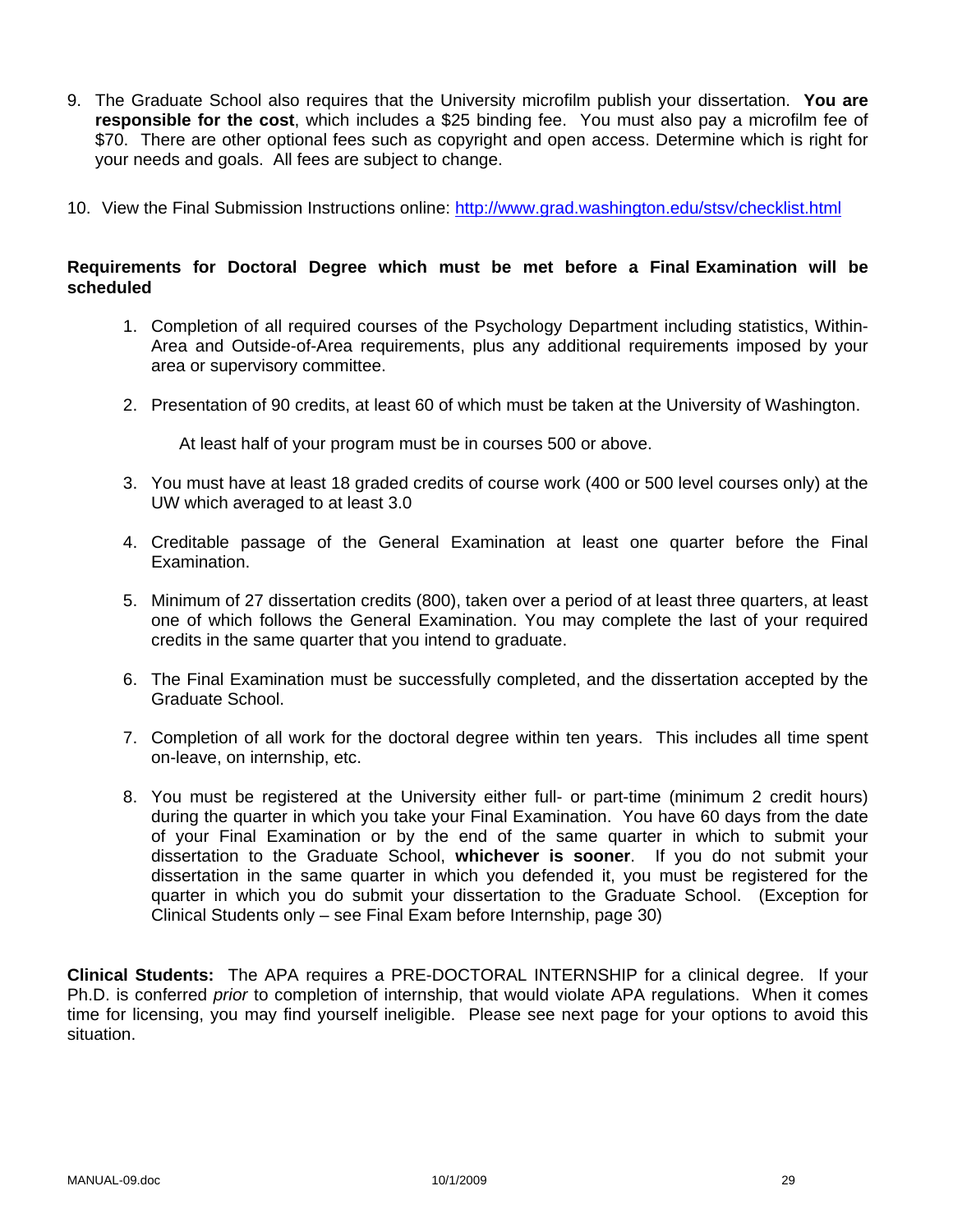# **FINAL EXAM (Dissertation Defense) BEFORE OR DURING INTERNSHIP OPTION**

If you take your final exam (defend your dissertation) before you go on internship, you have only one choice for turning in the final draft to the Graduate School:

You must submit a Petition to the Dean to extend the deadline for submitting your dissertation beyond the 60 days allowed. This petition must include a timetable for completion of the internship and submittal of the dissertation. Then you, your advisor, or a trusted friend holds everything – dissertation and signed warrant – until the final quarter of your internship, or the following quarter. Once your internship has been successfully completed, you should get a letter from your internship supervisor stating that this is the case and send copies to both the Clinical Director and the Graduate Program Advisor in the Psychology Department. You then return, submit the paperwork to the Graduate School, and get your degree. (Or have that trusted friend submit the paperwork for you in your absence.) Registration is NOT necessary.

#### **ONLINE PETITION TO THE DEAN**

http://www.grad.washington.edu/mygrad/student.htm

# **FINAL EXAM (Dissertation Defense) AFTER INTERNSHIP OPTION**

If you **do not** take your final exam (defend your dissertation) before you go on internship, you must be registered for a minimum of two credits in the quarter in which the degree is conferred (i.e., the internship is demonstrated to have been successfully completed, and the dissertation is submitted to the Graduate School). This requires enrollment for a minimum of two credits.

The cost will be around \$1023 (WA residents) or \$2293 (non-WA residents) for the minimum two credits.

#### **IMPORTANT**

You should also be aware that there are other fees involved in submitting the dissertation including copying, microfilming, and copyrighting costs, so plan on an extra \$85 - \$150.

The soonest you can receive your degree is when you complete your internship and where it falls in the Academic Calendar. Then the degree is conferred at the END of the quarter. This becomes crucial when you have a job that begins in September and requires the Ph.D., but your degree is not effective until December!

#### **Spring Hooding and Commencement Ceremonies, Post-docs, and Jobs**

Students who are on internship often wish to participate in the Department's spring Hooding and the campus-wide Commencement Ceremony. Although, according to both APA and University regulations, you cannot formally receive your degree before the internship is completed and the dissertation is turned in to the Graduate School, you can participate in these spring activities if you obtain a letter from your internship director stating that you will successfully complete your internship on (date). It is necessary to turn in the paperwork by the end of spring quarter in order to participate in hooding and commencement activities. At commencement, you will receive an empty diploma cover, and the diploma itself will be conferred after you've completed all requirements.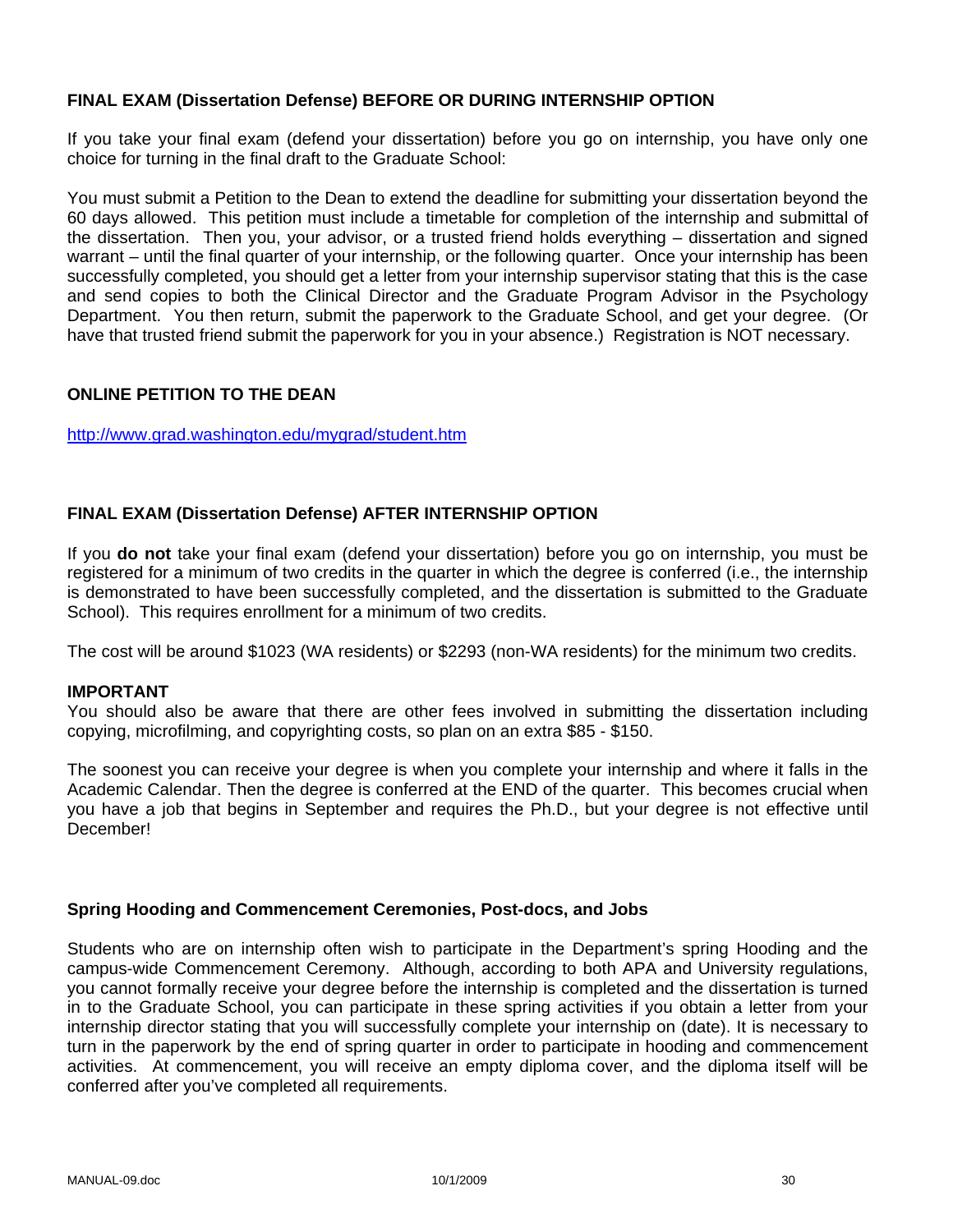A related issue occurs when a job or postdoctoral appointment requires that the degree be completed. In such instances, the letter from the internship director, plus one from the Director of Clinical Training stating that you will finish all degree requirements by the closing date of the internship, has been sufficient to start jobs and postdocs that begin before the next formal graduation date. This is another good reason to make every effort to defend your thesis before the internship year ends (and, even better, before it begins).

In either of these instances, please provide three copies of the internship director's letter for (1) the Director of Clinical Training, (2) the Graduate Program Advisor, and (3) your advisor.

These requirements and others, can be found at the Graduate School's Student Services website: http://www.grad.washington.edu/area/currstuds.htm

**Please remember that in most cases departmental requirements take precedence over the minimal requirements listed by the Graduate School.**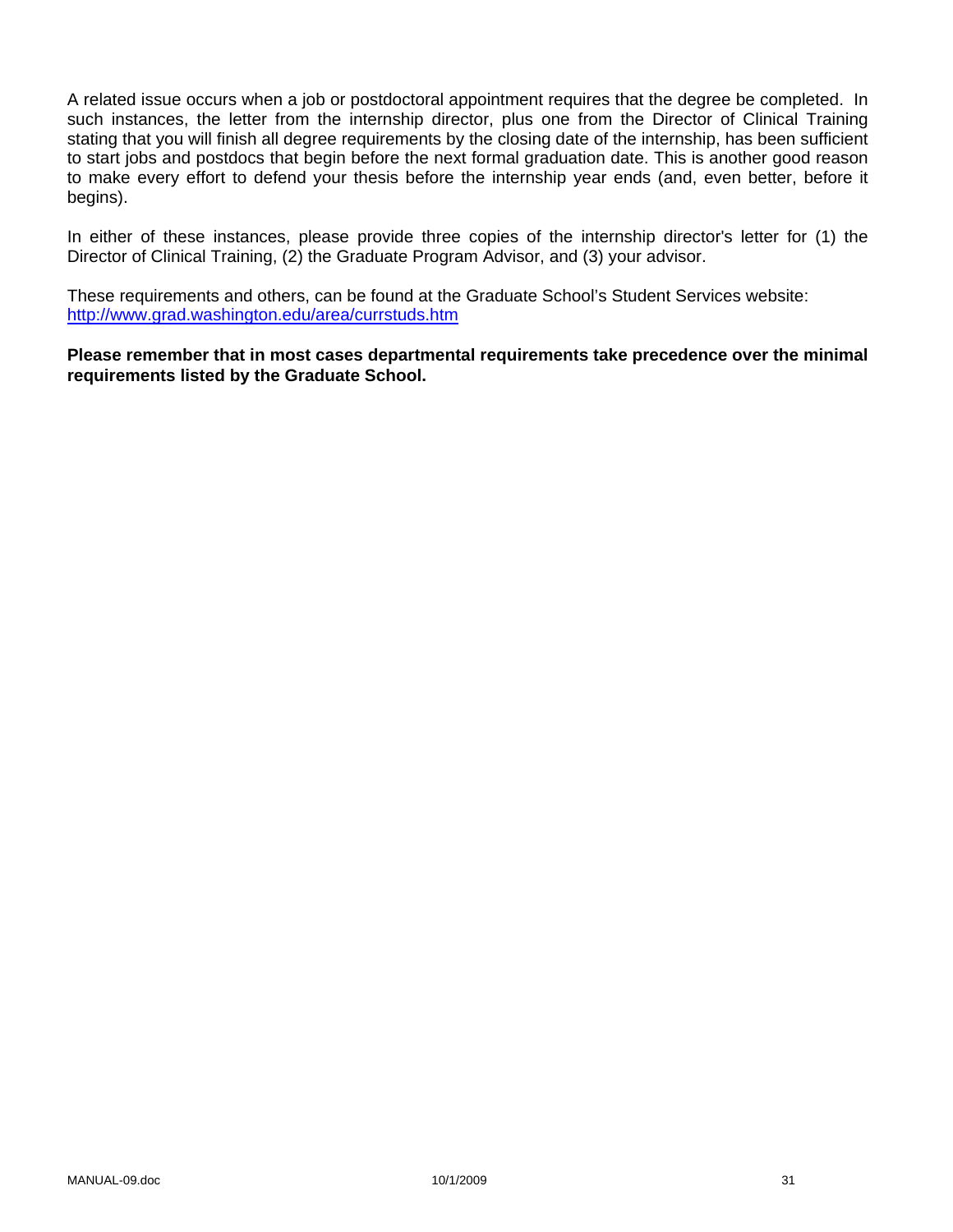# **B. IX. TEACHING AND RESEARCH EXPERIENCE**

Your graduate experience should involve training in research and in teaching. Adult and Child Clinical students also receive specific training in clinical methods and ethics. It is important to include all of these elements in your training program.

#### **Research Training:**

All students are expected to acquire research skills. Your advisor(s) will play a major role in guiding your research training. Talk with your advisor as soon as possible to develop a plan for your first year of research. Students (other than those in the clinical areas) must complete a research project and present it at the departmental Research Festival at the end of their first year of study. Clinical students present their research at the Research Festival at the end of their second year in the program. All research conducted by graduate students must have a faculty sponsor, typically your advisor. Your research training should be an ongoing activity throughout your graduate career.

# **Teaching Training:**

Developing a teaching portfolio reflecting a variety of teaching experiences will be invaluable to those students aiming for positions at institutions that emphasize undergraduate teaching and/or research/teaching-based universities. Teaching skills are also beneficial for anyone who plans to present talks at research meetings and/or train graduate students in research. You should plan your teaching training in the same way you plan your research preparation.

Teaching experience is ideally gained by undertaking a progressive series of teaching experiences. The following graduated plan is the ideal:

- 1. TAing a course without sections, such as Psych101.
- 2. TAing a course with section meetings for which the TA is responsible for facilitating discussions, planning and presenting some course material and/or conducting reviews of lecture material.
- 3. TAing a course in which the TA gives an extensive lecture to the entire class in addition to the usual responsibilities for section meetings.
- 4. TAing a course with multiple weekly section meetings developed and conducted by the TA, such as Psych 209.
- 5. TAing a lab course within your area of study. While many of these labs have predetermined syllabi, the TA has a great deal of freedom in determining how the material is presented and how student progress is assessed.
- 6. Serving as an independent course instructor. This role can be undertaken as instructor of a course regularly taught within the department or it may involve the development of an entirely new course. Such positions require that a student have successfully passed their General Exam and have previous training in teaching most often gained by classroom experience and in a course in pedagogy. (Such a course -- Psych 537: Teaching of Psychology -- is offered every other year by Michael Passer, typically in Spring Quarter. The Graduate School also offers GRDSCH 610: Teaching Mentorship, http://www.grad.washington.edu/courses/grdsch\_610.htm)

Following this ideal plan is not always possible due to scheduling conflicts and funding uncertainties. But it is to your advantage to seek all types of teaching experiences especially those requiring greater involvement and independence.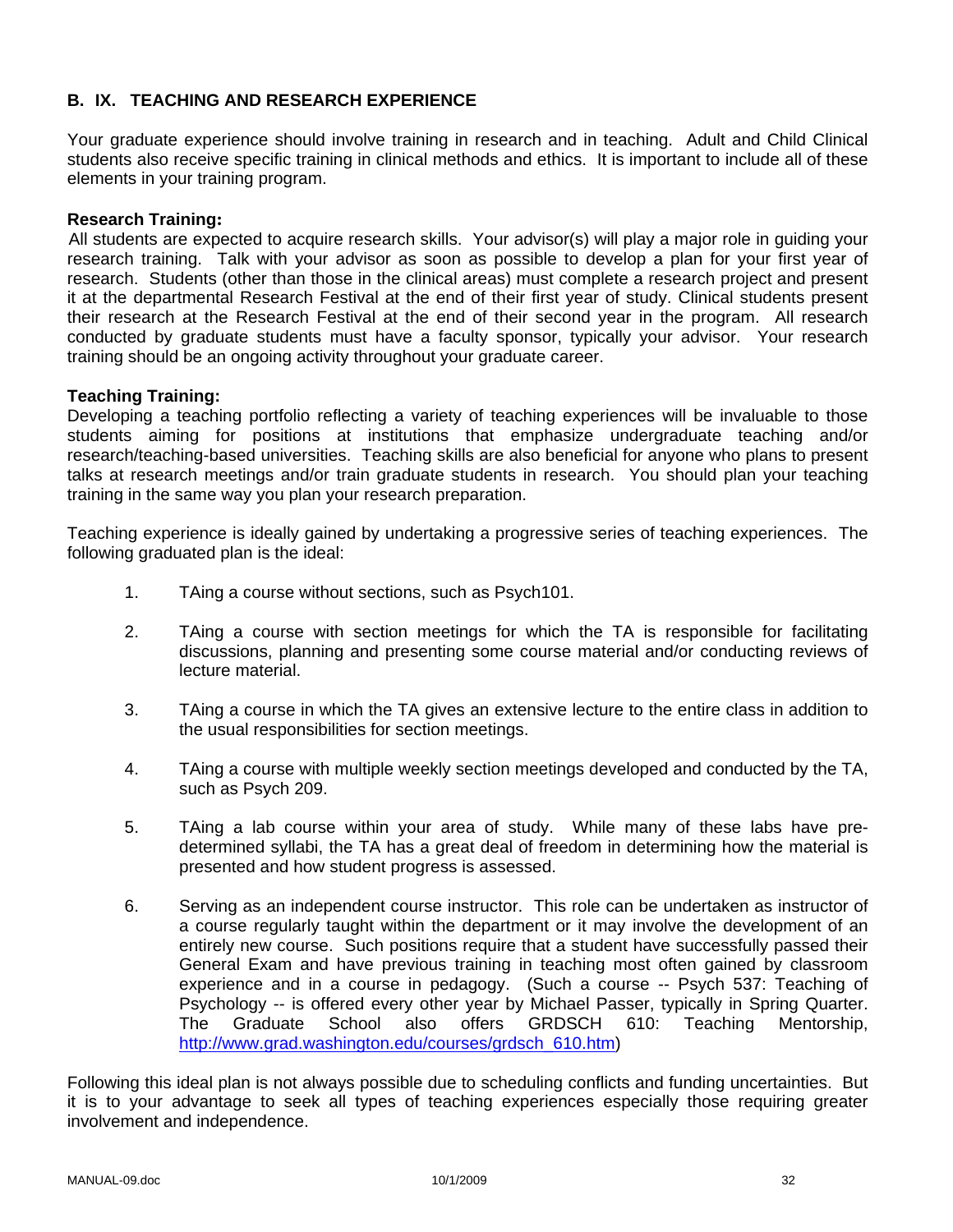**Teaching Portfolio:** You should keep careful records of all your teaching experiences noting the tasks you performed for each course. Syllabi for the courses and any course materials you develop (review sheets, exams, etc.) should be included in your portfolio. Student and instructor evaluations of your performance should be sought for each course and included in your portfolio.

While this may seem like busy work as you begin the process, the portfolio will serve you well as you apply for jobs and move up the academic ladder.

Syllabi and reading lists of courses you take but do not TA should be kept in a separate file. These will be useful if you are ever asked to develop a similar course. Clinical students will need such information if they apply for licensure.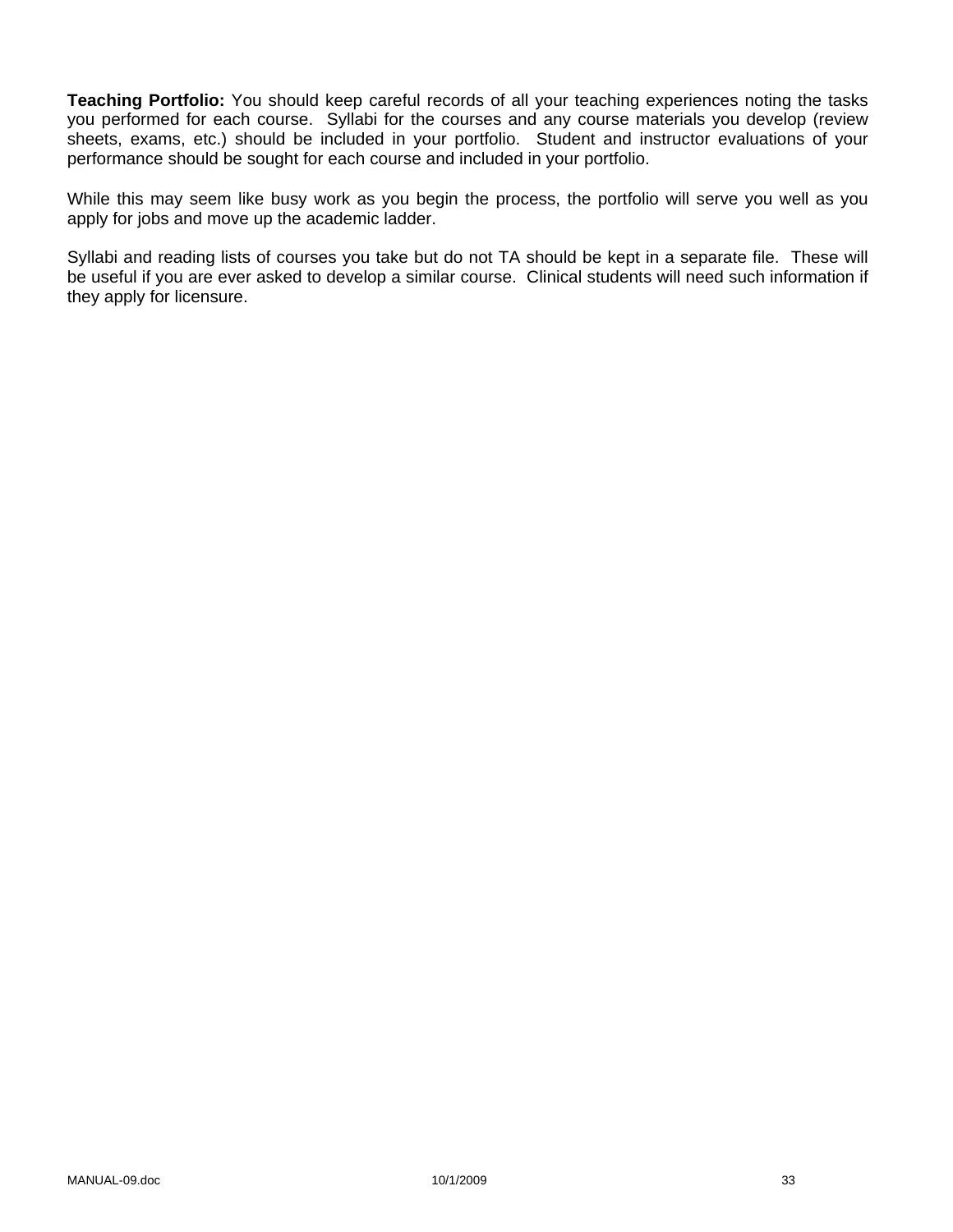# **C. AREAS OF STUDY AND AREA COURSE REQUIREMENTS**

# **C. I. DEPARTMENTAL REQUIREMENTS**

The Department of Psychology has course requirements for all graduate students. They are:

- **1.** *Orientation:* Psych 500 A (1 credit) & *Psychology Proseminar:* Psych 500B (1 credit) First year students are required to take Psych 500A, Psychology Orientation. This course is held at the end of September, during the week prior to the official start of the academic year. All first year students are also required to register for Psych 500B, Proseminar in Psychology their first three academic quarters and recommended thereafter. These occur throughout the year at a regularly scheduled time.
- **2.** *Statistics and General Methodology: During the first year*, you must successfully complete (accomplished by achieving a grade of at least 2.7) or place out of two basic statistics courses and two laboratories:

| Psych 522 | Laboratory in Statistical Computation I      |
|-----------|----------------------------------------------|
| Psych 523 | Laboratory in Statistical Computation II     |
| Psych 524 | Introduction to Statistics and Data Analysis |
| Psych 525 | Linear Models and Data Analysis              |
|           |                                              |

In addition, students in most Areas are required to take one or more additional courses in statistics, mathematics, or computational science. These courses are specified by the individual Areas (see next few pages).

**3.** *Area Course Requirements:* All students are required to take a set of 6 or more courses, as required by the individual Areas (see next few pages). Some of these are specific courses, whereas others are left open. Any courses not pre-specified by the Area should be chosen, in consultation with your Advisor and Co-Advisor, to broaden and deepen your understanding of your chosen research field. These courses can be selected from anywhere on campus, within our outside the Psychology Department.

When appropriate, students are encouraged to use these courses to broaden their perspectives within Psychology by taking Core Concepts courses in Areas outside their own. Suggestions for appropriate out-of-Area Core Concepts courses are made by most of the individual Areas (See next few pages).

- **4.** *Seminars and Advanced Seminars* (including Colloquium): All students are strongly encouraged to attend a Seminar (Psych 550-558) as specified by their Area, and some areas require attendance (see next few pages). Students are also required to register for and attend the Departmental Colloquium (Psych 550A) their first three quarters, and recommended thereafter. In order to receive credit, students will need to complete a brief survey after the talk; forms will be provided at the lecture hall.
- **5.** *Substitutions***:** In consultation with their Advisors and Co-Advisors, students are encouraged to work out a coherent program of coursework that serves their goals. Substitutions for required courses can be requested by including the substitutions and a rationale for them in your Annual Plan. The signed Annual Plan should then be submitted to your Graduate Training Committee Representative for review.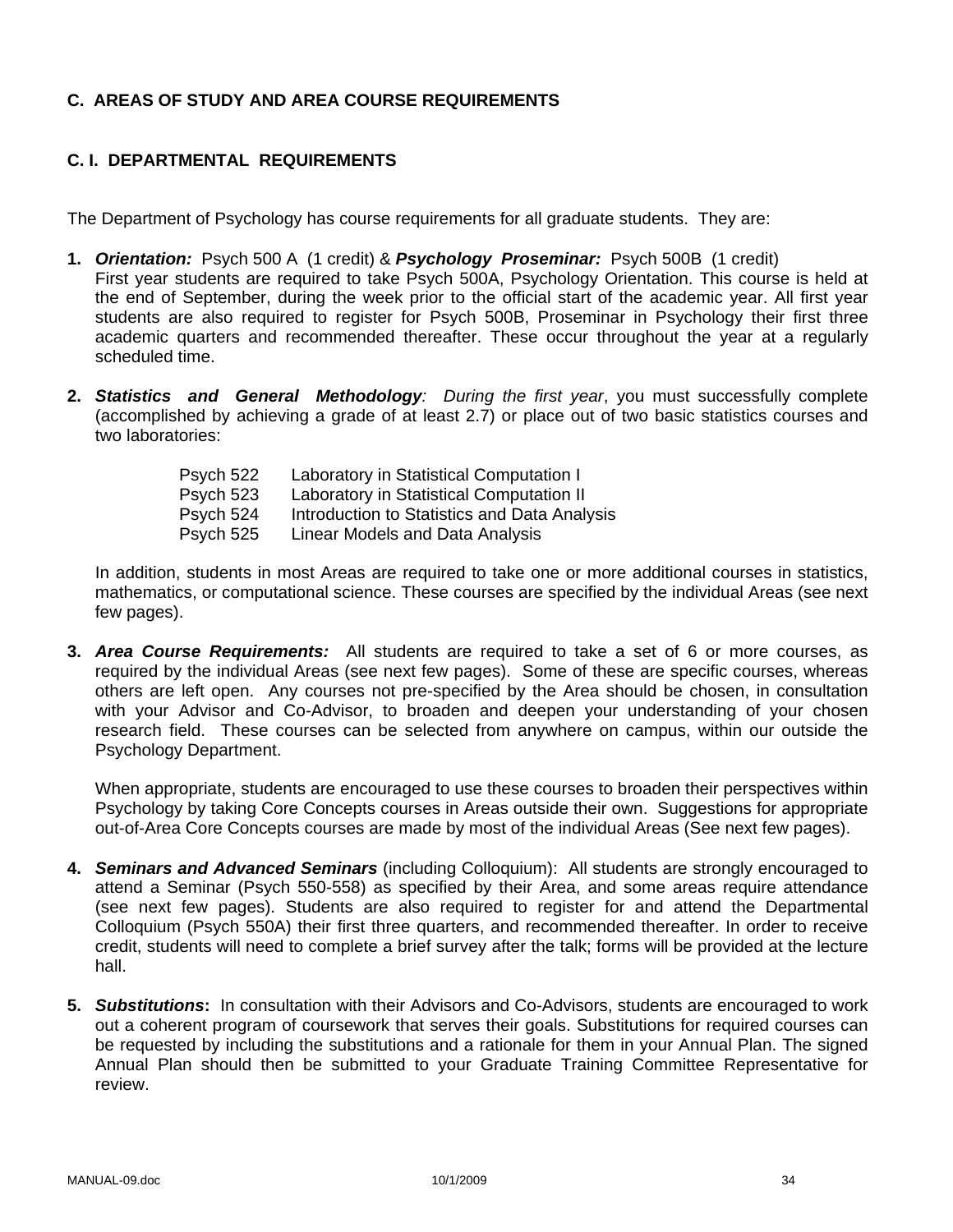Due to APA accreditation requirements, substitutions are more constrained in Clinical and Child Clinical than in other Areas. Requests for substitutions in these Areas should be vetted with the Director of Clinical Training.

**6.** *Supervisory Committee.* Your Supervisory Committee will review your coursework at the time of your General Exam, and may recommend or require additional courses.

### *Additional Course Requirements***: Beyond these Departmental requirements, your Area, advisor, and Supervisory Committee will recommend or require additional coursework designed with your stated goals in mind.**

All required course work in these areas should be taken for a grade, unless the course itself is offered only on a credit/no credit (CR/NC) basis. **As stated by the Graduate School, at least half of your program must be in courses 500 or above.**

#### *Area Representatives - Graduate Training Committee 2009-2010*

|                                 | Area Rep (GTC)        | Area Coordinator (Head) |
|---------------------------------|-----------------------|-------------------------|
| <b>Animal Behavior</b>          | Mike Beecher          | Mike Beecher            |
| <b>Adult Clinical</b>           | Jane Simoni           | Jane Simoni             |
| <b>Behavioral Neuroscience</b>  | Ilene Bernstein       | Ilene Bernstein         |
| <b>Child Clinical</b>           | <b>Ted Beauchaine</b> | <b>Bob McMahon</b>      |
| <b>Cognition and Perception</b> | lone Fine             | Geoff Boynton           |
| Developmental                   | Jessica Sommerville   | <b>Andy Meltzoff</b>    |
| Social Psychology & Personality | Sapna Cheryan         | Yuichi Shoda            |
|                                 |                       |                         |
|                                 |                       |                         |

Graduate Student Representatives Renay Cleary Bradley, David Huh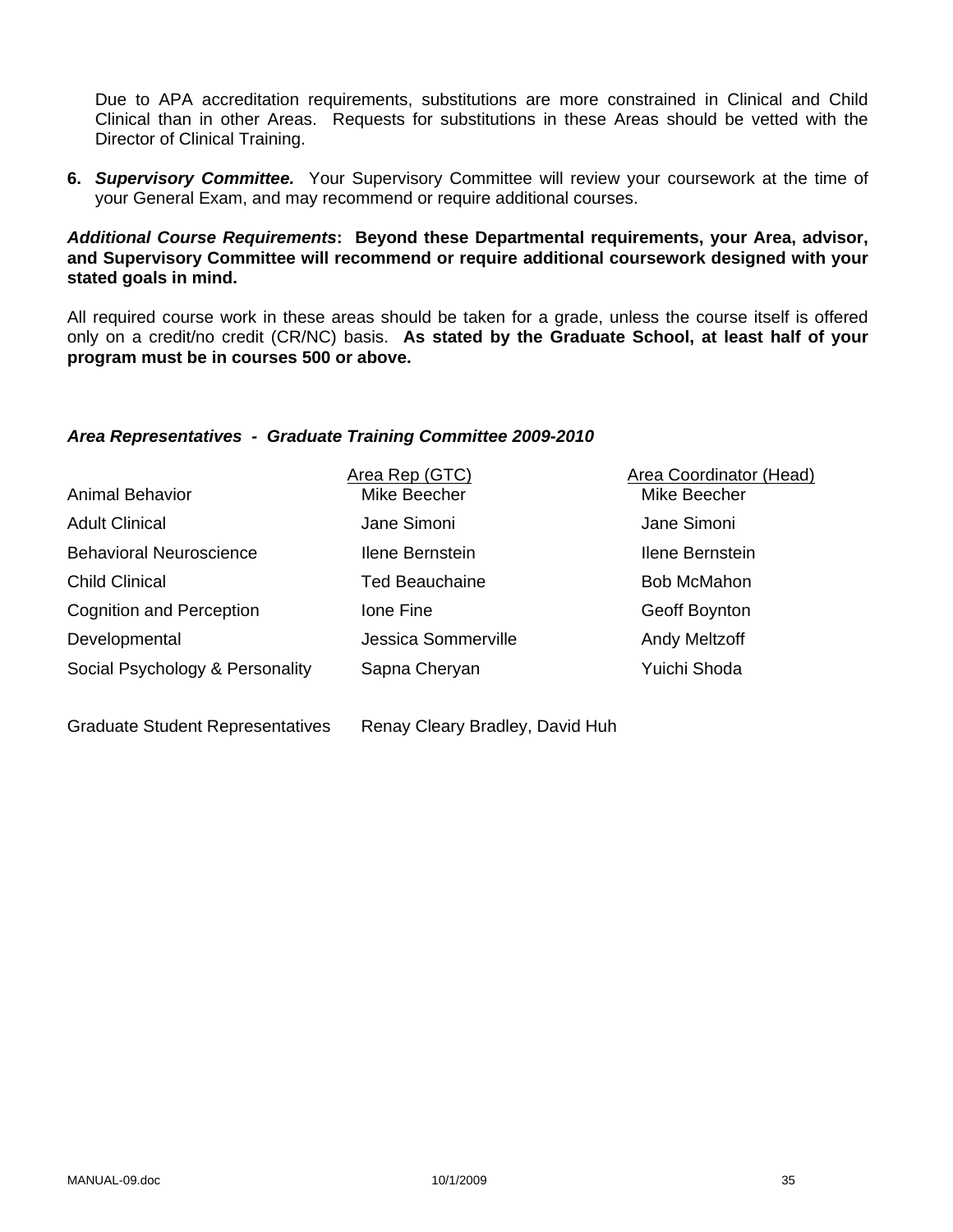## **C. II. AREA REQUIREMENTS**

In addition to the Departmental course requirements, the individual Areas may add requirements. Following are the current requirements by Area.

#### **Animal Behavior**

## **For Animal Behavior students, Departmental requirements #2, #3, and #4 are augmented as follows:**

2. Statistics/Mathematics/Computational courses. No fifth quantitative course is required at the present time.

3. Area course requirements. All Animal Behavior students are required to take the following three courses:

- Psych 502 Core Concepts in Animal Behavior
- Psych 503 Core Concepts in Behavior Genetics
- Psych 562 Evolutionary Psychology

**The Area also requires three additional courses**, selected to broaden and deepen your understanding of your research specialty. These courses should be chosen in consultation with your Advisor and Co-Advisor. They can be additional Core Concepts courses in any Area, or other courses chosen from anywhere on campus, within or outside the Psychology Department.

The following Out-of Area Core Concepts courses may be particularly appropriate for Animal Behavior students:

504 - Core Concepts in Behavioral Neuroscience

- 506 Core Concepts in Cognitive Neuroscience
- 513 Core Concepts in Biological Basis of Development

4. Seminars and Advanced Seminars. All Animal Behavior students are required to take at least three quarters of Psych 551, Seminar in Animal Behavior.

All Animal Behavior students are strongly encouraged to participate in additional Seminars and Advanced Seminars, both within and outside their Area, throughout their graduate careers.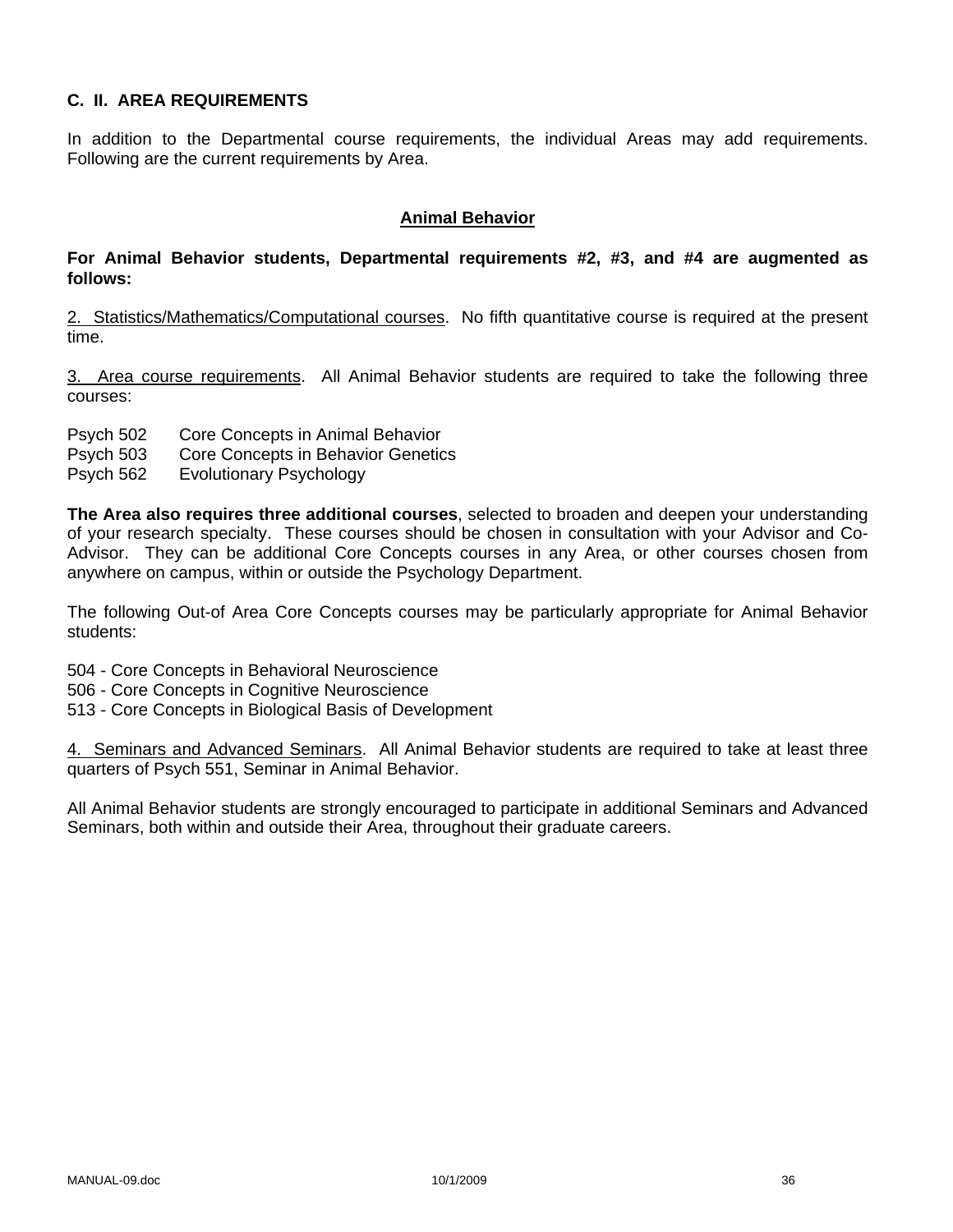## **Behavioral Neuroscience (BNS)**

### **For BNS students, Departmental requirements #2, #3, and #4 are augmented as follows:**

2. Statistics/Mathematics/Computational course. No fifth quantitative course is required by BNS at the present time.

3. Area course requirements. All BNS students are required to take 8 courses, as follows:

#### **All four of the following course (mandatory):**

- Psych 421 Neural Basis of Behavior (Fulfilled if comparable undergrad course has been taken and earned an "A")
- Psych 504 Core Concepts in Behavioral Neuroscience (1 Quarter)
- NeuBeh 502 Introduction to Neurobiology: Sensory & Motor Systems
- NeuBeh 503 Introduction to Neurobiology: Cognitive and Integrative Neuroscience

#### **Plus one of the following courses (mandatory):**

NeuBeh 501 Molecular & Cellular Neurobiology (This course has been modified) Conj 531 Biophysics of Nerve, Muscle & Synapse (This course has been modified and might be assigned as new course number)

#### **Plus three additional Psychology courses selected from the following:**

Psych 565 Quantifying Brain Structure

No more than one of the following undergraduate courses:

- Psych 423 Sensory Basis of Behavior
- Psych 424 Vision and Its Physiological Basis (will be changed to grad course; thus moved to below list)
- Psych 426 Neurobiology of Learning and Memory
- Psych 427 Behavioral Endocrinology
- Psych 430 Development of Brain Connections
- OR courses in BIOLOGY, COMPUTER SCIENCE (etc) related to BNS (the student will need an approval by his/her advisor)

One or more of the following courses:

| Psych 502 | Core Concepts in Animal Behavior                                                |
|-----------|---------------------------------------------------------------------------------|
| Psych 503 | Core Concepts in Behavior Genetics                                              |
| Psych 506 | Core Concepts in Cognitive Neuroscience                                         |
| Psych 513 | Core Concepts in Biological Basis of Development                                |
| Psych xxx | Vision and Its Physiological Basis                                              |
|           | OR other 'related' Psych and NeuB courses (preapproval required by the advisor) |

4. Seminars and Advanced Seminars. Both Seminar in BNS (Psych 552A) and at least one Journal Club (e.g., Learning & Motivation, Auditory, etc; Psych 552B) are required every year, and strongly recommend every quarter until graduating.

### *In addition, all BNS students are required to take at least one Advanced Seminar (usually 542, Advances in Behavioral Neuroscience), chosen in consultation with your Advisor and Co-Advisor.*

All BNS students are strongly encouraged to participate in additional Seminars and Advanced Seminars, both within and outside their Area, throughout their graduate careers.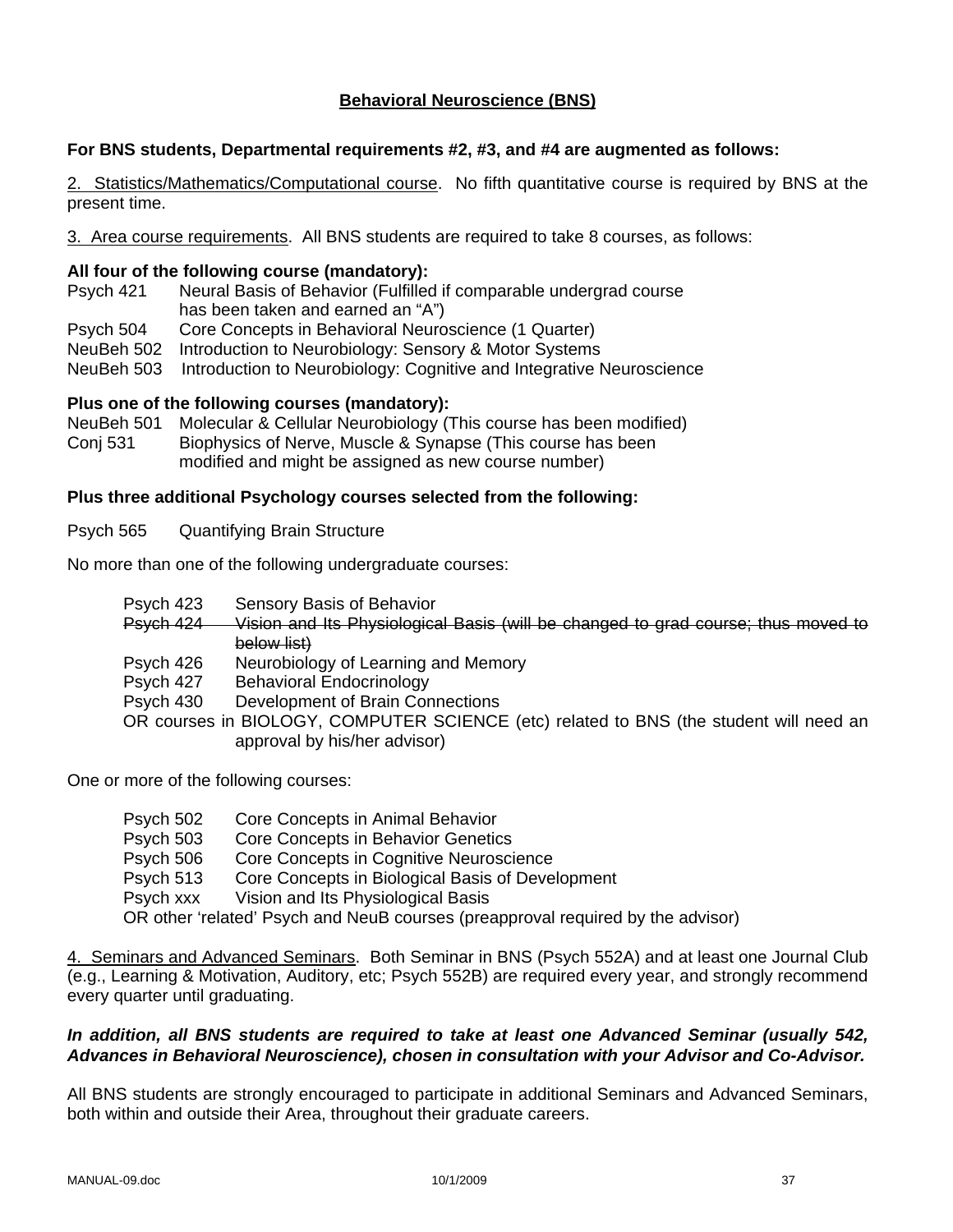## **Child Clinical**

## **For Child Clinical students, Departmental requirements #2, #3, and #4 are augmented as follows:**

2. Statistics/Mathematics/Computational courses. In addition to the four courses required by the Department, Child Clinical students are required to take Psych 529, Advanced Research Methods\*\*, and Psych 531, Research Methods in Clinical & Community Psychology.

\*\* Students are encouraged to take Psych 529 in the Fall of the 2nd year, but may take it later (before the general exam)

3. Area course requirements. Child Clinical students are required to take extensive coursework, as follows:

## **Four courses in Child Clinical Psychology:**

Psych 571 Child Psychopathology

Psych 572 Approaches to Child Treatment

Psych 576/590 Assessment of Intelligence/Practicum in Assessment

Psych 573 Psychological Assessment of Children

### **Four Core Concepts courses:**

Psych 513 Core Concepts in Biological Bases of Development

Psych 514 Core Concepts in Cognitive and Linguistic Development

Psych 515 Core Concepts in Personality and Social Development

Psych 517 Core Concepts in Systems of Psychotherapy

### **One course in Minority Mental Health:**

Psych 580 Minority Mental Health

### **Three courses in Clinical Issues and Methods:**

Psych 591 Issues in Clinical Psychology (AW during 1<sup>st</sup> year)

Psych 586 Clinical Personality Assessment

Psych 587 Clinical Methods: Interviewing

Psych 588 Clinical Methods: Ethics

### **Clinical Practica on a continuing basis:**

89 Psych 589 Clinical Supervision (2nd year students **must** register for AWSS, total of 8 credits)

Psych 593A\* Clinical Practica and Colloquium\* (for  $2^{nd}$  yr students - 1 - 6 cr/qtr; Colloquium attendance required)

Psych 593B\* Clinical Practica and Colloquium\* (for  $3^{rd}$  yr and above; 1-6 cr/qtr)

Two Outside Practica (**must** register for Psych 597: Fieldwork in Clinical Psychology)

\*Required for all students seeing clients in the clinic.

#### **One treatment seminar:**

Psych 543 Advanced Seminar in Child Clinical Psychology: Behavioral Family Therapy (this particular course is offered as an example; it is not the only option for this requirement)

4. Seminars and Advanced Seminars. First year Child Clinical students are required to take six quarters of Psych 553, Seminar in Child Clinical Psychology (AWSp of 1<sup>st</sup> and 2<sup>nd</sup> years), and encouraged to take additional quarters of Psych 550A, Seminar in Psychology (the Departmental Colloquium) beyond the required first three quarters of enrollment.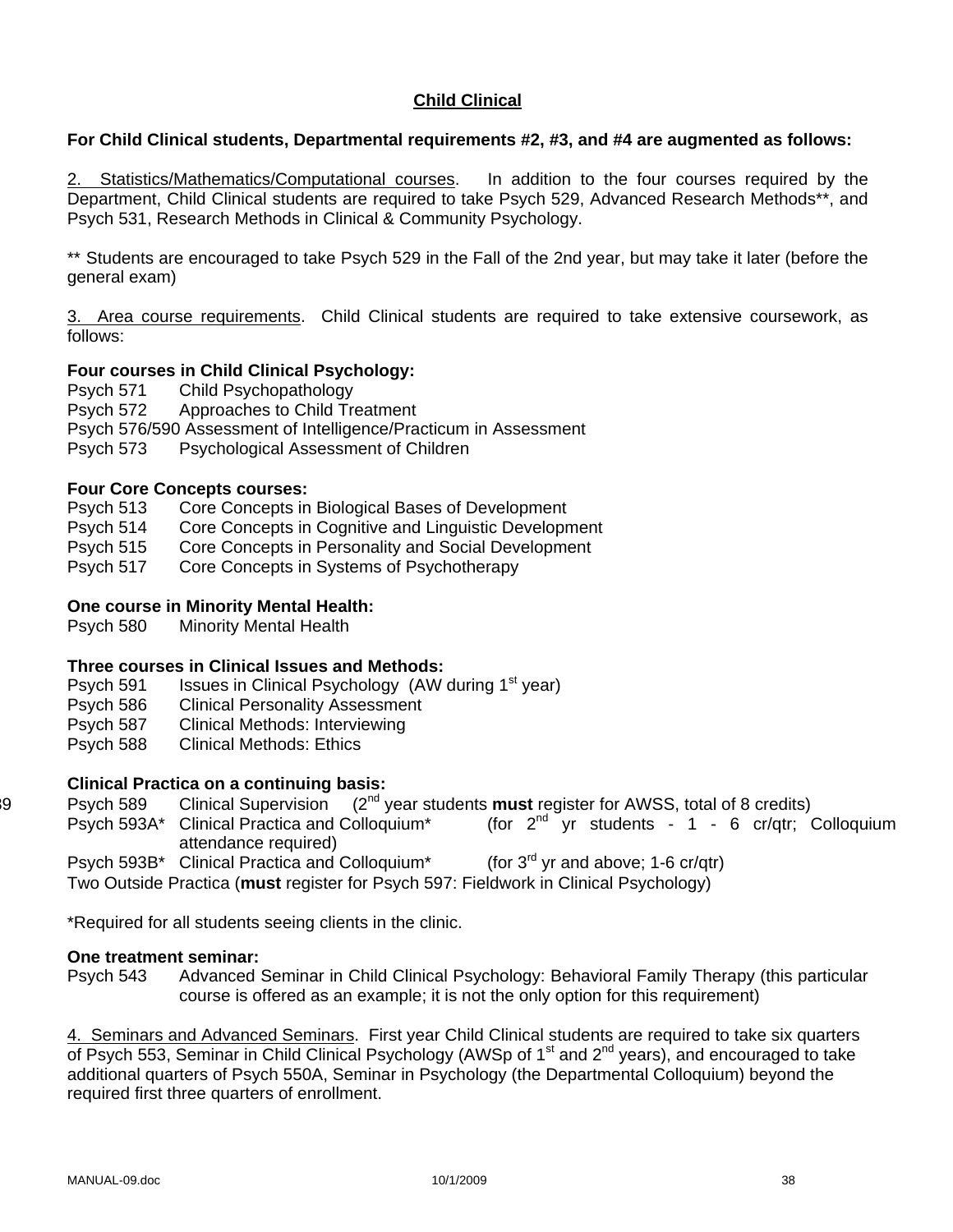All Child Clinical students are strongly encouraged to participate in additional Seminars and Advanced Seminars, both within and outside their Area, and participate in courses outside the department, throughout their graduate careers.

## **Other Requirements for Child Clinical Students**: *A One-year internship*

Please refer to your current Clinical & Child Clinical Program Training Manual for more detailed instructions and requirements.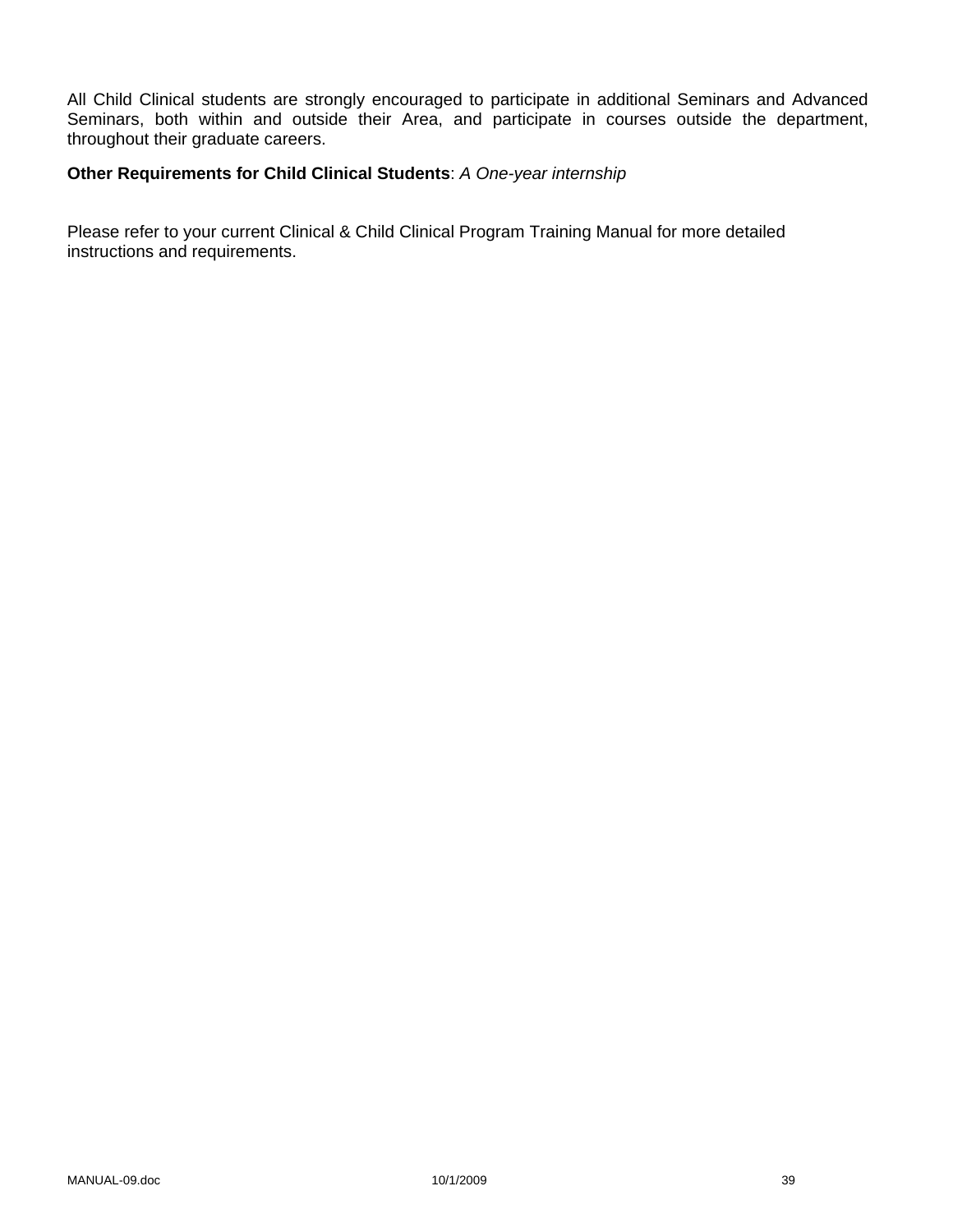# **Adult Clinical**

## **For Adult Clinical students, Departmental requirements #2, #3, and #4 are augmented as follows:**

2. Statistics/mathematics/computational courses. No fifth quantitative course is required at the present time.

3. Area course requirements. Clinical students are required to take extensive coursework, as follows.

## **Five Core Concepts Courses:**

Psych 517 Core Concepts in Systems of Psychotherapy Psych 518 Core Concepts in Behavior Disorders Psych 519 Core Concepts in Psychology of Behavior Change Psych 511 Core Concepts in Personality Psych 515 Core Concepts in Personality and Social Development (571 or 572 may be substituted)

## **Six Additional Out-of-Area Courses:**

Six or more additional courses must be taken from curriculum offerings outside the clinical Area. These courses must meet the APA curriculum guidelines for "breadth of scientific psychology," covering biological, developmental, individual-difference, affective-cognitive, and social bases of behavior. **Note: One course each in Social, Developmental, Affective/Cognitive and Biological Psychology is required***.* These can be Core Concepts courses, or any other courses with appropriate content. They should be chosen in consultation with your Advisor and Co-Advisor.

Core Concepts courses that can be used to meet the APA breadth requirements are as follows:

Affective-Cognitive breadth:

507 Core Concepts in Cognitive Psychology

Social breadth:

510 Core Concepts in Social Psychology (meets breadth in Social)

Biological breadth:

- 502 Core Concepts in Animal Behavior
- 503 Core Concepts in Behavior Genetics
- 504 Core Concepts in Behavioral Neuroscience
- 506 Core Concepts in Cognitive Neuroscience

Developmental breadth:

- 513 Core Concepts in Biological Development
- 514 Core Concepts in Cognitive development
- 515 Core Concepts in Personality and Social Development

Note. A given course can satisfy only one breadth area.

The balance of the six-or-more courses is to be determined by mutual agreement between the student and his/her Advisor and Co-advisor. These courses should be selected with an eye toward developing cohesive themes of subspecialty expertise pertinent to the student's future research and clinical endeavors. Note: Psych 594, 571, and 572 cannot be used as out-of-Area courses.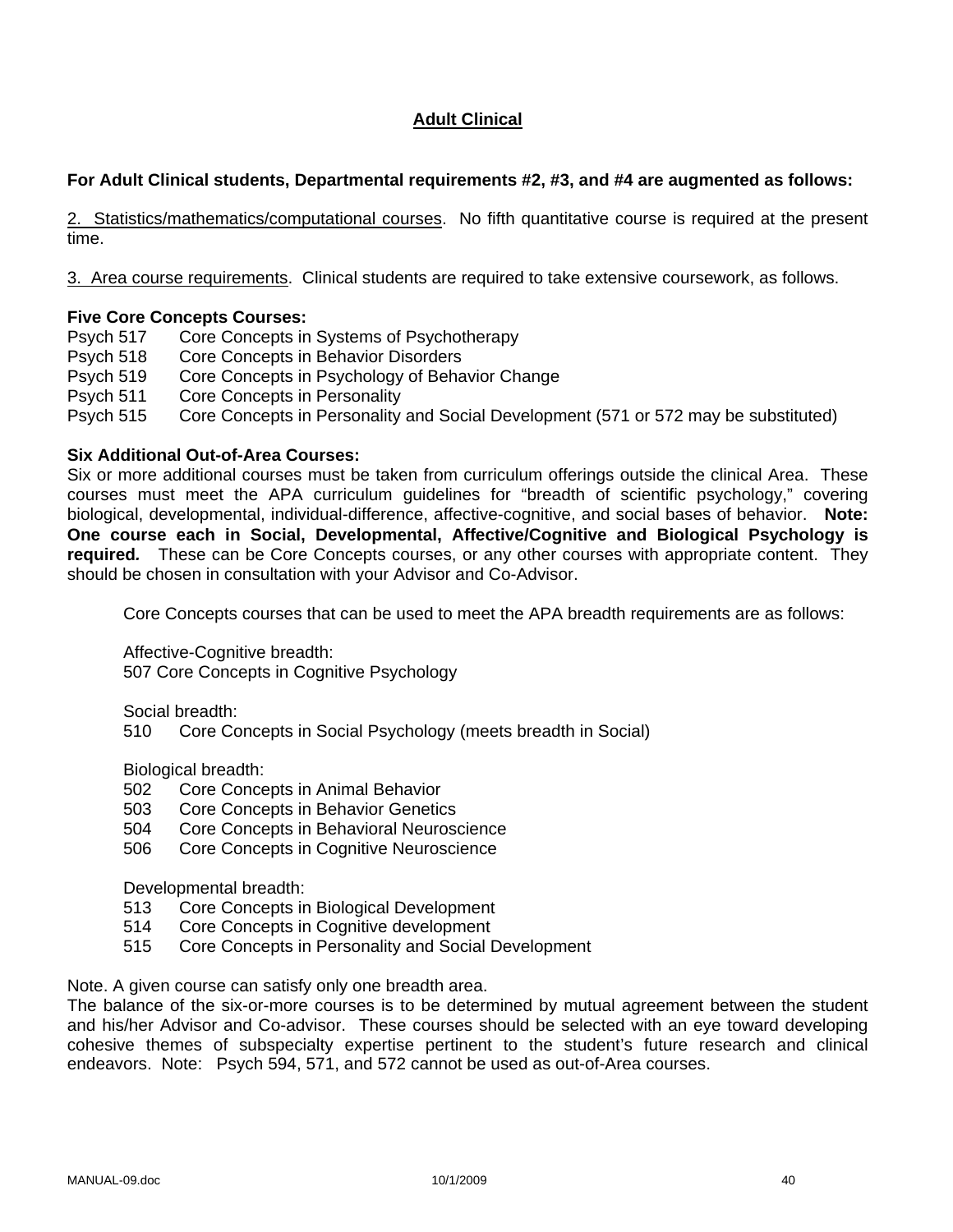## **One Course in Minority Mental Health:**

Psych 580 Minority Mental Health

#### **Three courses in Clinical Issues and Methods:**

Psych 591 Issues in Clinical Psychology (register A&W gtrs during 1<sup>st</sup> year) Psych 587 Clinical Methods: Interviewing Psych 588 Clinical Methods: Ethics

## **Two Courses in Assessment**:

Psych 586 Clinical Personality Assessment Plus one of the following three courses**:**  576 (w/ 590 practicum), 578 (w/ 590 practicum), **or** 579 (Behavioral Assessment)

### **Clinical Practica on a continuing basis:**

Psych 589 Clinical Supervision (2nd year students **must** register for AWSS, total of 8 credits) Psych 593A\* Clinical Practicum and Colloquium<sup>\*</sup> (for 2<sup>nd</sup> yr students - 1-6 cr/qtr; Colloquium attendance reqd) Psych 593B\* Clinical Practicum and Colloquium\* (for 3<sup>rd</sup> yr and above; 1-6 cr/qtr) One Outside Practicum (**must** register for Psych 597)

\*Required for all students seeing clients in the clinic.

4. Seminars and Advanced Seminars. First year Clinical students are required to take three quarters of Psych 550A, Seminar in Psychology (the Departmental Colloquium).

All Clinical students are strongly encouraged to participate in Seminars and Advanced Seminars, both within and outside their Area, throughout their graduate careers.

## **Other Requirements for Adult Clinical Students:** *A One-year internship*

Please refer to your current Clinical & Child Clinical Program Training Manual for more detailed instructions and requirements.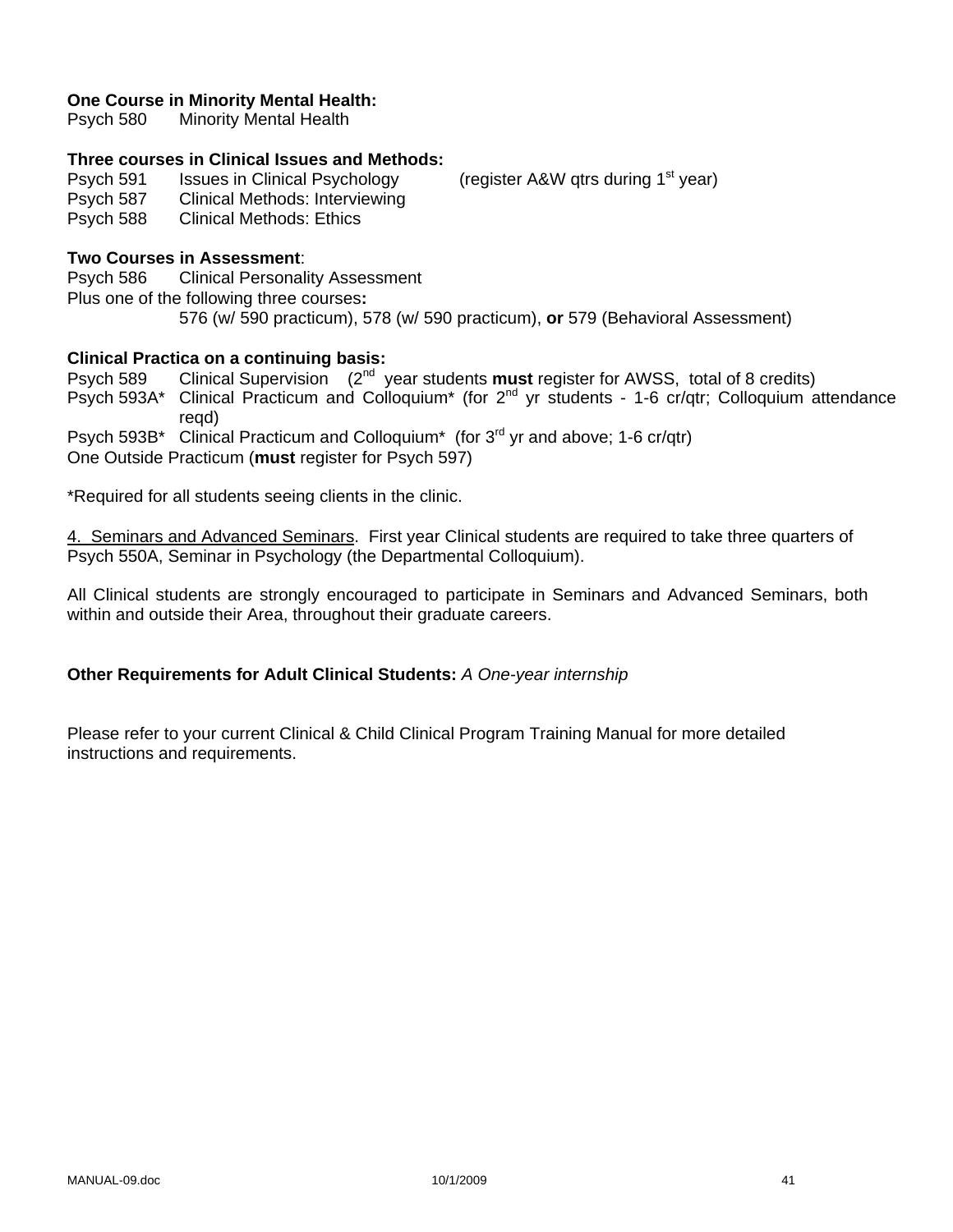## **Cognition/Perception**

### **For Cognition/Perception students, Departmental requirements #2, #3, and #4 are augmented as follows:**

2. Statistics/Mathematics/Computational courses. In addition to the four courses required by the department, Cognition/Perception students are required to take one additional quantitative course, within or outside the Department. This course should be selected in consultation with your Advisor and Co-Advisor.

3. Area course requirements. Cognition/Perception students are required to take the three Cognition/Perception Core Concepts courses:

- Psych 506 Core Concepts in Cognitive Neuroscience
- Psych 507 Core Concepts in Cognitive Psychology
- Psych 508 Core Concepts in Perception

**The Area also requires three additional courses**, selected to broaden and deepen your understanding of your research specialty. These courses should be chosen in consultation with your Advisor and Co-Advisor. They can be additional Core Concepts courses in any Area, or other courses chosen from anywhere on campus, within or outside the Psychology Department.

The following out-of Area Core Concepts courses may be particularly appropriate for Cognition/ Perception students:

- Psych 504 Core Concepts in Behavioral Neuroscience
- Psych 510 Core Concepts in Social Psychology
- Psych 514 Core Concepts in Cognitive and Linguistic Development
- Psych 515 Core Concepts in Personality and Social Development

4. Seminars and Advanced Seminars. First year Cognition/Perception students are required to take three quarters of Psych 555, Seminar in Cognition/Perception.

All Cognition/Perception students are strongly encouraged to participate in additional Seminars and Advanced Seminars, both within and outside their Area, throughout their graduate careers.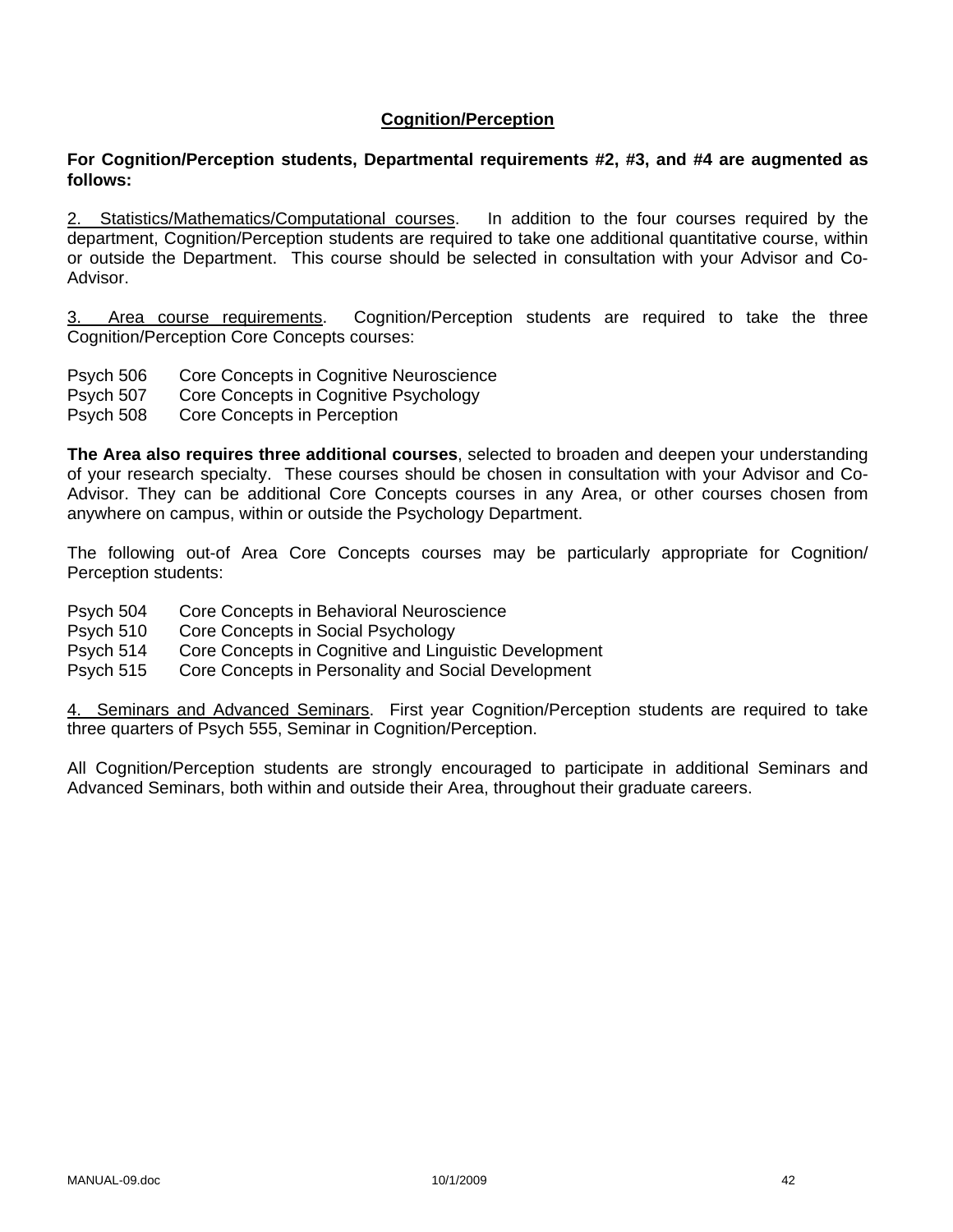## **Developmental**

## **For Developmental students, Departmental requirements #2, #3, and #4 are augmented as follows:**

2. Statistics/Mathematics/Çomputational courses. In addition to the four courses required by the Department, Developmental students are required to take Psych 529, Advanced Research Methods OR another relevant statistics course (requires approval of your Advisor).

3. Area course requirements. Developmental students are required to take the three Developmental Area Core Concepts courses:

- Psych 513 Core Concepts in Biological Basis of Development
- Psych 514 Core Concepts in Early Cognitive and Linguistic Development

Psych 515 Core Concepts in Personality and Social Development

The Area also requires three additional courses, selected to broaden and deepen your understanding of your research specialty. These courses should be chosen in consultation with your Advisor and Co-Advisor. They can be additional Core Concepts courses in any Area, or other courses chosen from anywhere on campus, within or outside the Psychology Department.

The following out-of-Area Core Concepts courses may be particularly appropriate for Developmental students, depending on the student's research specialty:

- Psych 503 Core Concepts in Behavior Genetics
- Psych 504 Core Concepts in Behavioral Neuroscience
- Psych 507 Core Concepts in Cognitive Psychology
- Psych 510 Core Concepts in Social Psychology
- Psych 511 Core Concepts in Personality

## *In lieu of a Core Concepts course in Child Clinical Psychology, Psych 553, Seminar in Child Clinical Psychology, is also recommended for Developmental graduate students.*

4. Seminars. First year and all Pre-Generals Developmental students are required to take Psych 556, Seminar in Developmental Psychology on a quarterly basis. *Also see the note about Psych 553 above.* 

All Developmental students are strongly encouraged to participate in additional Seminars and Advanced Seminars, both within and outside their Area, throughout their graduate careers.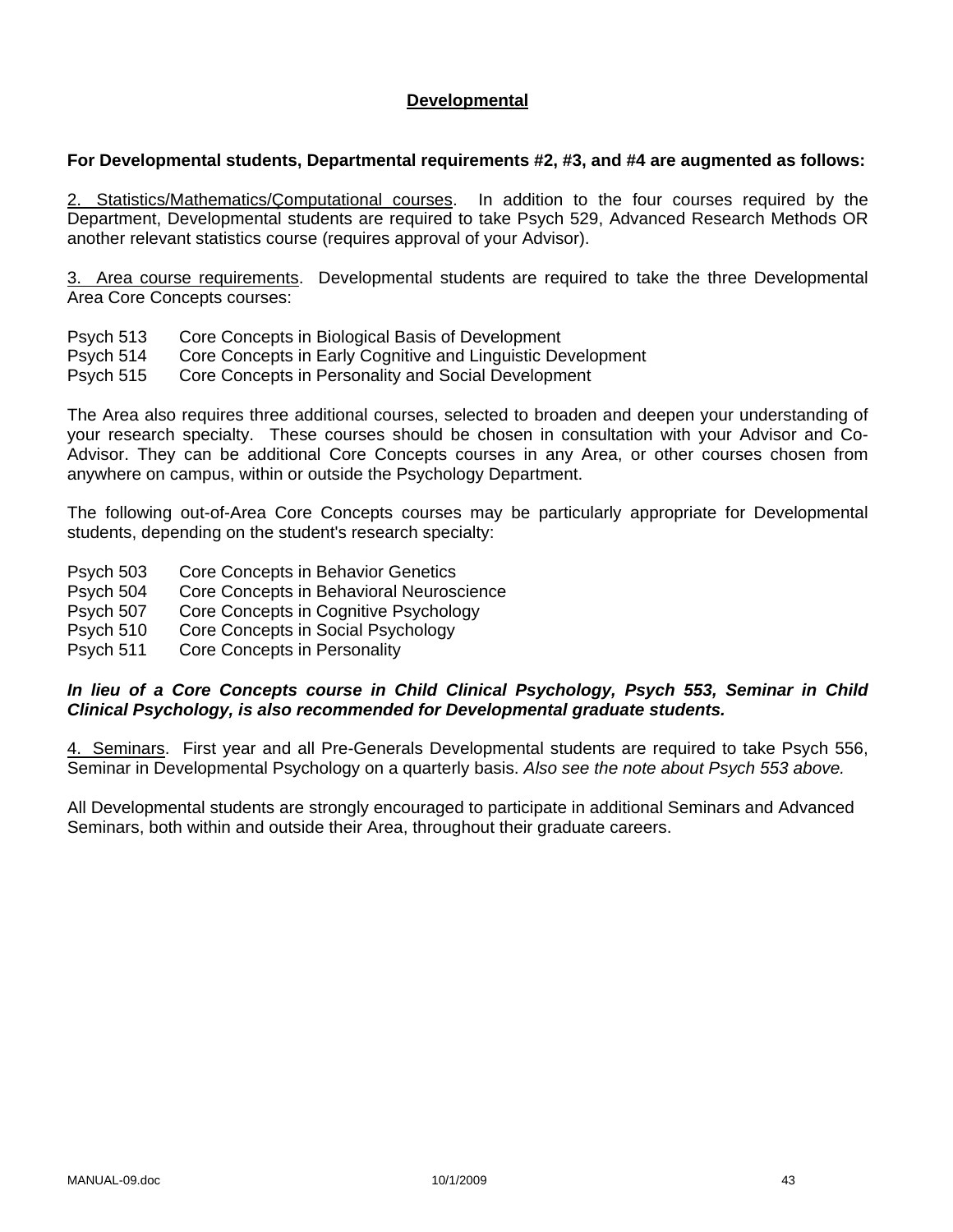#### **Social/Personality**

#### **For Social/Personality students, Departmental requirements #2, #3, and #4 are augmented as follows:**

2. Statistics/Mathematics/Çomputational courses. In addition to the four courses required by the Psychology Department, Social/Personality students are required to take one additional quantitative course, within or outside the Department.

3. Area course requirements. Social/Personality students are required to take the two Social/Personality Core Concepts courses:

Psych 510 Core Concepts in Social Psychology

Psych 511 Core Concepts in Personality

**The Area also requires four additional courses,** selected to broaden and deepen your understanding of your research specialty. These courses should be chosen in consultation with your Advisor and Co-Advisor. They can be additional Core Concepts courses in any Area, or other courses chosen from anywhere on campus, within or outside the Psychology Department.

4. Seminars. Social/Personality students are required to take one departmental Seminar (Psych 550 - 558) every quarter throughout their graduate careers. Psych 557, Seminar in Social/Personality, is required at least once per year.

Students are strongly encouraged to participate in additional Seminars and Advanced Seminars, both within and outside their Area, throughout their graduate careers.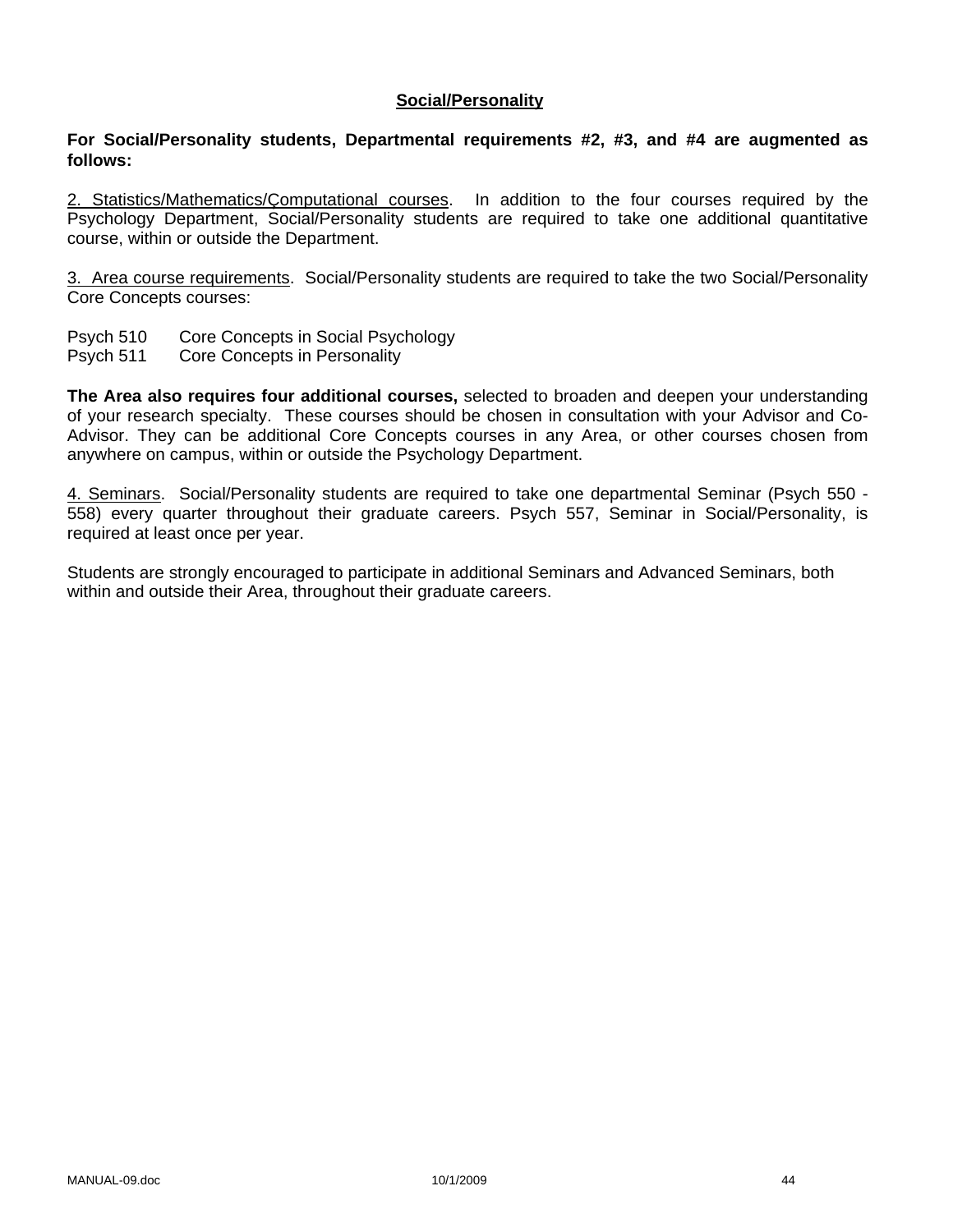## **C. III. OTHER SPECIALTY PROGRAMS**

In some cases, concentrations of work have been developed outside of the Department's Area structure. Three current specialty programs are listed below. Consult the coordinator if you are interested in these programs.

## **Quantitative Minor (coordinated by Brian Flaherty)**

The quantitative minor denotes that a graduate student has fulfilled statistical, methodological and/or mathematical training beyond basic department and area requirements. The quantitative minor allows students to focus on statistical methods, research design and mathematical modeling.

Coursework for the quantitative minor is in addition to Psych 524 & 525 (and their associated labs, 522 & 523) or equivalent courses. In order to be admitted to the Quantitative minor, 524 and 525 must each be passed with a GPA of 3.5 or higher. Please note that labs, software classes or workshops cannot count toward the minor. A total minimum of 20 credits is needed for this minor.

Some areas require an additional quantitative course beyond the department requirements. Courses satisfying an area requirement may also count toward the quantitative minor.

Four additional quantitative courses (for a minimum of 12 credits) are required for the minor. Courses may be selected from a list of approved courses (see link below), or proposed to the quantitative faculty for consideration. Each course must have a passing grade. Record your progress with the "Documentation of Completion of the Quantitative Minor" handout available from the Graduate Program Advisor.

The approved course list is located here:

http://web.psych.washington.edu/areas/quantitative/QuantPsychRecCourses.pdf

Details on the Minor and the application can be found here:

http://web.psych.washington.edu/areas/quantitative/minor.html

Graduate students interested in pursuing the quantitative minor should let the Graduate Program Advisor know.

### **Diversity Science Specialization**

The goal of this specialization is to provide graduate students throughout the Psychology Department with a vehicle through which they can augment their understanding of human behavior through coursework and training that articulates and assesses: (1) the differing perspectives of diverse groups and how these perspectives intersect; (2) the synergistic effects associated with increased recognition and embracing of diversity; (3) the consequences associated with resistance to embracing diversity; and (4) the ways in which psychological theories and services can be developed and applied in ways that usefully and positively impact diverse communities.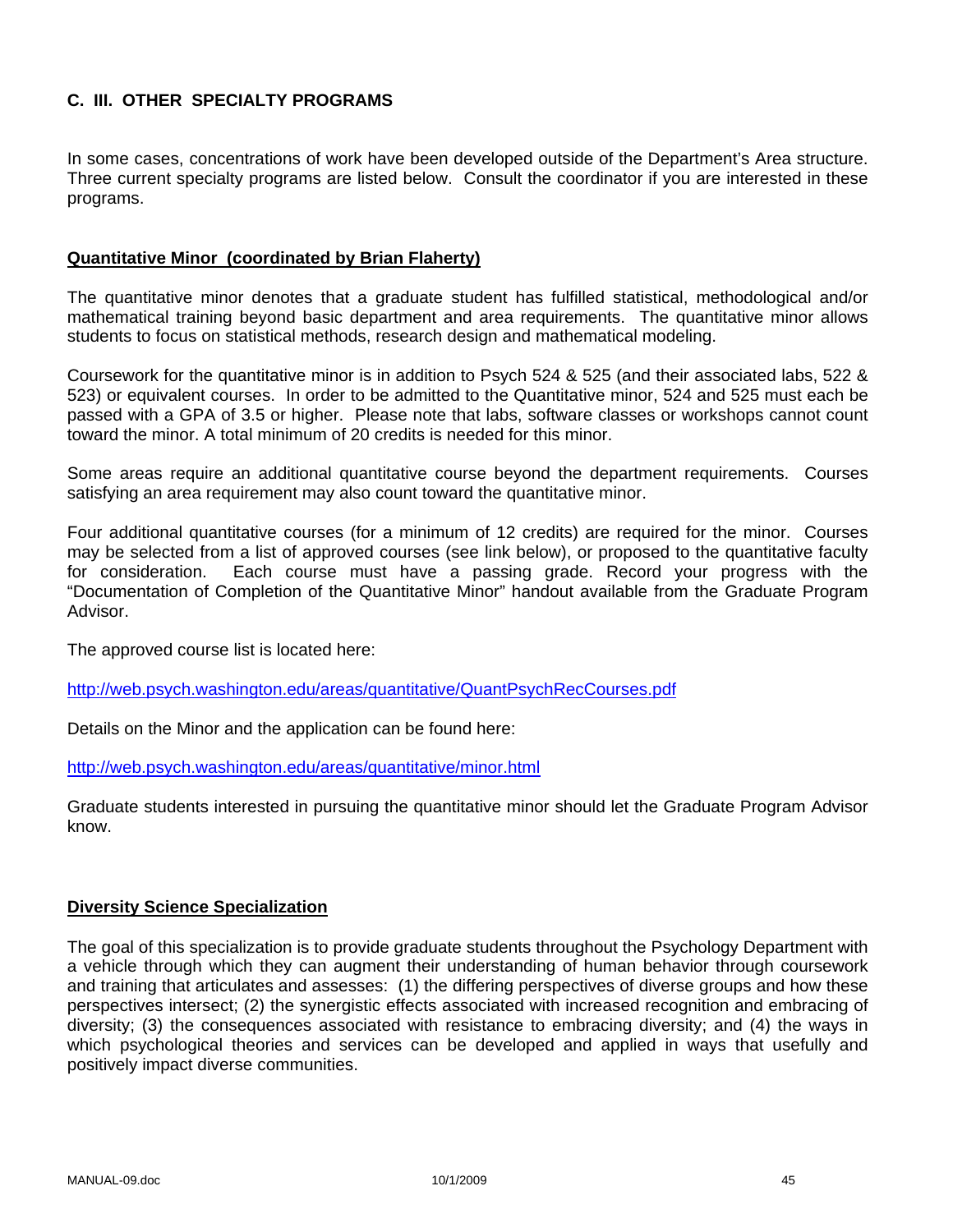We consider human diversity as referring to groups of people who experience themselves as differing on one or more of a variety of dimensions including race, culture, ethnicity, age, gender, sexual orientation, economic class, and disability status. Students who complete the requirements for this specialization are expected to 1) understand how the experiences of diverse populations have been or could be reflected in research relevant to their major area of study and 2) have sufficient understanding of the relationship between diversity and psychological issues that they can readily utilize such information in teaching courses in one or more areas of psychology.

## Requirements

- 1. Successful completion of at least three courses which focus on the relationship between diverse populations and some aspect(s) of psychology.
	- a. At least two of these courses must be offered through the psychology department at the 400 or 500 level. Department courses which meet the diversity specialization requirements will be labeled as such by the faculty offering the courses on a quarter by quarter basis.
	- b. One of the required courses may be taken outside the Psychology Department. This course can be selected from a pre-approved list of diversity related courses or the student may seek the approval of a Diversity Science faculty member to use an unlisted course to fulfill this requirement.
- 2. After the completion of required coursework, the student will prepare a capstone paper or presentation demonstrating their expertise and understanding of diversity issues in psychology. This paper may take one of 3 forms:
	- a. a critical review of research on diverse populations in their area of scholarly interest OR
	- b. a research proposal for or empirical paper reporting original studies assessing the relationship between diverse populations and a psychological phenomenon or issue relevant to the students scholarly interests OR
	- c. a prospectus for a course related to diversity science that the student might teach during their career.

The paper will be reviewed and approved by 2 members of the diversity specialization faculty. Each course must have a passing grade. Record your progress with the "Documentation of Completion of the Diversity Science Specialization" handout available from the Graduate Program Advisor.

Details on the Specialization and the application can be found here:

http://web.psych.washington.edu/diversity/DSpec.html

Graduate students interested in pursuing the diversity science specialization should let the Graduate Program Advisor know.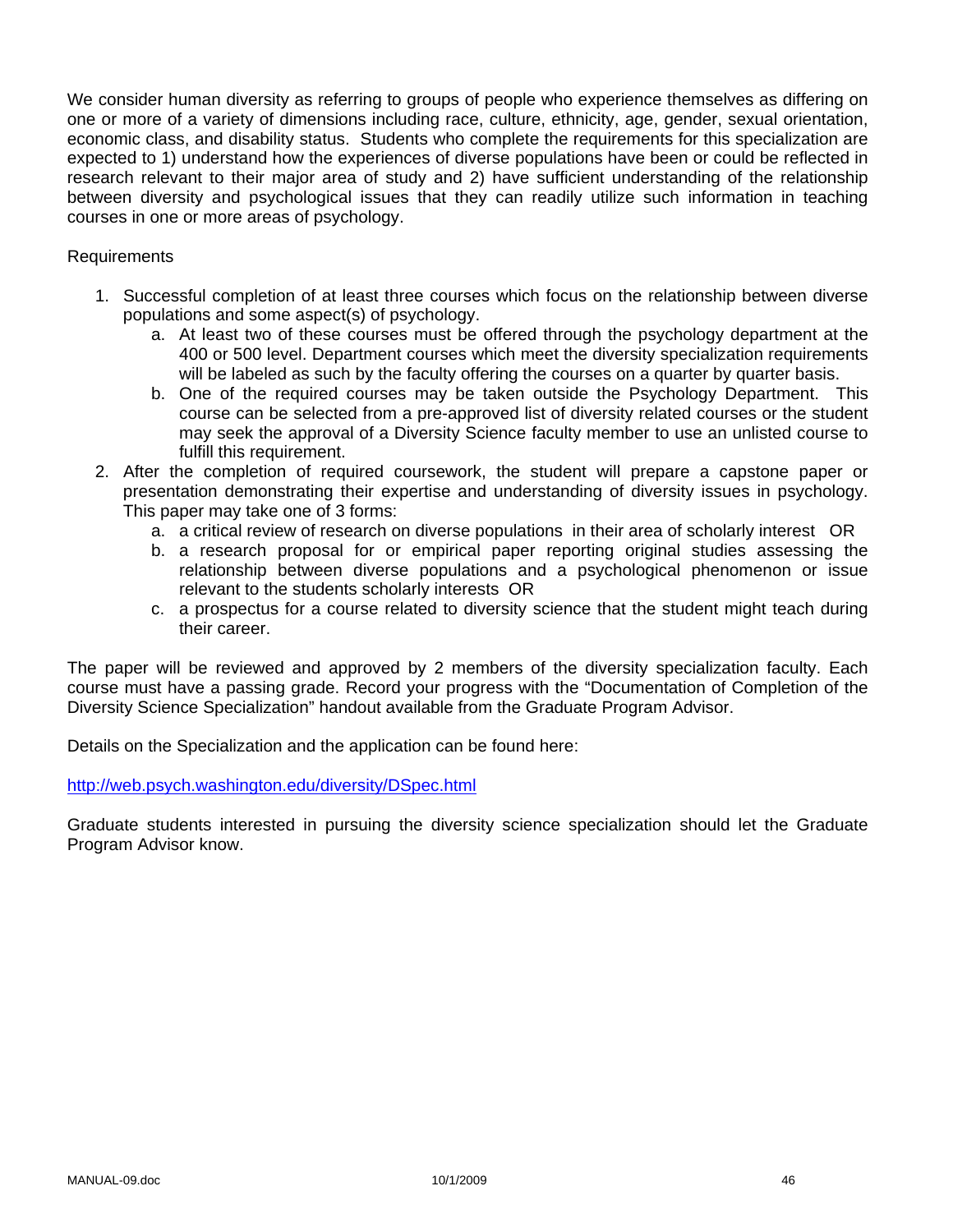## **D. POLICIES AND PROCEDURES**

# **D. I. WHOM TO SEE FOR WHAT YOU NEED**

During your graduate career you will occasionally have the need to draw upon the services and facilities offered by the Psychology Department. The faculty and other graduate students usually help you discover the ins and outs of locating these potential services. The following list of the staff and their responsibilities is included to give you an idea of whom to talk to as your needs as a graduate student change and develop.

## **Sheri J.Y. Mizumori**, Chair (G-121, 5-9660)

e-mail: mizumori@u.washington.edu

- ♦ For problems not solvable, or solved by anyone else.
- ♦ Schedule an appointment through Beth Rutherford (G-121, 5-8035, bethr@u.washington.edu)

**Beth Rutherford**, Assistant to the Chair (G-121, 5-8035)

- e-mail: bethr@u.washington.edu
- ♦ Schedules appointments for the Chair (Sheri Mizumori)
- ♦ Supervises the Course Scheduling Coordinator
- ♦ University and Departmental policies
- ♦ Bearer of a wealth of information on all aspects of the department

**Nancy Kenney**, Associate Chair & Director of Graduate Training, Graduate Program Coordinator (GPC) (G-306, 3-2563) Please see page 6.

e-mail: nkenney@u.washington.edu

**Jeanny Mai**, Graduate Program Advisor, GPA (G-127, 3-9329) Please see page 7. e-mail: jeanny@u.washington.edu

**Michele Jacobs**, Administrator (G-119, 5-2027)

 e-mail: mjacobs@u.washington.edu (If Michele is on vacation, see Phillip Burger)

- ♦ Maintenance or repairs needed in Guthrie Hall and the Annexes
- ♦ Security problems in Guthrie Hall and the Annexes
- ♦ Questions concerning space allocations (academic, research, and operations)
- ♦ Liaison with Personnel Office
- ♦ Telecommunications/Ethernet questions
- ♦ Issues building permits
- ♦ If you can't find someone to answer your questions, she can usually help

### **Phillip Burger**, Associate Administrator (G-129, 3-8879)

e-mail: pburger@u.washington.edu

- (If Phil is on vacation, see Susan Carpenter-Brandt)
- ♦ Monitors state funded budgets and does projections
- ♦ Maintains detailed files on departmental expenditures
- ♦ Monitors Fellowship Awards, Endowment accounts and departmental gift accounts. Answers questions concerning institutional allowance funds (i.e., small amounts of money for dissertation research)
- ♦ Travel some money for airfare is available for graduate students once per biennium
- Assistant to the Administrator: handles immediate problems in her absence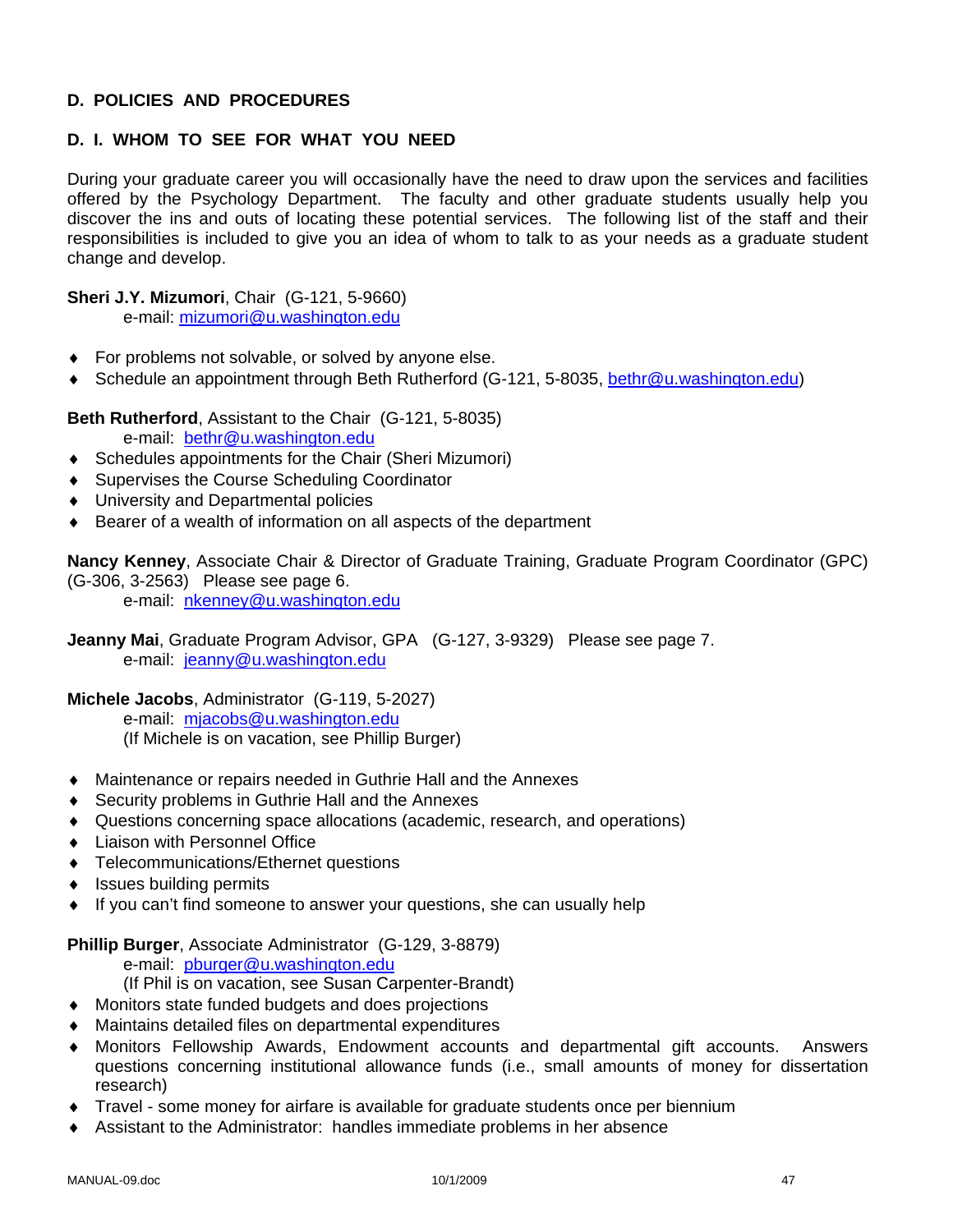# **Susan Carpenter-Brandt**, Grants Manager (G-137, 6-4574)

e-mail: sbrandt2@u.washington.edu

- ♦ Checks budgets on all outgoing proposals, maintains files on all proposals submitted
- ♦ Information regarding grant proposals re: fringe benefits, indirect costs, proposal application materials
- ♦ Monitors majority of externally and UW funded research grants and contracts
- ♦ General questions or problems related to grants

## **Margaret Cheng**, Fiscal Specialist (G-132, 6-5275),

e-mail: marcheng@u.washington.edu

- ♦ Assistant to Phillip Burger
- ♦ Questions concerning purchasing supplies/equipment for grant use
- ♦ Questions on travel covered by grants (if you are employed as an RA on a grant)
- ♦ Prepares travel paperwork
- ♦ Handles all purchase order requests, including supply orders
- ♦ Petty Cash Custodian: handles Petty Cash reimbursements: advises whether purchases may be reimbursed under Petty Cash. (Margaret Cheng and Mike Hollinger share Petty Cash responsibilities)

## **Mike Hollinger**, Fiscal Specialist (G-130, 3-6121)

e-mail: mikeph@u.washington.edu

- ♦ Assistant to Phillip Burger
- ♦ Petty Cash Custodian: handles Petty Cash reimbursements: advises whether purchases may be reimbursed under Petty Cash.
- ♦ Answers questions about how labs should use their petty cash funds
- ♦ Answers questions about allowability of purchases on grant budgets
- ♦ Handles all purchase order requests, including supply orders
- ♦ Backup for preparing travel and reimbursements
- ♦ Oversees reconciliation and corrections to fiscal transactions on grant budgets
- ♦ (Margaret Cheng and Mike Hollinger share Petty Cash responsibilities)

## **Merly Jones**, Payroll Coordinator (G-126, 3-3366)

e-mail: merlej@u.washington.edu

- ♦ Prepares payroll forms and has a complete listing of your departmental employment and service records
- ♦ Answers questions concerning payroll checks for TAs and RAs
- ♦ Supervises distribution of payroll checks
- ♦ Reference Station (University policies and procedures)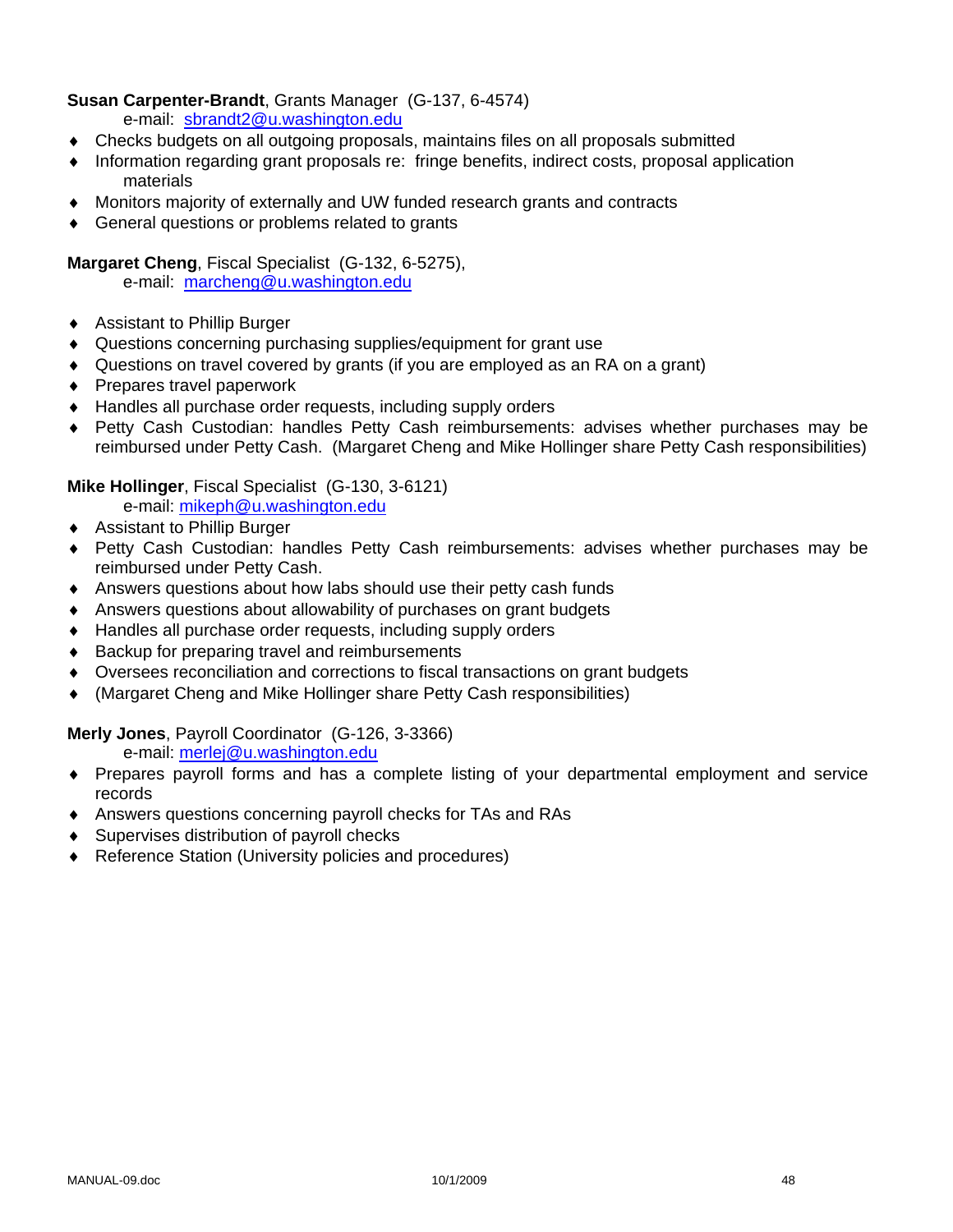## **William Kaplan** (G-119A, main office, 3-2640)

e-mail: wkaplan@u.washington.edu

- ♦ Questions concerning mail delivery to Guthrie
- ♦ Exam and other class material processing for TAs
- ♦ Office machine servicing (Xerox, Fax)
- ♦ Problems with the copy machines
- ♦ Keys to rooms in Guthrie and Annexes
- ♦ Overnight Express mail service
- ♦ Copy System Administrator: issues copy accounts and updates copy user numbers for access to departmental copy machines
- ♦ Course entry codes for variable credit classes (Ψ600, Ψ700, Ψ800)
- ♦ Equipment Check Out (laptops, cameras, projectors, etc)
- ♦ Facilities issues if Michele Jacobs is unavailable

**Betty Johanna**, Colloquium Coordinator, Development Assistant, and E-newsletter Editor

(G-136, 6-5274)

bjohanna@u.washington.edu

(If Betty is on vacation, see William Kaplan)

- ♦ Psychology Colloquium Series lectures: scheduling, logistics, publicity. Talk to her if you want to bring a speaker to campus.
- ♦ Advice or help with publicity, catering, room reservations, transportation, etc.
- ♦ Edit and publish in-house e-newsletter. Send items to psynews@u.washington.edu.
- ♦ College of Arts & Sciences Annual Giving Campaign.
- ♦ Process monetary and in-kind donations to the department. (Not grants.)
- ♦ Combined Fund Drive coordinator.
- ♦ Maintains bulletin boards in Guthrie lobby and in hallway outside Guthrie 121.

**Kim Arbios,** Course Scheduling Coordinator (G-122, 3-1469)

e-mail: karbios@u.washington.edu

- ♦ Text book orders and desk copies
- ♦ Change of grades or removal of incompletes
- ♦ Office hours publication
- ♦ Course Description Editor
- ♦ Grade sheet distribution

### **Undergraduate Advising Staff** (G-114A, 3-2698)

**Carrie Perrin,** Director, Counseling Services

e-mail: cyoung@u.washington.edu

- ♦ Recruit potential undergraduate research assistants
- ♦ Advise undergraduate Psychology majors
- ♦ Undergraduate academic policies
- ♦ Tutor training and recruitment
- ♦ Student ratings of courses, professors, and TAs
- ♦ Statistics tutoring pool
- ♦ Unusual registration problems for undergraduates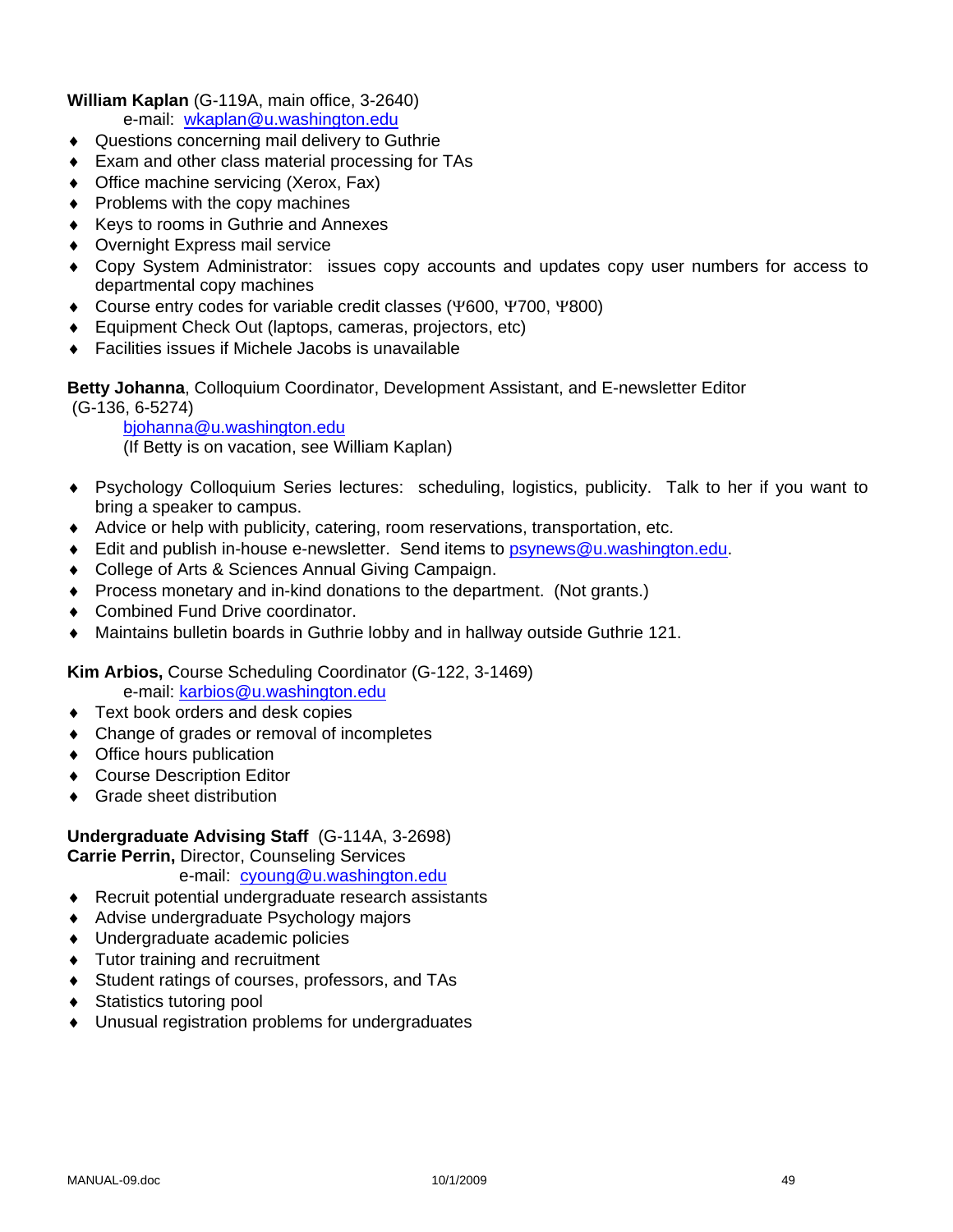## **Technical Support Services Staff** (G-28, Basement, 3-8281)

**Doug Kalk,** Senior Computer Specialist (G-28, 3-8281)

e-mail: dougkalk@u.washington.edu

- ♦ Computer hardware and software support
- ♦ Hardware/software integration

## **Rich Ball,** Senior Computer Specialist (G-28, 3-8281)

e-mail: richb@u.washington.edu

- ♦ Computer hardware and software support
- ♦ Departmental equipment checkout and return
- ♦ Departmental shipping and receiving
- ♦ Questions concerning A/V and other equipment owned by the department
- ♦ Departmental equipment inventory

**Jon Hauser,** Senior Computer Specialist (G-53, 5-2079)

e-mail: jhauser@u.washington.edu

- ♦ Directs operations in the department's Media Lab (Rm 53), which supports teaching in the department
- ♦ Supports departmental laptops & other presentation equipment
- ♦ Provides instruction in presentation, multimedia, and web editing software
- ♦ System administrator and Consultant for Rat Lab (Rm 51), Human Performance Lab (Rm 55), and Presentation & Lecture Lab (Rm 57)
- ♦ Assists with first year presentations
- ♦ Departmental consultant for web-related issues
- ♦ Departmental Webmaster
- ♦ Departmental/Clinical Database/Server Administrator

**Ombudspersons:** C. Fagan, M. Linehan

## **Graduate Training Committee:**

Jane Simoni (Adult Clinical) Ted Beauchaine (Child Clinical) Ione Fine (Cognition & Perception) Jessica Sommerville (Developmental)

Nancy Kenney (Chair)<br>
Mancy Kenney (Director of Graduate Training)<br>
Ellen Covey (Behavioral Neuroscience) Ellen Covey (Behavioral Neuroscience) Sapna Cheryan (Social and Personality) Jeanny Mai (Graduate Program Advisor)

Renay Cleary Bradley, David Huh (Student Representatives)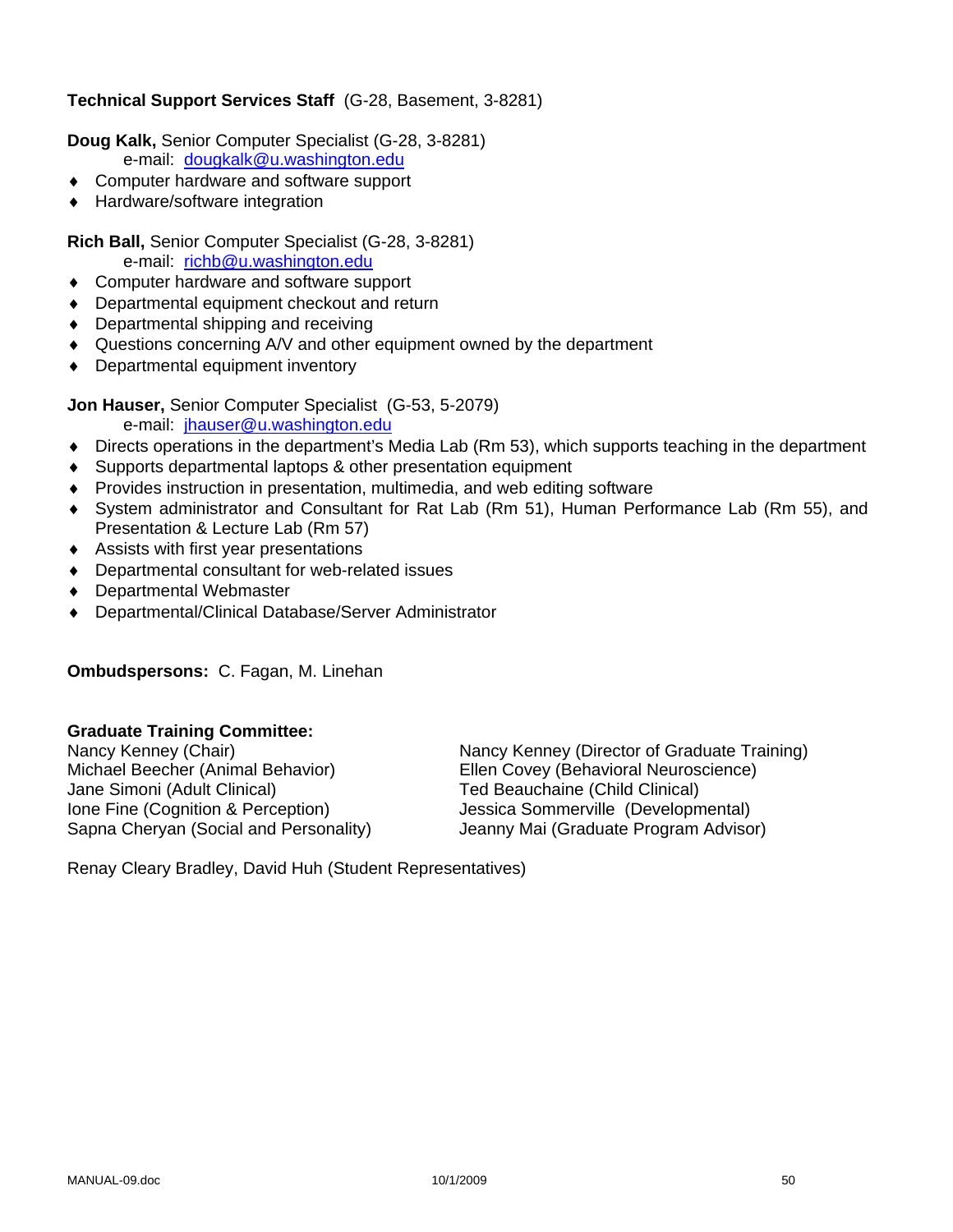## **D. II. DIVERSITY STEERING COMMITTEE**

#### **Diversity Steering Committee**

This faculty and graduate-student group oversees and coordinates the various departmental initiatives and interests related to diversity, including those outlined below. For 2009-2010, the graduate co-chairs are Clara Wilkins, and Lori Wu Malahy. Yuichi Shoda is the faculty chair. Contact: psychdsc@u.washington.edu

Who we are: Diversity Science Faculty, graduate and undergraduate students interested in addressing issues regarding diversity in the department.

What we do: The Diversity Steering Committee is an umbrella organization that oversees events and diversity-related initiatives within the psychology department.

Our goals:

- 1) to support diverse members of the community
- 2) to address the interest and concerns of students to the psychology department on issues of enrollment, student retention, and curriculum with respect to ensuring a rich, productive and diverse educational experience
- 3) to support and encourage research on issues of diversity
- 4) to encourage the development of diversity-related curriculum at both the undergrad and graduate level
- 5) to oversee the Diversity Science Specialization among graduate students.

Recent Diversity Steering Committee Initiatives:

- Diversity Science Specialization
- Teaching Curriculum Resources
	- o Diversity RA
	- o Diversity Learning goals
- Diversity Training for Faculty
- Psych 250 TA (Racism and Minority Groups) duties/support
- High School Visits (Essence of Success)

Graduate Student Committee Members 2009-2010:

| <b>Name</b>             | Area                  | <b>Email</b>              |
|-------------------------|-----------------------|---------------------------|
| Benjamin J Drury        | Social                | drurybj@u.washington.edu  |
| David Huh               | <b>Adult Clinical</b> | dhuh@u.washington.edu     |
| Kelly Koo               | <b>Adult Clinical</b> | kellykoo@u.washington.edu |
| Keren Lehavot           | <b>Adult Clinical</b> | klehavot@u.washington.edu |
| Lori Malahy             | Social                | loriwu@u.washington.edu   |
| <b>Conner H McClure</b> | <b>Child Clinical</b> | chm8@u.washington.edu     |
| J. Oliver Siy           | Social                | johnsiy2@u.washington.edu |
| Jennifer Wang           | Social                | wjen@u.washington.edu     |
| <b>Clara Wilkins</b>    | Social                | claraw@u.washington.edu   |

Interested in becoming a member? Committee meets twice a quarter. Committee sign-ups happen at the end of the year (you will receive a flier in your mailbox).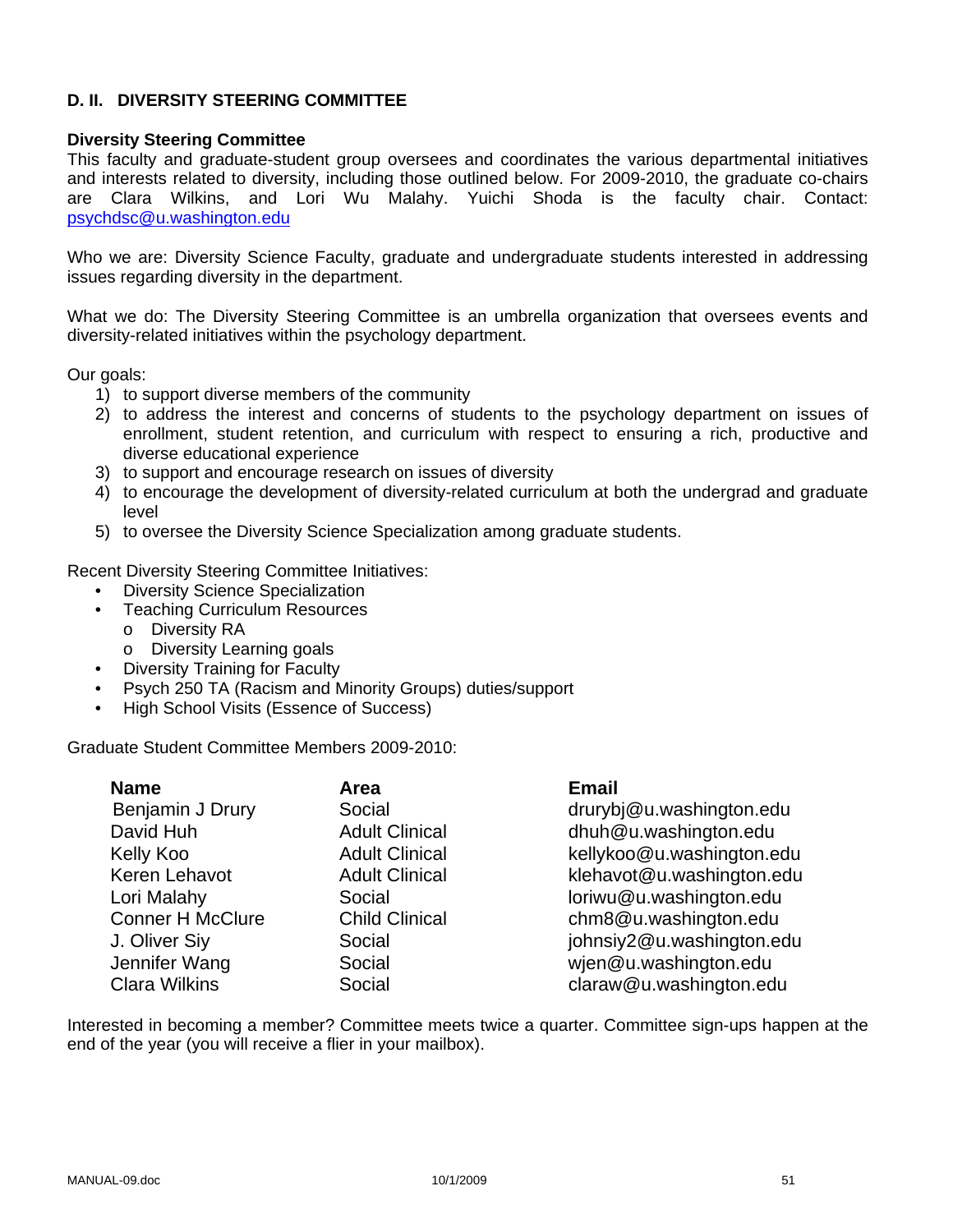If you are interested in speaking with a minority student from the Psychology Department, you may contact:

MECA: Multi-Ethnic & Cultural Association (206) 616-1018 E-mail: meca@u.washington.edu Graduate Student contact person: Richard Nobles, rnobles@u.washington.edu Faculty Advisors: Bill George: bgeorge@u.washington.edu & Jane Simoni, jsimoni@u.washington.edu

Graduate Student contact person: Jennifer Wang, wien@u.washington.edu Join their listserv at: https://mailman1.u.washington.edu/mailman/listinfo/psychdiversity

## **Minority Student Representation**

We currently have 34 graduate students from diverse ethnic backgrounds representing 27% of the graduate student population in the Department. Minority students are found in almost all major areas of the department, although they are most numerous in clinical, child clinical, social, and cognitive psychology.

## **Minority Faculty Representation**

Ana Mari Cauce, Ph.D. John Miyamoto, Ph.D Sapna Cheryan, Ph.D. Sheri Mizumori, Ph.D. Jaime Diaz, Ph.D. Jaime F. Olavarria, M.D., Ph.D. William H. George, Ph.D. Yuichi Shoda, Ph.D. Jeansok Kim, Ph.D. Joseph Sisneros, Ph.D. Janxin Leu, Ph.D.

## **D. III. CHANGING AREAS**

Occasionally, after some time in our graduate program, a student decides that he or she wishes to transfer to another Area or program within the Department of Psychology. Transfers into the Clinical Area are discouraged and virtually impossible. In any case, such a transfer requires an application process and is subject to the following conditions:

- 1. The student finds a new faculty advisor within the Area or program to which he or she wishes to transfer. This faculty member must be willing to serve as the student's advisor and to supervise the student's research in the new Area or program.
- 2. If the student requesting the transfer was admitted to the department with a promise of financial support and is within the first four years of graduate training, *the Area to which the student is transferring* assumes responsibility for providing TA or RA support through the remainder of the student's first four years in the department. However, it is assumed that the transfer is in the student's best interest, and the Department as a whole can be asked to assist in solving a support problem if it arises.
- 3. The faculty of the Area or program into which the student wishes to transfer approve the transfer. In most cases, applications for such transfers will be considered by the faculty of an Area or program during January of each year, in the same meetings in which preliminary discussions of admissions for the following year are held. Financial support for the transferring student becomes part of the admissions plan for the Area.

 A student who wishes to make such a transfer should apply no later than January 1 to the new Area or program. Applications received after that date will not normally be acted upon until January of the following year.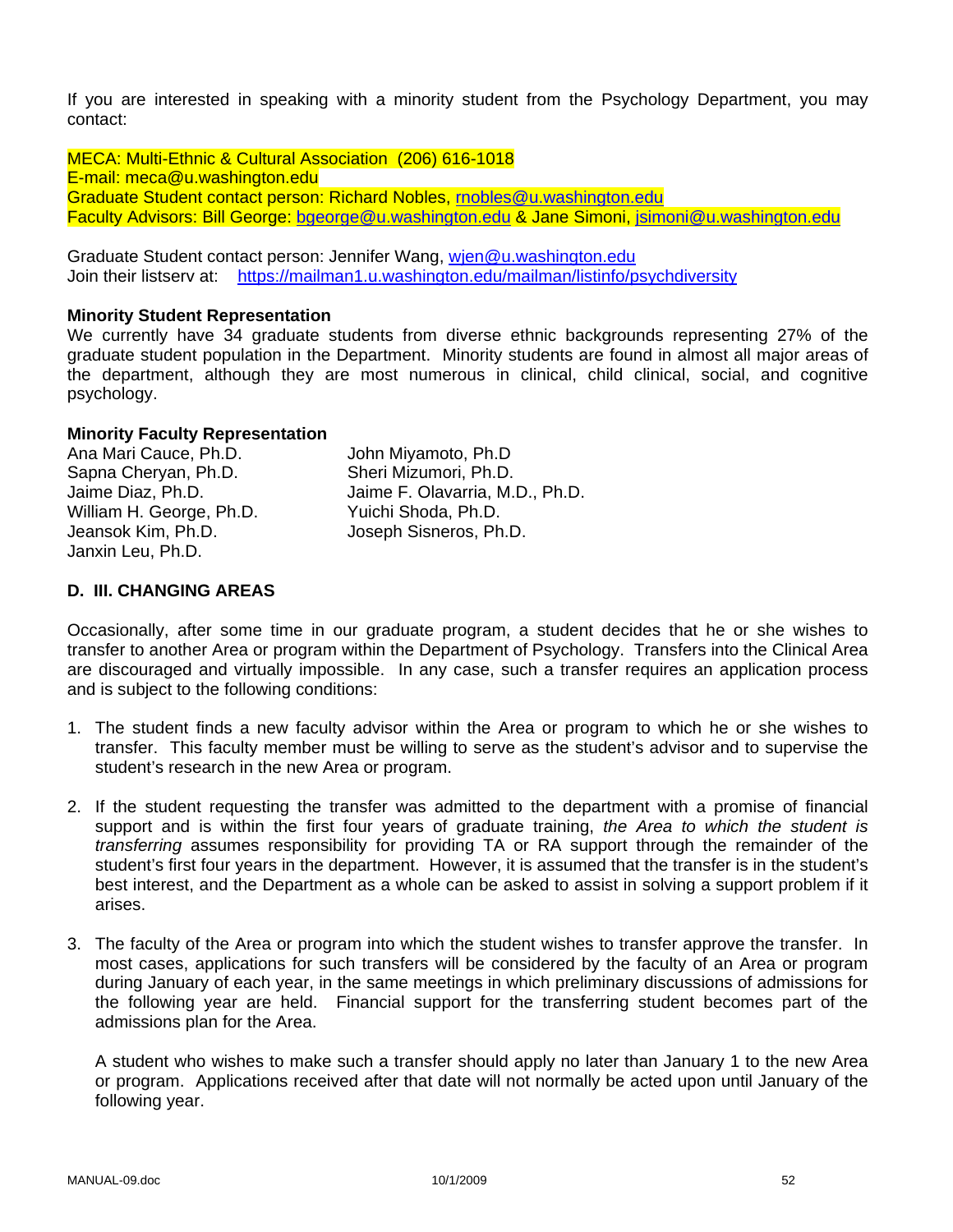# **D. IV. ON-LEAVE STATUS**

**Each quarter (except summer) you must either register for classes or petition for on-leave status.** On-leave petition cards and approval signature may be obtained from the Graduate Program Office, Guthrie 127 after providing your letter (see section below "Psychology Department On-Leave Policy"). By Winter 2010, the petition card will be available as printable pdf online and will only be accepted by the Schmitz 225 Registration Office with your \$35 fee payment. Please submit no later than by the 5th calendar day of the quarter in which you begin your leave period. If you have already registered for that quarter, you must officially withdraw *before* the first day of classes in order to receive the on-leave status. See http://www.washington.edu/students/reg/calendar.html for more details or call 206-543-4000.

### *Graduate School On-Leave Information*

http://www.grad.washington.edu/stsv/leave.htm

### *Psychology Department On-Leave Policy*

- ♦ 1 year of leave will be granted automatically, provided the student is in good standing, the student's primary and secondary advisors and the Director of Graduate Training agrees, and subject to departmental and university restrictions. A letter signed by the student and both primary and secondary supervisors stating the reason for leave and the expected date of return should be given to the GTC representative before the beginning of leave. If the student is not in good standing, arrangements for leave must be made in the same way as for extensions of leave beyond 1 year.
- ♦ Extensions of leave beyond 1 year will require the following on an annual basis (this process should be initiated 10 weeks before the administrative deadline for the initiation of the desired leave extension (the beginning of the final quarter of the current leave).
	- o A meeting with the student's primary and secondary advisors and the current area GTC representative.
- ♦ Requests for on-leave extension must be made by the student in a letter written to the area GTC Representative, explaining why an extension to the 1 year limit should be granted and including a proposed date of return.
	- o Valid reasons for extended leave would include such factors as temporary medical, personal, financial or family commitments/difficulties that impede performance of typical graduate training responsibilities OR internship/teaching/temporary work opportunities that would significantly further the student's academic training and professional career. In some cases appropriate documentation may be requested of the student by their supervisor, the GTC representative or the Director of Graduate training.
	- o Evidence of a serious intention on the part of the student to finish their PhD including a proposed date of return and a timeline for completion of the remaining training milestones.
- ♦ The GTC rep or the student's primary advisor will circulate this letter and an email to all area faculty and to the Director of Graduate Training recommending whether or not leave should be extended. If any member of the area disagrees with this recommendation then the matter will be put to an area vote. If the Director of Graduate Training disagrees with the recommendation then leave will not be granted.

Extensions of leave will not be granted to students who have begun other careers and are unlikely to return to the program.

Please see page 71 for the Template for On-Leave status request letter.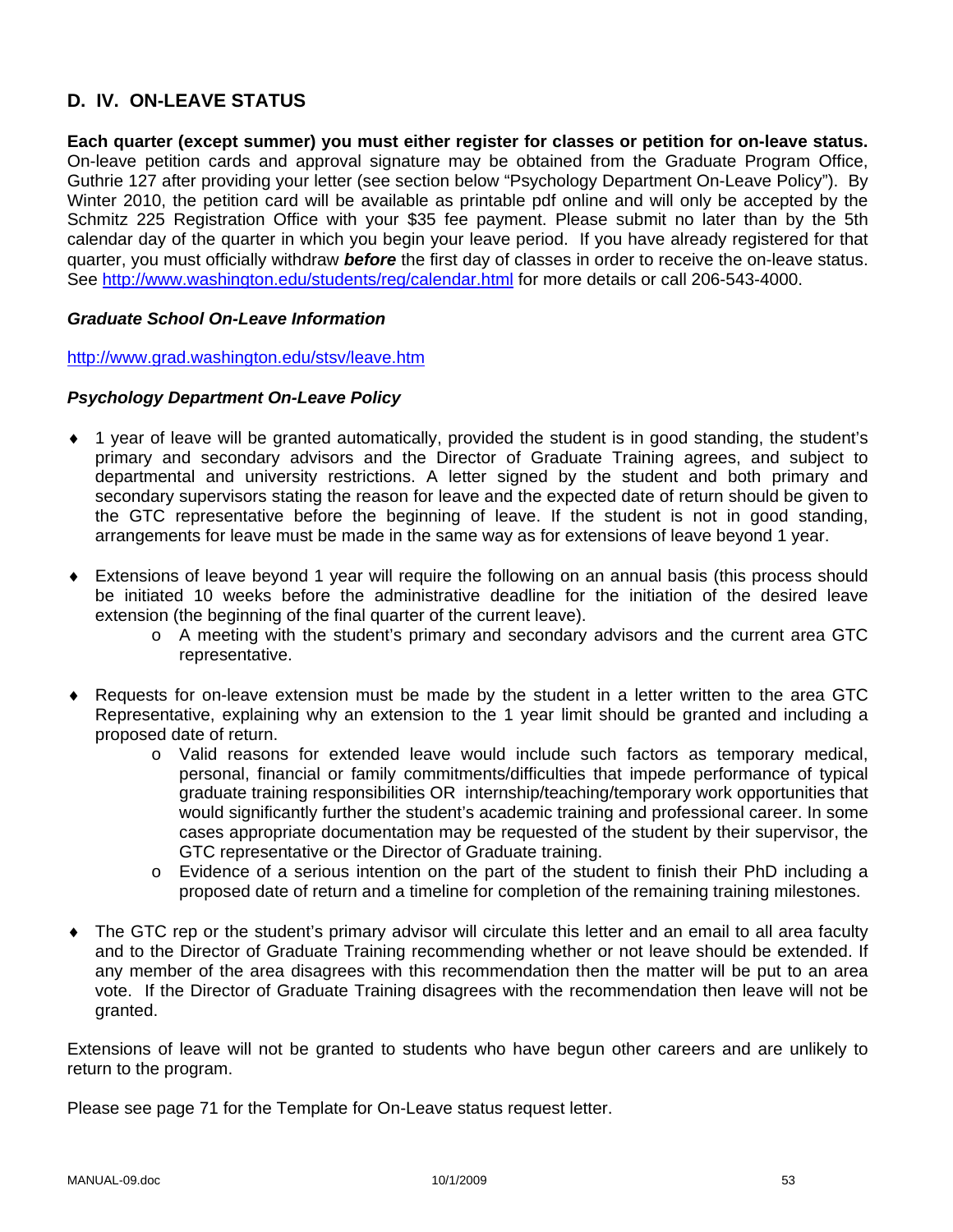## *Procedure for re-enrollment*

UPON EXPIRATION OF YOUR LEAVE period, you may either petition to extend your leave or, if you wish to enroll, simply register for courses before the beginning of the quarter in which you wish to return.

## YOU MUST EITHER BE **REGISTERED** OR **OFFICIALLY ON-LEAVE** EACH ACADEMIC QUARTER.

Failure to register or extend your leave of absence will result in dropping you from University enrollment. You must then re-apply to the Graduate School and submit an application fee before the application deadline. Moreover, readmission is not automatic, but must be approved.

If you were registered or officially on-leave during the 3 previous academic quarters, then you need not register or go on-leave for summer quarter. (If you were on-leave the previous summer and all 3 academic quarters as well, then you DO need to register or extend your on-leave status.) However, it is recommended that you notify the Registration Office of your status.

# **D. V. GRIEVANCE PROCEDURE**

The Psychology Department is committed to supporting graduate students and working to resolve any problems and/or conflicts that may arise. Students are encouraged to address situations proactively. It is recommended that you attempt to resolve any problems or conflicts informally. At this level, the subject remains confidential.

Depending upon the nature of your concern, the appropriate avenue for addressing the situation may vary. Within the department it may be best to confer with your advisor(s) first. If this is not appropriate, or you do not reach a satisfactory resolution, see your Area Representative, your Area Coordinator (Area Head) or the Graduate Training Coordinator, and finally, the Department Chair. At any time, you may also contact the Departmental Ombudspersons for advice. C. Fagan and M. Linehan are the appointed Ombudspersons for 2009-2010.

If necessary, however, a formal complaint may be made in writing. Once a statement is put in writing it becomes part of the record and at that point is available to anyone with an interest in the subject, including those involved in the situation. This can be done either within or outside the department.

If you fail to resolve the difficulties within the department, there are avenues available to you outside the department as well; for example, the Human Rights Education and Research Network (http://depts.washington.edu/hrights/, 425-352-5421) and the Ombudsman for Sexual Harassment (http://www.washington.edu/about/ombudsman/, 206-543-6028). Consult with these outside offices after you have failed to resolve your difficulties within the department.

There is also a detailed grievance procedure in your union contract. Please consult with your local representative if the measures above do not result in satisfaction.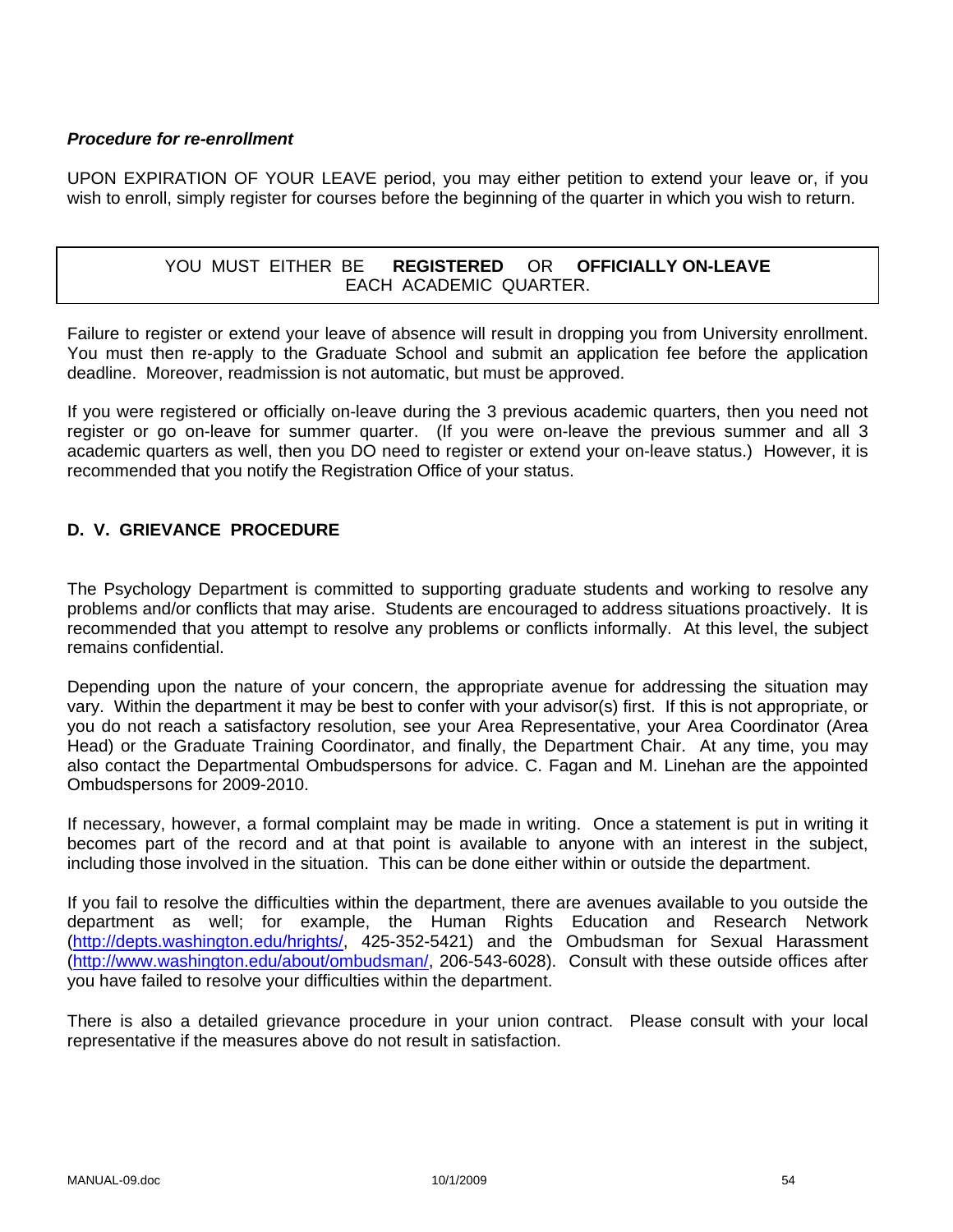## **D. VI. UNIVERSITY POLICY REGARDING SCHOLARLY INTEGRITY**

Because of the importance of issues of scholarly or scientific misconduct to the operations of the University and because significant expertise is required to address such issues, the University has established an Office of Scholarly Integrity (OSI) under the Vice Provost (http://www.washington.edu/provost/ap/osi/, 206-543-6617). This Office assumes primary responsibility for investigating and resolving allegations of scientific and scholarly misconduct by its faculty, staff, and students. Please refer to Executive Order #61 and to the University Handbook, Volume IV, Part 9, Chapter 1 (http://www.washington.edu/faculty/facsenate/handbook/Volume4.html) and your union contract for further information.

Inappropriate activities include:

Intentional misrepresentation of credentials Falsification of data Plagiarism Abuse of confidentiality Deliberate violation of regulations applicable to research Other practices that seriously deviate from those commonly accepted by the scientific community in proposing, carrying out, or reporting results

## **D. VII. Mentoring Resources for Graduate Students**

Mentoring focuses on the human relationships, commitments, and resources that help graduate students find success and fulfillment in their academic and professional pursuits. The following websites lists numerous resources for both students and faculty.

Mentoring Resources for Graduate Students and Faculty http://www.grad.washington.edu/mentoring/

Guidelines for Good Practice in Graduate Education http://www.grad.washington.edu/area/goodpract/good\_pract\_2.htm

Center for Instructional Development and Research—Mentoring Resources: http://depts.washington.edu/cidrweb/resources/mentoringtools.html

Center for Workforce Development http://www.engr.washington.edu/cwd/CWDMentoring.html

Students are also encouraged to meet with the Director of Graduate Training, or the Chair as appropriate, to discuss mentoring as needed.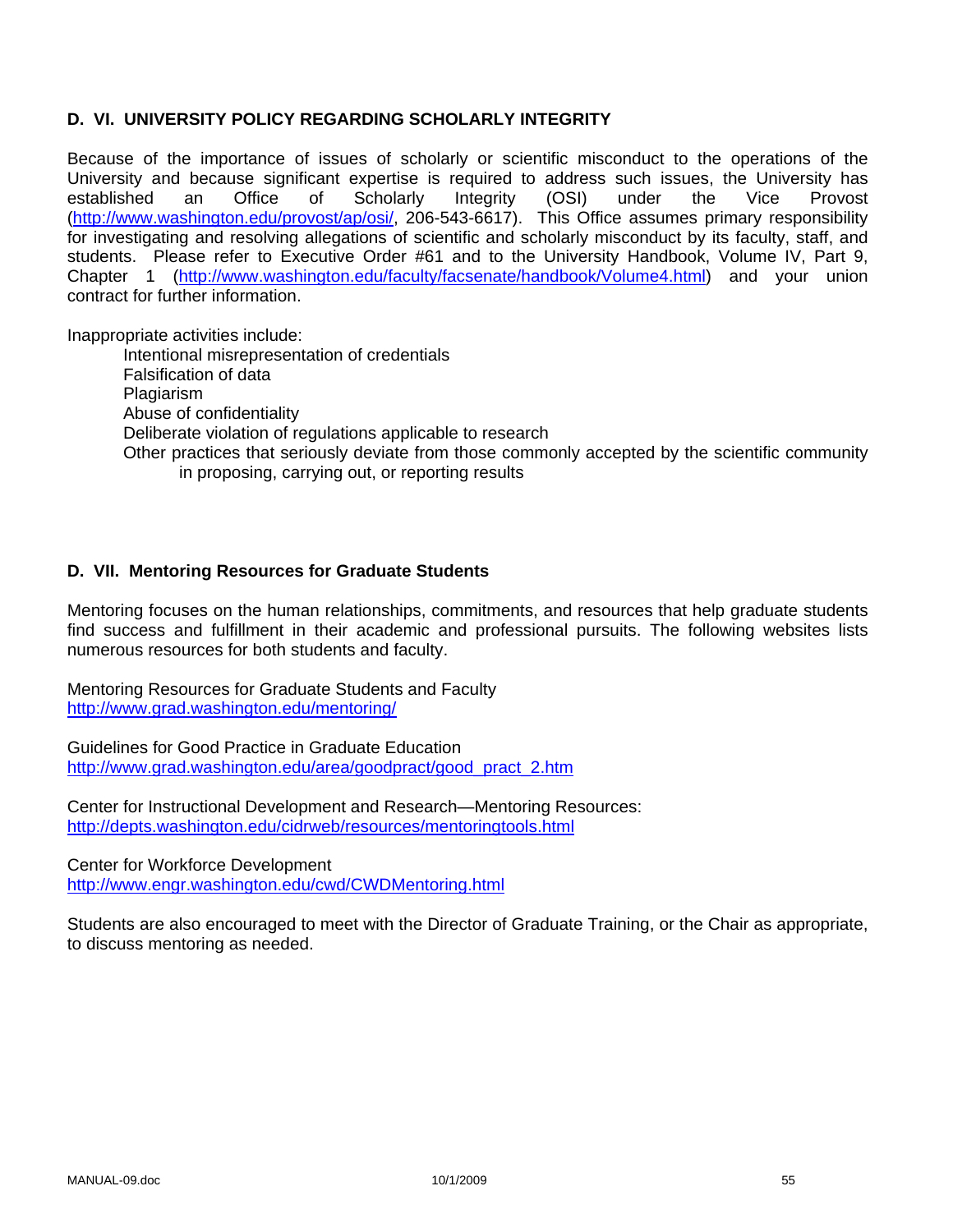# **E. FUNDING AND MONEY MATTERS**

## **E. I. TA and RA Policy**

#### **a. TA Assignment Procedures**

Many of these procedures are now governed by the union contract between the UW and the graduate students' representative UAW. For details see: http://www.washington.edu/admin/hr/laborrel/contracts/uaw/addons/

- 1. In the fall of each year, the Psychology Department surveys the courses to be taught in the following year and the grants pending and makes an estimate of the number of TA and RA slots likely to be available. This estimate is used, in conjunction with commitments already made to continuing students, in deciding how many new graduate students will be accepted for the following year. Definite offers of support are not made to new students until the funds for each position are assured.
- 2. Each quarter, all current graduate students and faculty are asked to state preferences for funding and assistance for the following quarter via Catalyst survey. Preferences for Autumn Quarter are collected during Summer Quarter. New first year students serving as TAs are automatically assigned a course.
- 3. Make sure to submit the TA request Catalyst survey by the deadline listed when the quarterly request email is sent
- 4. Based on stated preferences, and funding priorities (see Priorities, page 57), formal appointment offers are made for both TA and RA positions just prior to the beginning of the quarter for which they are effective. It is not possible to make these any further in advance primarily due to the uncertainty of course registration and research funds.
- 5. *Students on Probation.* If a student is on External Warn, Probation, or Final Probation status with the Graduate School, he or she cannot be a candidate for a TA Fellow or Lead TA position. If a student is on internal warn status, he or she can only be appointed to the Lead TA or TA Fellow positions after consultation with, and approval of, the student's advisor(s) and the Director of Graduate Training. After each meeting of the Graduate Training Committee (GTC), the faculty member in charge of recruiting and assigning the Lead TA and TA Fellow positions will be informed about students who are currently not in good standing (or are in questionable standing) in our program.

**SUMMER QUARTER WARNING**: The promise of support given to incoming students is for the regular academic year. Summer Quarter operates on a separate budget and is outside of this promise. Therefore, most students have to look elsewhere for summer support. It follows that the TA priority system, being based on the promise of a support letter, does NOT apply to Summer Quarter. The most important criteria in selecting for summer TAs are competence, instructor preference, and student preference.

There are only one-fourth as many Teaching Assistantships available during Summer Quarter as there are during each of the three quarters of the academic year. This does not include several courses taught entirely by senior graduate students. Hence, we can NOT give TAs to all those graduate students who request them for Summer Quarter. You should consult your advisor and the faculty member who heads your area for other possible sources of Summer Quarter financial support.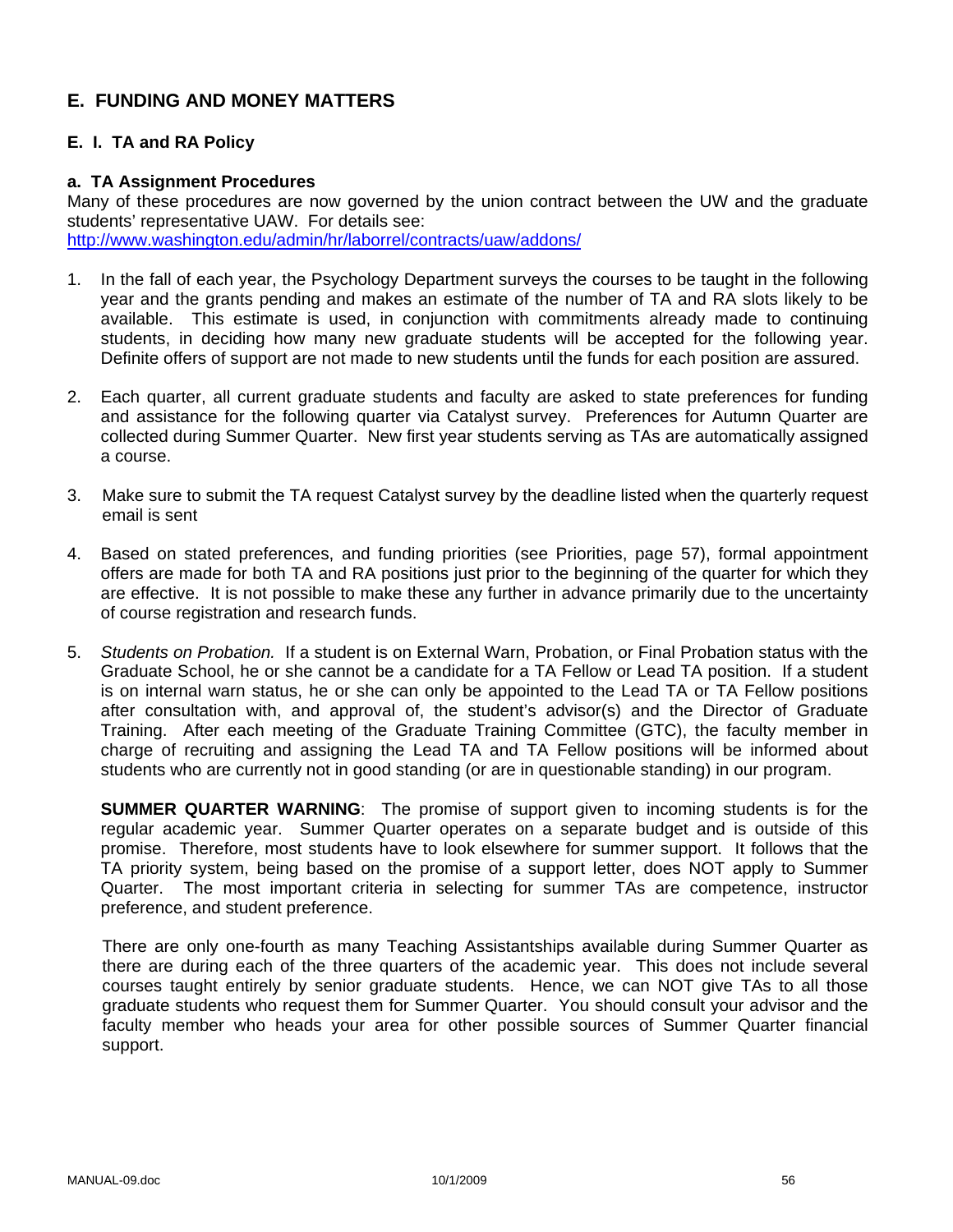Graduate students who rely on TAs should, from the beginning of the year, work on alternative sources of summer support. If, for example, you are offered a Research Assistantship that supports you in some but not all of the four quarters, if possible, try to arrange for the RAship during summer quarter as one of those quarters. (See also, Summer Quarter Warning, page 56 and Summer Employment, page 62)

# **E. I. b. TA Assignment Priorities**

Teaching Assistantship assignments are made near the end of the quarter prior to the actual appointment. This process requires students to complete a Catalyst survey on which they specify their requests for TA positions for the following quarter. TAs are then assigned courses by the Director of Graduate Training in collaboration with the Graduate Program Advisor and graduate student volunteers, according to the following criteria: a) the student's qualifications to teach the course, b) the student's priority ranking (see below), c) the preferences of the instructor (from among qualified potential TAs) and of the graduate students (from among available courses), and d) the student's demonstrated teaching ability. The overriding consideration in assigning TAs is the quality and enhancement of instruction.

The following priority system is applied in the TA assignment process:

- Priority I First-year students who were given an explicit promise of support during that year as an inducement to enter the program. These students are top priority for TAs only in the Autumn, Winter, and Spring Quarters of their first year. In Summer Quarter, they are on a par with students in Priority II and III. Only Priority I students are guaranteed a TAship during the academic year.
- Priority II Second-, Third-, and Fourth-year students who were admitted with explicit promises of support or, who were later placed at this priority level by the faculty in their area or program, and who are not on Probation or Final Probation with the Graduate School.

In some cases, Priority III students may be given preference over Priority II students in making TA assignments, e.g., courses requiring special knowledge or skills such as statistics or clinical seminars.

Priority III Students who were admitted with no promise of support, students beyond their 4th year of study, and students on Probation or Final Probation.

### *An internal action, i.e., department watch or warn status, does not affect a student's priority level.*

As far as possible, student and instructor requests for positions will be matched within the guidelines shown above. Instructors and students are given up to six choices of requests for appointments. If the first choice request is not possible, attempt is made to provide the second or third choice. As instructors are held responsible for the conduct of courses, every effort is made to provide them with the personnel they request. Any student who is assigned to a class that he or she did not request can contact the Director of Graduate Training to discuss the assignment or request a review of the assignment.

*TA Evaluations and Priorities for Future TA Assignments*: As the assignment of TAs is primarily to provide undergraduate teaching services, formal evaluation of students in terms of their competence as TAs will be considered in the making of future assignments. All TAs teaching quiz sections **must** be evaluated by the students in their classes. In addition, instructors will be requested to evaluate their TAs each quarter. Evaluations, along with formal letters of appointment for each TA, will be placed in a separate folder for each student and will be made available for review upon request.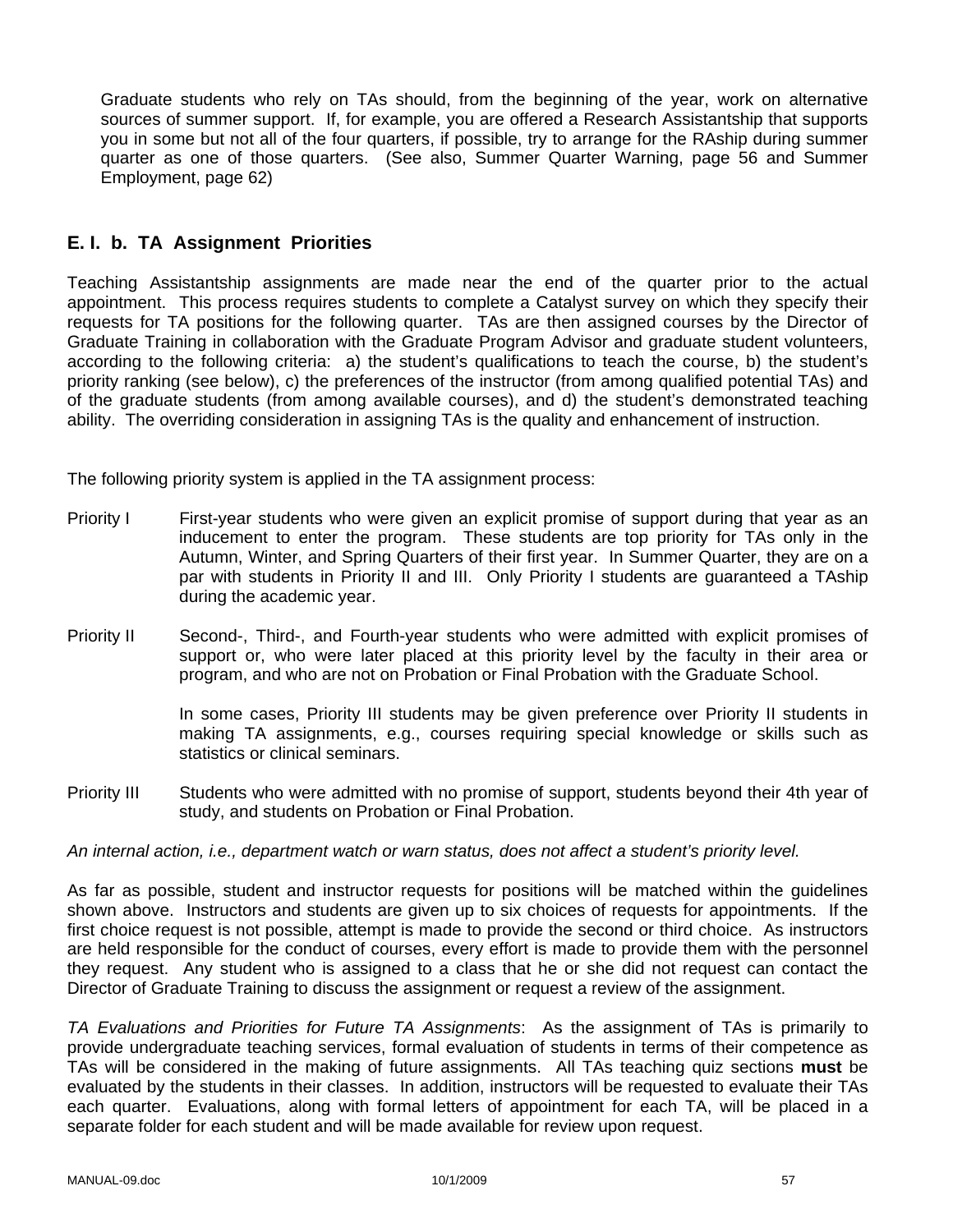## **E.I. c. Teaching Experience Requirement**

Since the Psychology Department has required that students obtain teaching experience if they wish recommendations for teaching jobs, students requesting TA positions who have not previously held such a position will have some priority over students who have been teaching regularly. This, of course, will be weighed with other factors, including the needs of the course in question.

Evening and summer appointments are of two general kinds: assistant to the instructor of the course in large classes or laboratories; or instructor of the course. In the former case, we restrict the level to the payroll rate determined by the student's progress in the program (look for salary levels under Appointment Ranks section, page 59). In the latter instance, we appoint the graduate student at the Pre-doctoral Teaching Associate II regardless of program status. For budgetary reasons, we are limited to a very small number of such positions to cover both kinds of appointments.

### **E.I. d. Research Assistantships**

If a student is requested by the Principal Investigator (PI) and wishes to accept the appointment, that student will be awarded the RA position. This is done because PIs are responsible for the conduct of the research. If the PI does not have a particular request, students are sent by the Director of Graduate Training to interview for the position, based on the same priorities that are stated for assigning Teaching Assistantships.

The RAs' responsibilities are to the PI and the respective research project providing the salary (which may or may not coincide with the student's own personal research interests). **These appointments should never be confused with fellowships which allow the student research freedom**.

### **E.I. e. Fellowships and Traineeships**

Clinical Psychology traineeships typically are given to first year students to help them handle a heavy first year course load. Other fellowships and traineeships which may be under Departmental control are awarded by the Chair, after consultation with appropriate faculty and as dictated by the conditions of the fellowship in question.

Graduate students are encouraged to apply for any other advertised fellowship or traineeships for which they are eligible. Watch the Departmental newsletter, or your e-mail, for announcements of awards, internships, etc., being offered by other agencies. See information on-line at: http://www.lib.washington.edu/gfis

In many instances, all or part of the student's tuition and fees are paid by the fellowship or training grant. *Questions concerning payment of tuition should be clarified before the onset of the appointment.*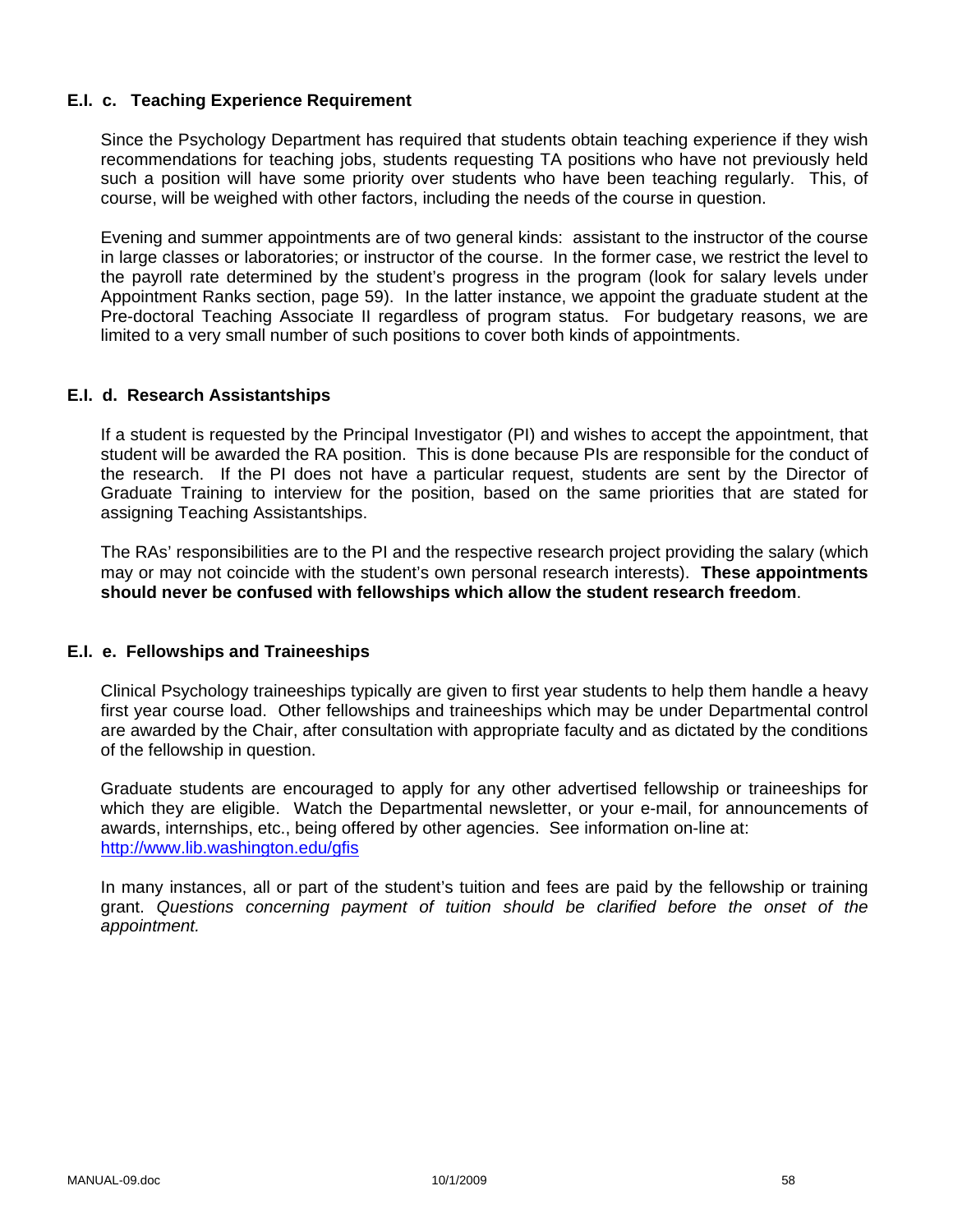## **D. II. Payroll Procedures**

## **E. II. a. Payroll**

Assignments to TA positions are made on a quarterly basis only. After the TA or RA assignment has been made and the level established, employment forms are prepared by Merly Jones (G-126). The payroll form (Personnel Action Form, PAF) must be completed for all employees. Students for whom this is a new appointment must complete and sign the Employee Personnel Data / Campus Contact Data Form, a W-4 form, a Conviction / Criminal History form, and INS form I-9 (Employment Eligibility Verification).

**Income Tax Information.** You will receive a W-2 form (statement of income and taxes withheld) in January following the calendar year worked. If you were on the payroll during the months of November or December, your W-2 will be distributed to your mailbox in Guthrie. If you are off the payroll during the last couple months of the calendar year through the time that the W-2's are issued, then your W-2 would be sent to your permanent address. **Please be sure to keep your mailing information current via MyUW.**

## **E. II. b. Paydays and Paychecks**

Paychecks for salaried, monthly, and hourly appointees (TAs, RAs, Fellows, Trainees) are issued on the  $10<sup>th</sup>$  and 25<sup>th</sup> of each month. Time sheets for hourly employees are to be submitted on the 1<sup>st</sup> and 16<sup>th</sup> days of the month, with payday following on the  $25<sup>th</sup>$  and the following on the 10<sup>th</sup> of the next month. Checks are picked up by the "home department," reviewed for accuracy and completeness, and are usually available in the Psychology Department by 11:00 a.m. on the respective payday. Confirmation for those who have direct deposit are available on the UW website at MyUW. Actual paychecks are mailed to the employee's home address on file.

Each employee has a "home department" where the individual's composite check, money from all sources and issued each payroll, is sent. Sometimes things go awry and expected paychecks are missing or incorrect. Reasons range from late submission of payroll papers or time sheets, to balkiness of a sickly computer. Any question concerning your paycheck should be directed to the Payroll Coordinator, Merly Jones (G-126). Emergency checks can be arranged, and in most cases take about a week.

### **E. II. c. Appointment Ranks**

The University has two main types of pay scales for TAs and RAs. They can be found in the general catalog under the graduate school appointment section or see: http://www.grad.washington.edu/fellow/salaryschedule.htm for a list of monthly salaries. Below is a summary of our most common appointment ranks.

| <b>TAs</b>                                              | RAs                                              | <b>Status</b>                                                 |
|---------------------------------------------------------|--------------------------------------------------|---------------------------------------------------------------|
| <b>Predoctoral Teaching</b><br>generals                 | Predoctoral Research                             | year and up, until you pass                                   |
| Associate I<br>(PDTAI)                                  | Associate I<br>(PDRAI)                           |                                                               |
| <b>Predoctoral Teaching</b><br>Associate II<br>(PDTAII) | Predoctoral Research<br>Associate II<br>(PDRAII) | Ph.C. (Candidate) Status Awarded<br>i.e., General Exam Passed |
| Predoctoral Instructor                                  | <b>Predoctoral Researcher</b>                    | to be determined                                              |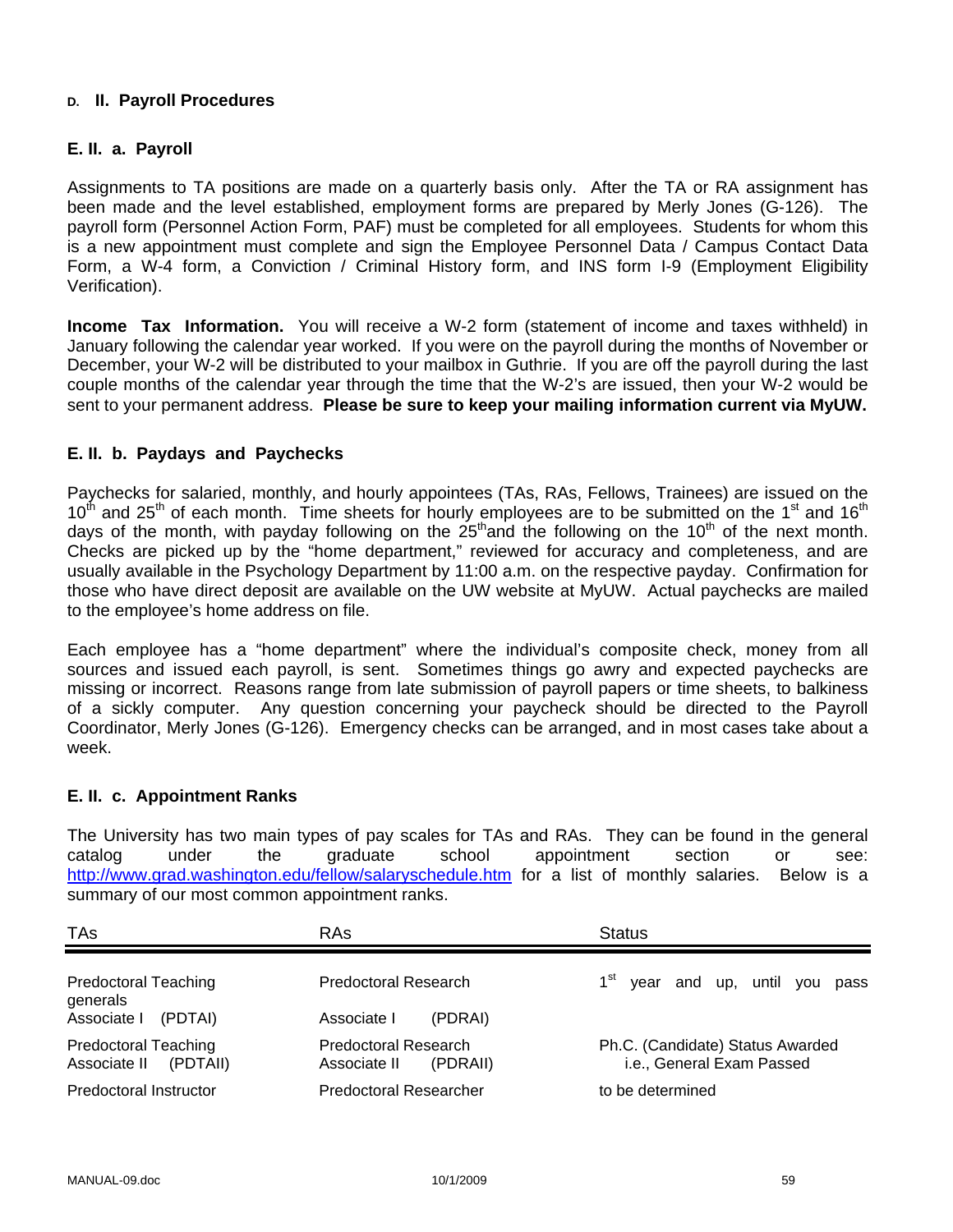The Psychology Department petitioned and received permission to pay our students at a higher level that that of other departments on campus. This is called the variable rate scale and can be found at: http://www.grad.washington.edu/fellow/salaryschedule.htm. As a result, we now have only two (higher) pay levels. The first level will be paid to all students until such time as they pass their general exam. The second level will be paid to all students who have successfully passed the general exam to attain Ph.C. status. To clarify, the second level grade will begin the quarter the Ph.C. status is awarded by the Graduate School. If you complete your generals during a school break, your Ph.C. will be conferred at the end of the following quarter (that is, your raise won't go into effect for a full quarter). Please keep the quarterly deadlines in mind as you schedule your generals.

Your salary level as an RA is determined by the Principal Investigator (PI) of the grant budget funding your RAship. Factors affecting your salary level include your graduate student classification (see TA appointment ranks above), your duties on the project, and the amount of money available in the grant. Usually, faculty project directors budget sufficient funds to provide for the higher pay levels. You cannot, however, be paid more than your level justifies; you could be paid less. Discuss your salary level with the PI of the grant.

The funding level at which you are hired at the beginning of the quarter is in effect for the entire quarter of your appointment. If you become eligible for the second pay level during the quarter, you will not be promoted to the higher salary until your Ph.C. status is awarded and you hold a TA/RA appointment.

## **E. II. d. Standard Deductions from TA/RA Paychecks**

- 1. Federal Withholding Tax on salary
- 2. "Medical Aid" (state accident/health insurance termed "Workingman's Compensation" to provide for on-the-job injuries.) This deduction is quite small so it is the least painful of these deductions. In cases of injury during the period of your service appointment, contact the Administrator (G-119), who has the appropriate claim forms.
- 3. Union Dues: All TA/RAs are obligated to pay union dues. These are automatically deducted for employees upon written authorization by the individual employee. Recognized payroll deduction authorization cards may be submitted to the Employer's Payroll Office. Importantly, students who are being paid hourly rates rather than TA/RA appointments may be eligible to stop making dues payments, but it is the sole responsibility of the employee to file a written notice with the Employer's Payroll Office and also to file written notice with the Union (Washington Federation of State Employees, 1212 Jefferson Street, Suite 300, Olympia, Washington 98501) thirty (30) calendar days prior to the effective day of the month following the 30-day period above. See the union contract for more details.

### **E. II. e. Standard Appointment Periods**

1. Teaching assistantships, as stated earlier, are made on a quarterly basis only, and have arbitrary payroll dates which do not coincide with the actual instructional period of the quarter. These payroll periods are as follows:

| Autumn | Sept. 16 - Dec. 15 (3 months)                      |
|--------|----------------------------------------------------|
| Winter | Dec. 16 - Mar. 15 (3 months)                       |
| Spring | Mar. $16$ - June 15 $(3 \text{ months})$           |
| Summer | June 16 - Aug. 15 (TAs) or June 16 - Sept 15 (RAs) |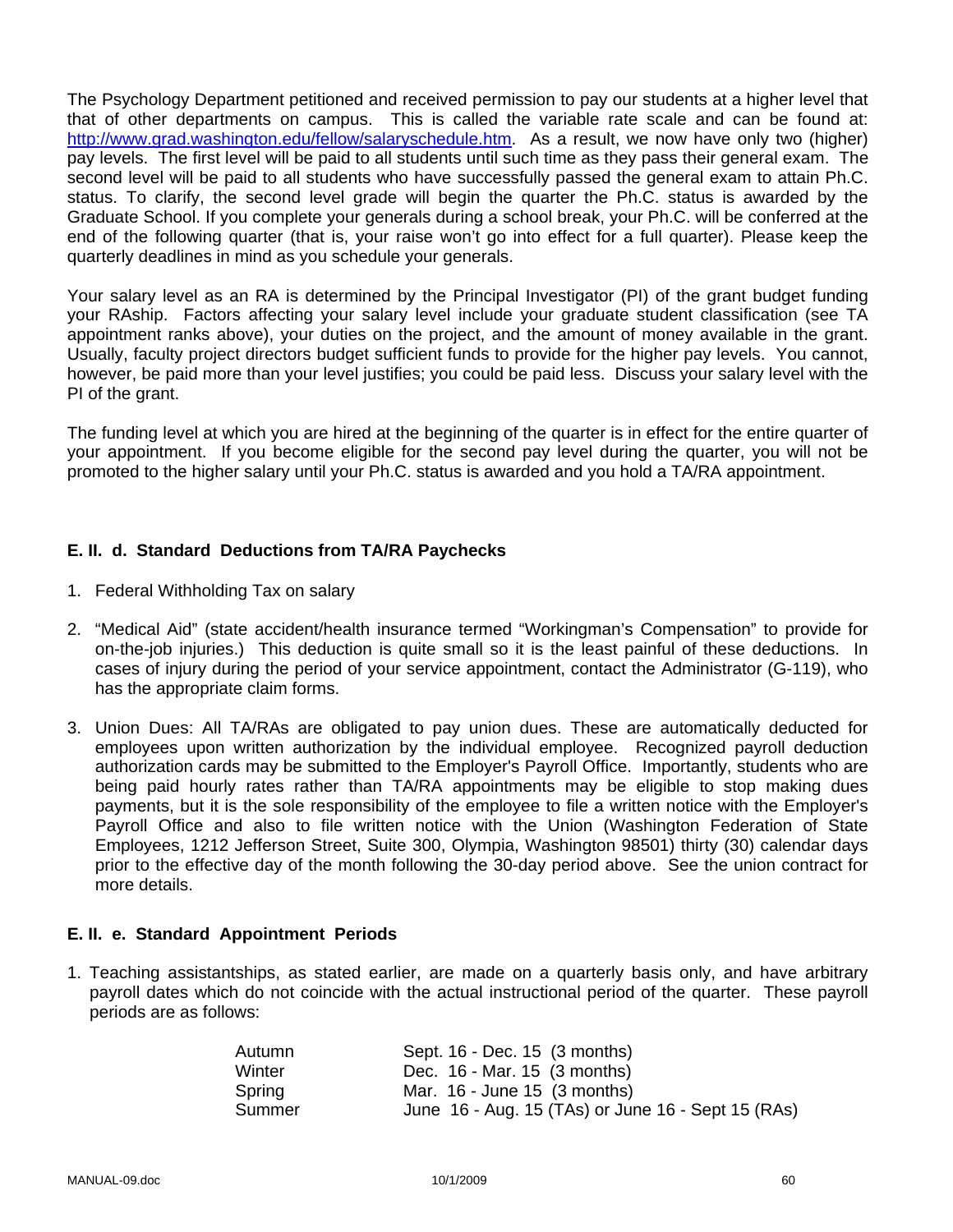The TA's responsibility is to the course and the instructor to whom he/she is assigned for the entire quarter which the above appointment periods represent, not to exceed 220 hours during the pay period hours and excluding the one week of vacation per payroll period as authorized in the union contract. There is now a provision for vacation which should generally be taken during quarter breaks. This does not carry over into future years.

2. Research assistantships can be for any period, but usually follow the quarterly dates as in the TA appointments. The standard practice is to make RA appointments for full or half months, although there is no regulation prohibiting the appointment for irregular periods, in which cases payment is computed on a daily basis from the monthly rate. However, the RA, unlike the TA, is expected to be on duty during the actual period of the appointment, not to exceed 220 hours and excluding the one week of vacation per payroll period as authorized in the union contract.

For further information please consult your union contract at http://www.washington.edu/admin/hr/laborrel/contracts/uaw/addons/

*Qualifying for a Tuition Waiver*: During Autumn, Winter, and Spring Quarters (the academic year) both RAs and TAs must be employed full time (20 hours per week) and be on the active payroll for at least five of the six pay periods in order to qualify for a tuition waiver. You must also be registered for a minimum of 10 credits per quarter to qualify – see below.

# **E. III. TUITION AND RESIDENCY**

### **E. III. a. Tuition**

Full-time graduate tuition effective 2009-2010 is as follows: resident - \$3,576/quarter or non-resident - \$8,023/quarter. http://www.washington.edu/admin/pb/home/opb-tuition.htm

### **E. III. b. Residency**

If you are currently a non-resident who expects to be eligible for resident status after living here for at least one year, *please apply for residency during Spring Quarter of your first year*. This is essential for students appointed as teaching or research assistants during their graduate training. Each year the Department is allocated a limited number of non-resident tuition waivers, almost half of which go to firstyear students. If the number of non-resident students with TA/RA support exceeds the number of waivers allotted, some graduate students will be required to pay full non-resident tuition.

To obtain resident status, you must submit a formal application. This process takes time and should be started early. The application is available on-line at http://depts.washington.edu/registra/forms. Many criteria must be met (such as registering to vote, obtaining a Washington State driver's license and registering your car.) A list of all the documents needed is available at: the following website: http://www.washington.edu/students/reg/residency.html. Residence applications and further information are also available at the Residence Classification Office, 264 Schmitz Hall (phone: 206-543-5932).

Due to restrictions in granting of residency to out of state "students" by the State of Washington, please pay careful attention to the distinction between stating that you reside in Washington solely for school versus with the intent to live in Washington for other purposes.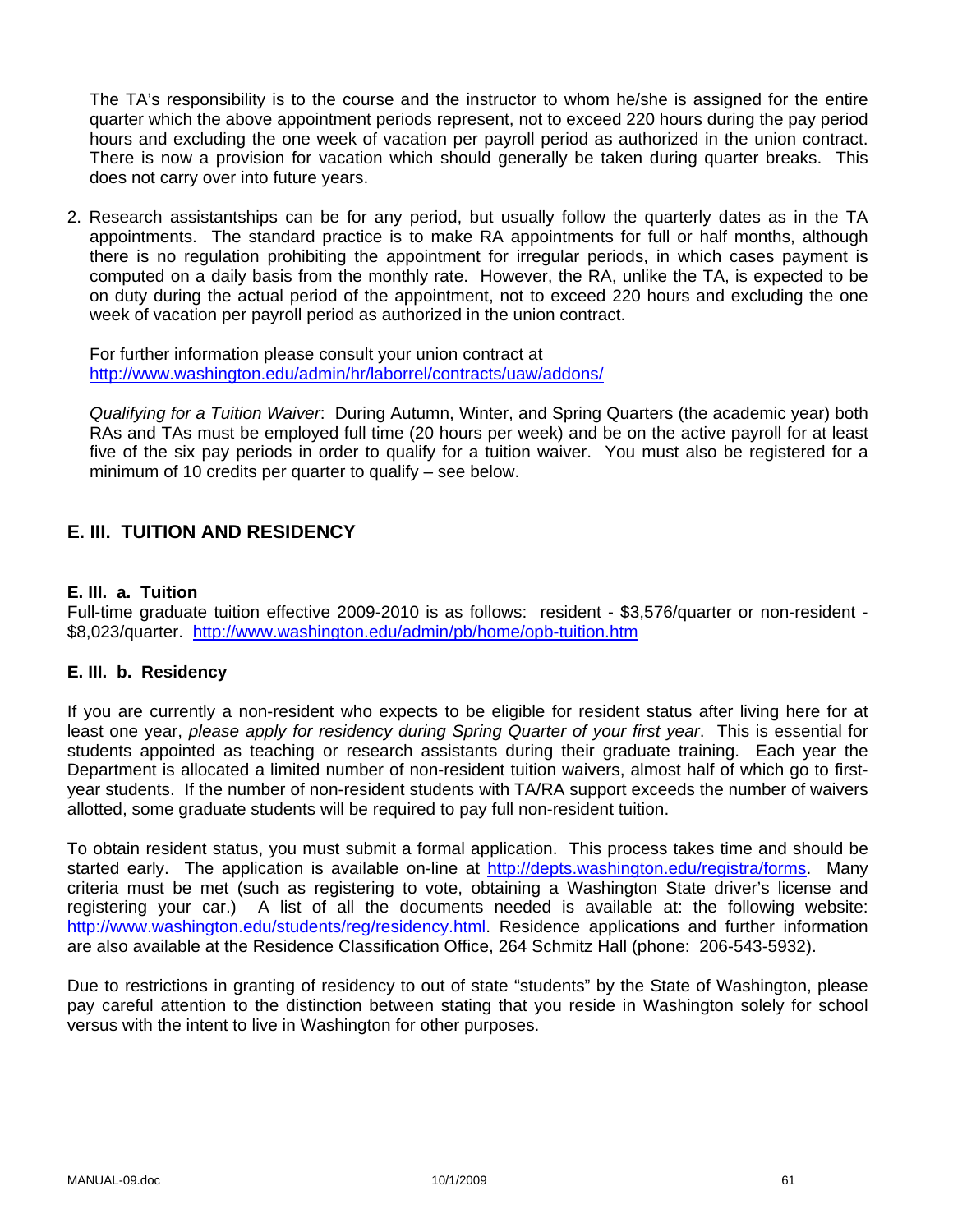## **E. III. c. Payment of Tuition and Fees**

One of the eligibility requirements for holding TA/RA positions is full-time registration of a minimum of 10 graduate credits per quarter. Exception: For Summer Quarter only, the minimum is 2 graduate credits. See: Registration Requirements chart on page 11. If you have a student loan you may be required to register for the full 10 credits during the Summer Quarter as well. If you are unsure, please check with Student Fiscal Services in Schmitz 129 and speak with a counselor. http://f2.washington.edu/fm/sfs/

Most of the tuition and fees will be automatically paid for any TA or RA who is appointed to a 50% or greater position (i.e., 20 hours or more per week). However, you will receive a bill for certain fees that must be paid by Friday of the third week of the quarter. Failure to pay these fees by the deadline will result in an additional "late payment fee" being assessed to your account. See the Academic Calendar or the General Catalog for deadlines and rates. http://www.washington.edu/students/reg/calendar.html

## **EVEN IF YOUR TUITION BILL IS INCORRECT, BE SURE TO PAY THE REQUIRED STUDENT FEES PRIOR TO THE DUE DATE.**

# **E. IV. SUMMER EMPLOYMENT AND SUPPLEMENTAL INCOME**

### **E. IV. a. Summer Employment**

The number of summer TA positions available is nearly one fourth of those available during the academic year. It is, therefore, important for graduate students to plan ahead for alternative funding in the form of RA, fellowship, or traineeship appointments, and even to prepare small research grant applications to such on-campus facilities as the Alcohol and Drug Abuse Institute, the Graduate School Research Fund, etc., by contacting their faculty advisors, training grant directors, and, in the case of grant applications, Phillip Burger, the Associate Administrator. (See page 15, for more information on funding opportunities.)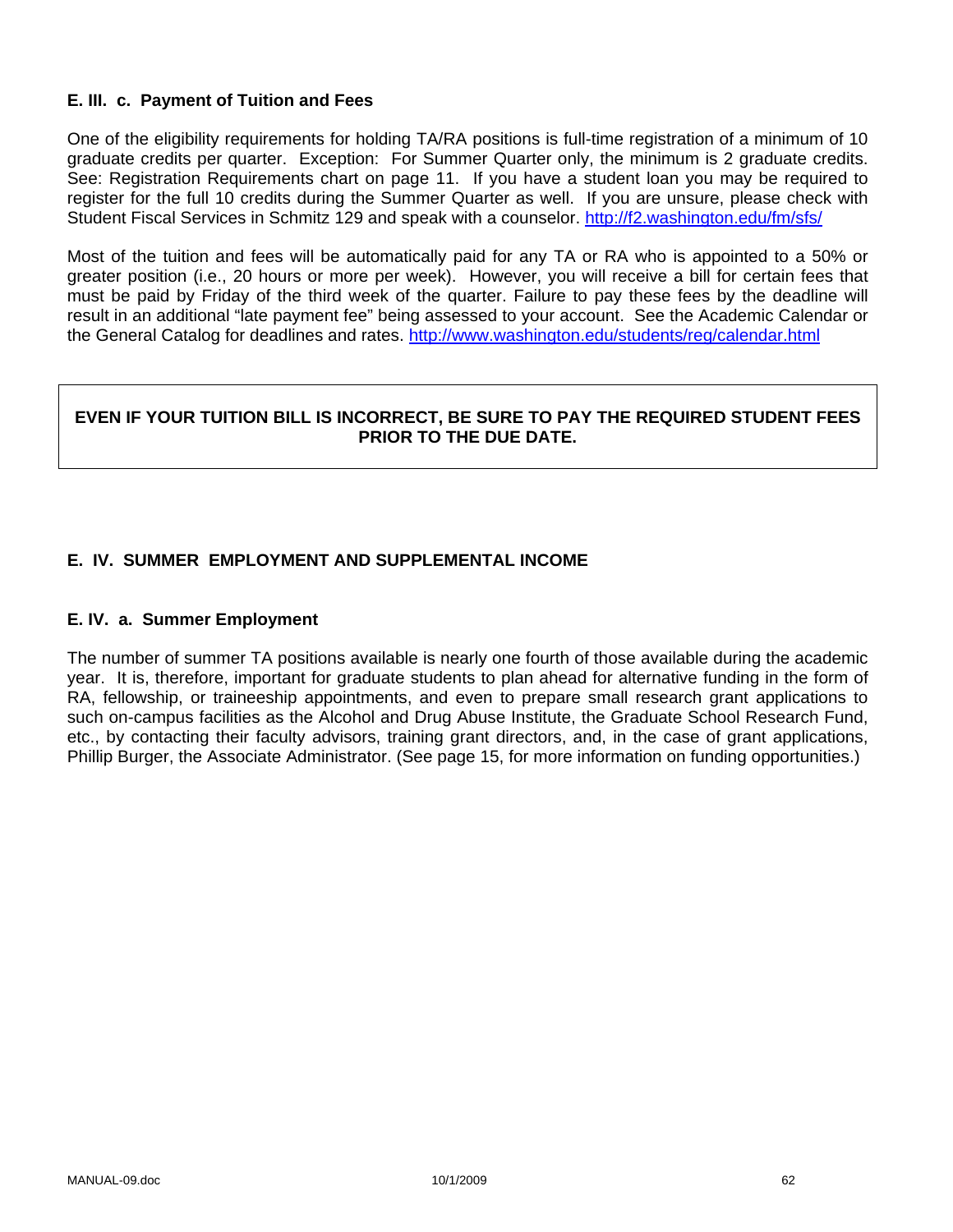# **Template for First Year Planning Meeting**

The purpose of this template is to help new graduate students and their advisors prepare for a discussion of the student's plans for the first year. Be sure to schedule the meeting as soon as possible. Use this template to provoke your thinking, and jot down notes before the meeting. This is also the time to check in with your co-advisor and get his/her thoughts on your plan. A good time to do this is after talking with your advisor but before finalizing the written version of the plan. The final written version is due on Friday of the first week of classes.

## **Template for signatures:**

| [Type your name under this line]              |            |
|-----------------------------------------------|------------|
|                                               | Advisor    |
| [Type your advisor's name under this line]    |            |
| [Type your co-advisor's name under this line] | Co-Advisor |

## **1. Long-term goals**

- a. Where do your interests lie within Psychology? (Be as specific as you can.)
- b. What are your goals for the coming 10 year period (e.g., after graduate school, do you want to teach? Do research? Work in industry? Postdoc? Other? Undecided, keep XX range of options open?)
- c. What new skills/knowledge are most needed to take you toward your goals. Which of them can you acquire this year, and how?

### **2. Plans for the coming year**

- a. Research
	- I. Research projects to be initiated?
	- II. Any writing to be done?
	- III. Research presentations planned (e.g., Journal clubs? Research Festival?)
	- IV. Clinical students: What is a realistic research plan, given your heavy course load?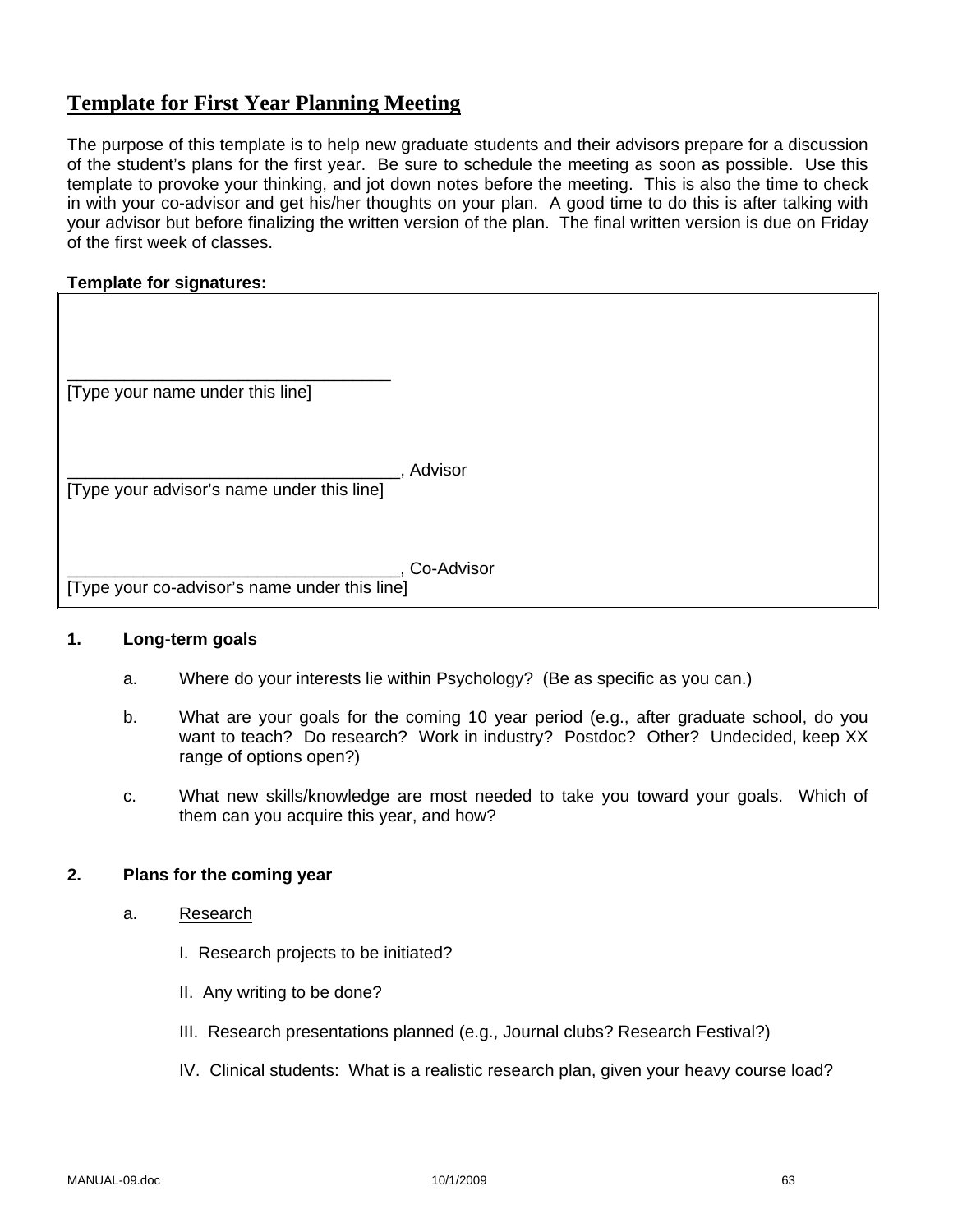- b. Coursework (Check the time schedule for conflicts)
	- I. Required courses to be taken
	- II. Other courses/seminars to be taken
- c. Development of teaching skills
	- I. Courses you hope to TA
	- II. Other teaching practice (e.g., Journal club presentations? Other?)
- d. Attendance at professional meetings? \$\$\$?
- e. Apply for outside funding (grants, fellowships)

### **3. Advisor and co-advisor**

- a. Given your goals, are you in the right research group with the right advisor?
- b. If you need to change, how and when could it be done gracefully?
- c. What about your co-advisor? Any change needed?
- d. Will any faculty sabbaticals/leaves interfere with your plans?

### **4. Writing up your first year plan**

After you have talked to you advisor, check in with your co-advisor for additional suggestions. Then draft a first year plan (say, 1-2 pages in length). Include spaces for three signatures (yours, your advisor's, and your co-advisor's), as shown below. Give the draft to your advisor for comments. When the plan is finished, get the three signatures. Make four copies: for yourself, your advisor, your co-advisor, and the Graduate Training Committee (give this one to Jeanny Mai). Nancy Kenney, the Director of Graduate Training, will review the plans for the Graduate Training Committee. Finished plans are due by Friday of the first week of classes (earlier is better).

\* \* \* \* \* \* \* \* \* \* \* \* \* \* \* \* \* \* \* \*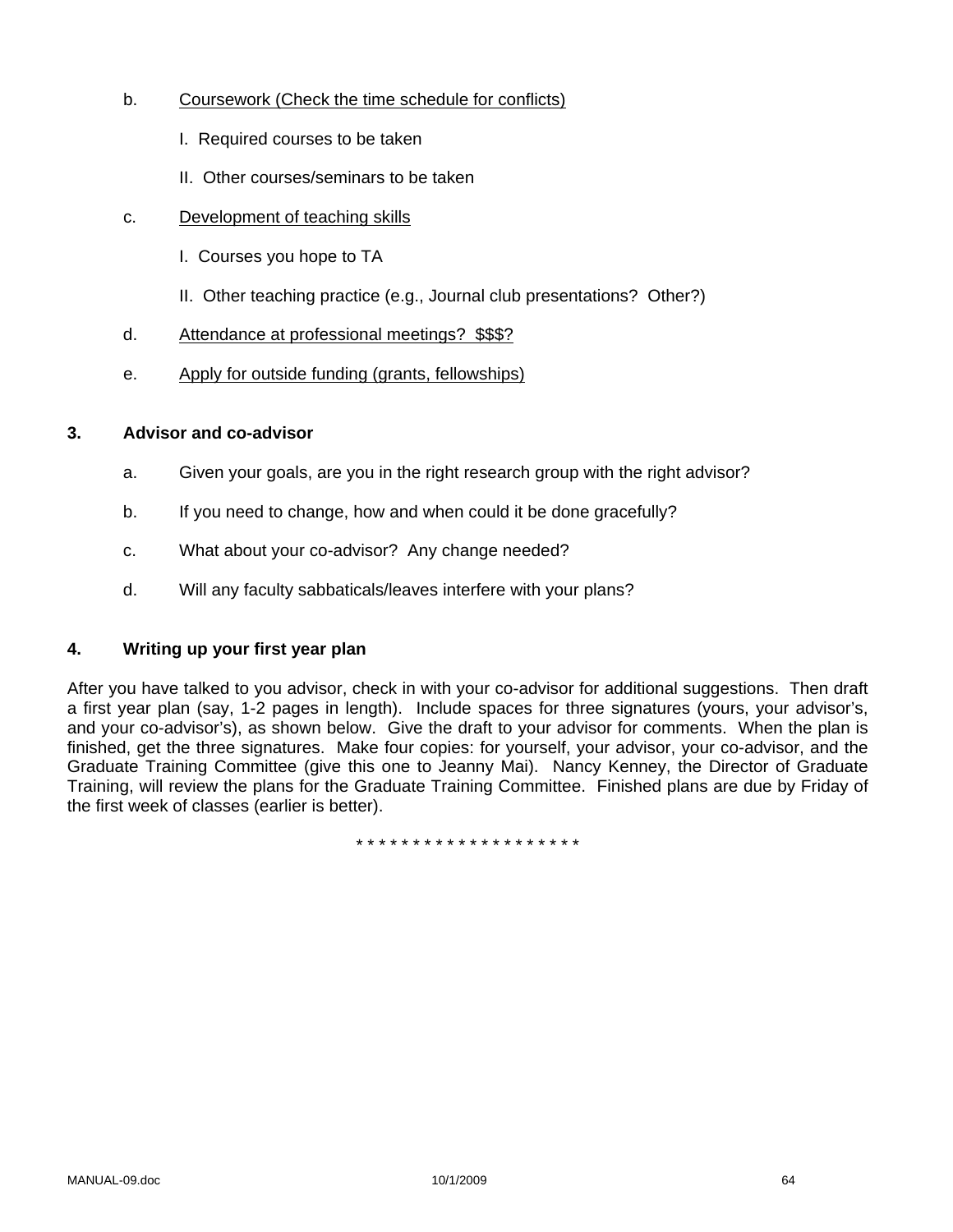# **Template for annual planning/evaluation meeting**

The purpose of this template is to help graduate students and advisors prepare for their annual planning/evaluation meeting. We suggest that the student use this template to jot down notes before the meeting. Not all parts of the template will be relevant for all students -- just use the parts that are relevant for you.

## **1. Template for signatures**

| Annual Plan                 |                  | Deadline: May 29 to Advisor |
|-----------------------------|------------------|-----------------------------|
| Student Name typed here:    | (signature here) | Date:                       |
| Advisor Name typed here:    | (signature here) | Date:                       |
| Co-Advisor Name typed here: | (signature here) | Date:                       |

## **2. Long-term goals**

- A. Describe your goals for the coming 5-10 year period (e.g., Do you want to teach? What range of courses? Do research in academia? In another setting? A postdoc? On what topics? Work in industry? Other? Want to keep a range of options open?)
- B. What new skills/accomplishments/knowledge are most needed to take you toward your goals (e.g., writing, speaking, critiquing the literature)? What will you be doing to improve these skills?
- C. Prepare an updated CV (curriculum vitae). Include courses taken, courses TA'd or taught, service, awards, publications, etc. Advanced students might also develop a statement of research and teaching interests.

### **3. Accomplishments during the past year - (***Comparison to last year's Plan can be very instructive!***)**

A. Research

 Conferences attended Research projects planned/underway/completed Writing underway/completed/submitted/accepted for publication Applications for funding prepared and/or submitted Research presentations (e.g., Research Festival; journal clubs; colloquia; national meetings)

B. Coursework

 Required courses taken Other courses/seminars taken

- C. Development of teaching skills Courses TA'd Courses taught Other teaching practice (e.g. journal club presentations, guest lectures, etc.)
- D. Development of writing skills

 What writing resources have you used? (e.g. writing clubs, Psychology Librarian, faculty writing office hours, etc.)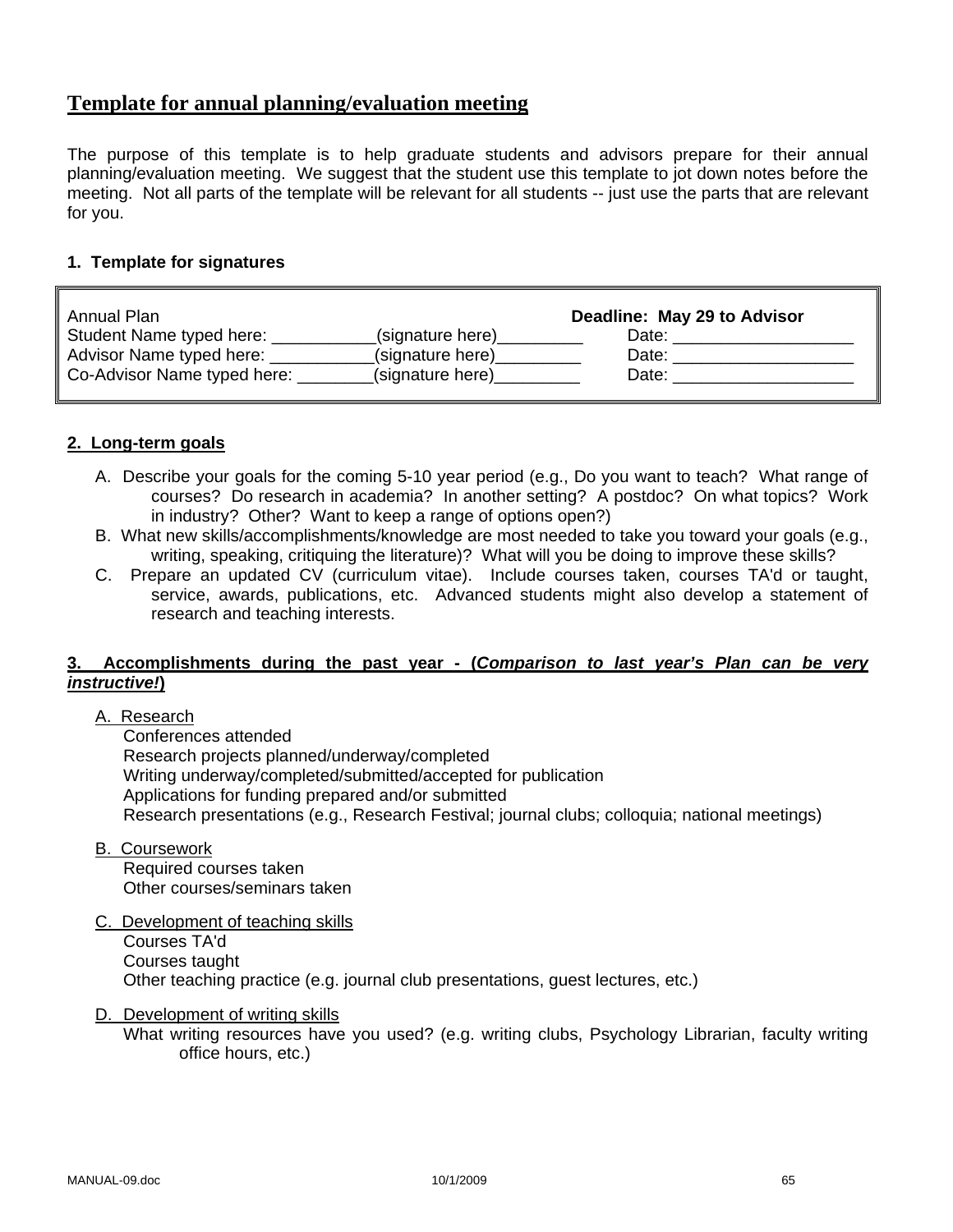E. Milestones to be met

 1st or 2nd year project completed Required coursework completed Committee formed General exam scheduled/taken Dissertation proposal accepted? Dissertation completed? Other?

- F. Departmental, University, Community, or National service
- G. Awards

## **4. Plans for the coming year**

A. Research

 Research projects to be initiated/completed Writing to be initiated/completed Research presentations planned (e.g., colloquia; invited presentations; talks at meetings)

B. Coursework

 Required courses to be taken Other courses/seminars to be taken How will these courses help you achieve your long-term goals?

- C. Development of teaching skills Courses you hope to TA Courses you hope to teach Other teaching practice (e.g. journal club presentations, guest lectures, etc.)
- D. Development of writing skills What writing resources do you plan to use? (e.g. writing clubs, Psychology Librarian, faculty writing office hours, etc.)
- E. Milestones to be met Complete required coursework Form committee Begin reading for Generals Schedule/take Generals Develop dissertation proposal Complete dissertation
- F. Application for outside funding?
- G. Departmental, University or National service (optional, but start thinking about this)

### **5. Advisor/co-advisor/committee**

Given your goals, are you in the right research group with the right advisor? If you need to change, how and when could it be done gracefully?

Given your advancing knowledge and skills, are you ready to move up to higher level responsibilities (e.g., more involvement in planning research projects; high-level data management and interpretation; writing)?

(Before you have a Committee) What about your co-advisor? Any change needed?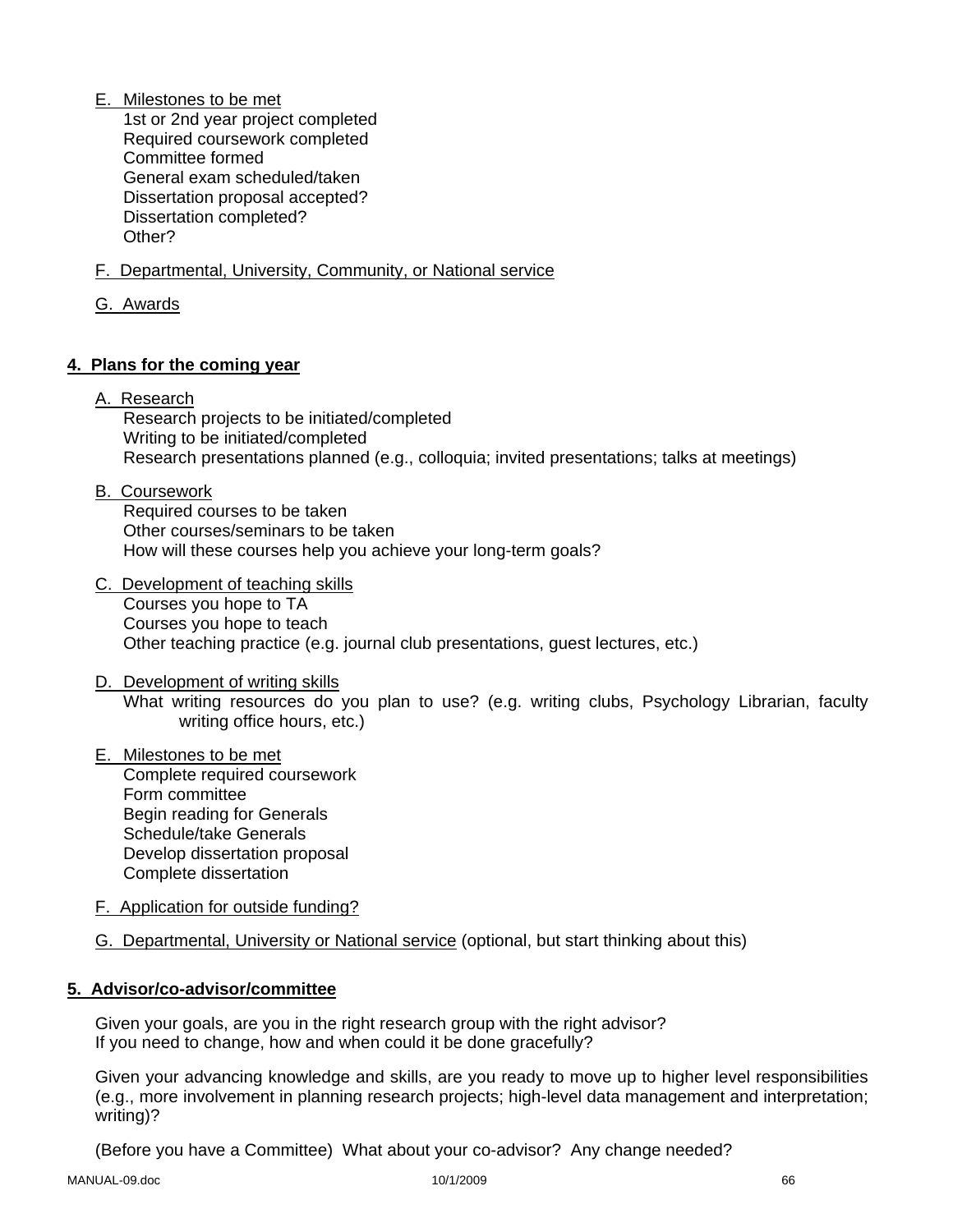Plan to have your committee formed by the end of your second year in the program, or shortly thereafter.

(When you have a Committee): Is your Committee still functional given your goals? Any changes needed?

Will any faculty sabbaticals/leaves interfere with your time plan?

#### **6. Writing up the annual plan**

**After consultation with your advisor and co-advisor, you should write up your annual plan. You should review it with your advisor and co-advisor, and come to agreement on a final draft. The final draft should be signed by all three of you. It needs to go forward with your advisor's draft of your feedback/evaluation letter, in time to be reviewed by the Area in early June. So**  please get it to your Advisor by approximately May 29<sup>tht</sup>.

Summary:

Deadline – end of May – Annual Plan to Advisor Signatures required on Annual Plan – THREE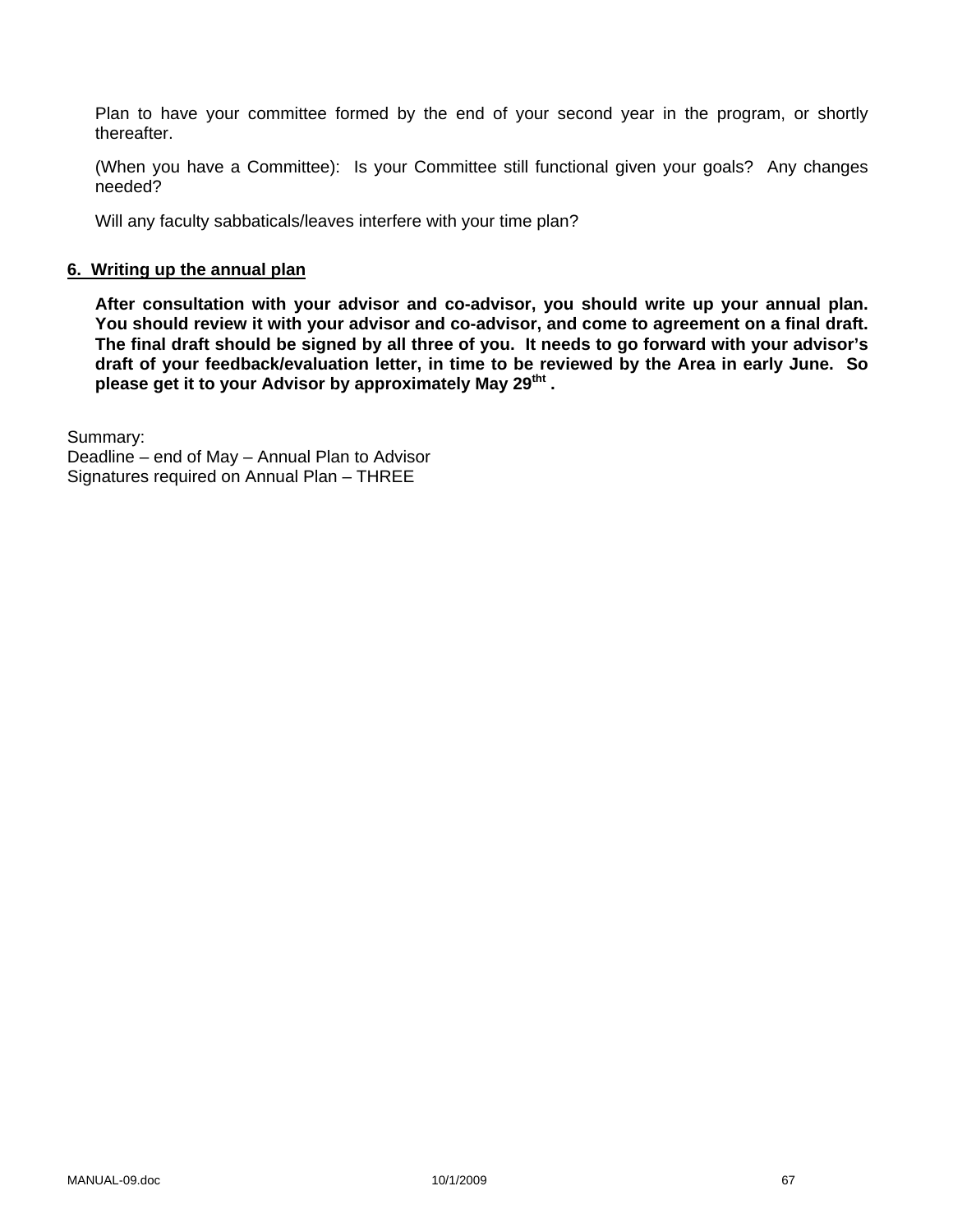# **Template for faculty feedback/evaluation letter**

The purpose of this template is to assist faculty members in preparing annual evaluation letters for graduate students. The template should be used selectively -- Not all topics need to be included for every student every year. Please ignore anything irrelevant. If there are serious problems, be sure to mention them in your letter.

## **1. Template for signatures**

| Annual Feedback/Evaluation Letter |                  | Deadline June 5 to GTC Rep |
|-----------------------------------|------------------|----------------------------|
| Advisor Name typed here:          | (signature here) | Date:                      |
| GTC Rep Name typed here:          | (signature here) | Date:                      |

## **2. Long-term goals**

 *What are the student's goals? Has his/her activity served his/her goals well? What new skills are most needed to move toward these goals?*

e.g. "We understand that your career goal is to teach and do research in a University Psychology department. If this is so, you will need to fill in a broader background in Psychology, and gain some teaching experience....

 "We understand that your career goal is to gain a position at a major neurobiology research institute. If this is so, you will need to fill in a broader range of neurobiological techniques....a lab rotation with XX is recommended....

 "We understand that your goal is to return to your position at Microsoft full time. Given this goal, you might want to expand your knowledge of XX, and/or develop a minor in the Business School....

### **3. Progress this year**

### A. Research progress and time line

 *What has the student accomplished? Is it more or less than what was expected? If less, what obstacles were overcome or continue to stand in the way? How will these be addressed in the future? Do his/her accomplishments serve his/her goals? Be sure to emphasize positive accomplishments.*

 e.g. "We are pleased to hear that your first year project will result in a first-authored publication, and we encourage you to write it up and submit it in a timely fashion....

 "We are pleased that you made a presentation at XX meeting, and that it was well received. We are also very pleased to know that one of your papers has been accepted by XX journal. These are noteworthy accomplishments, and you are rapidly building the kind of *vita* that should stand you in good stead for the academic job market....

 "Over the last year we understand that your research has gone more slowly than expected because of problems with XX. We are optimistic that your new subject recruitment strategy will lead to more rapid progress. We understand that you now hope to complete data collection by XX and that you are planning to defend in June....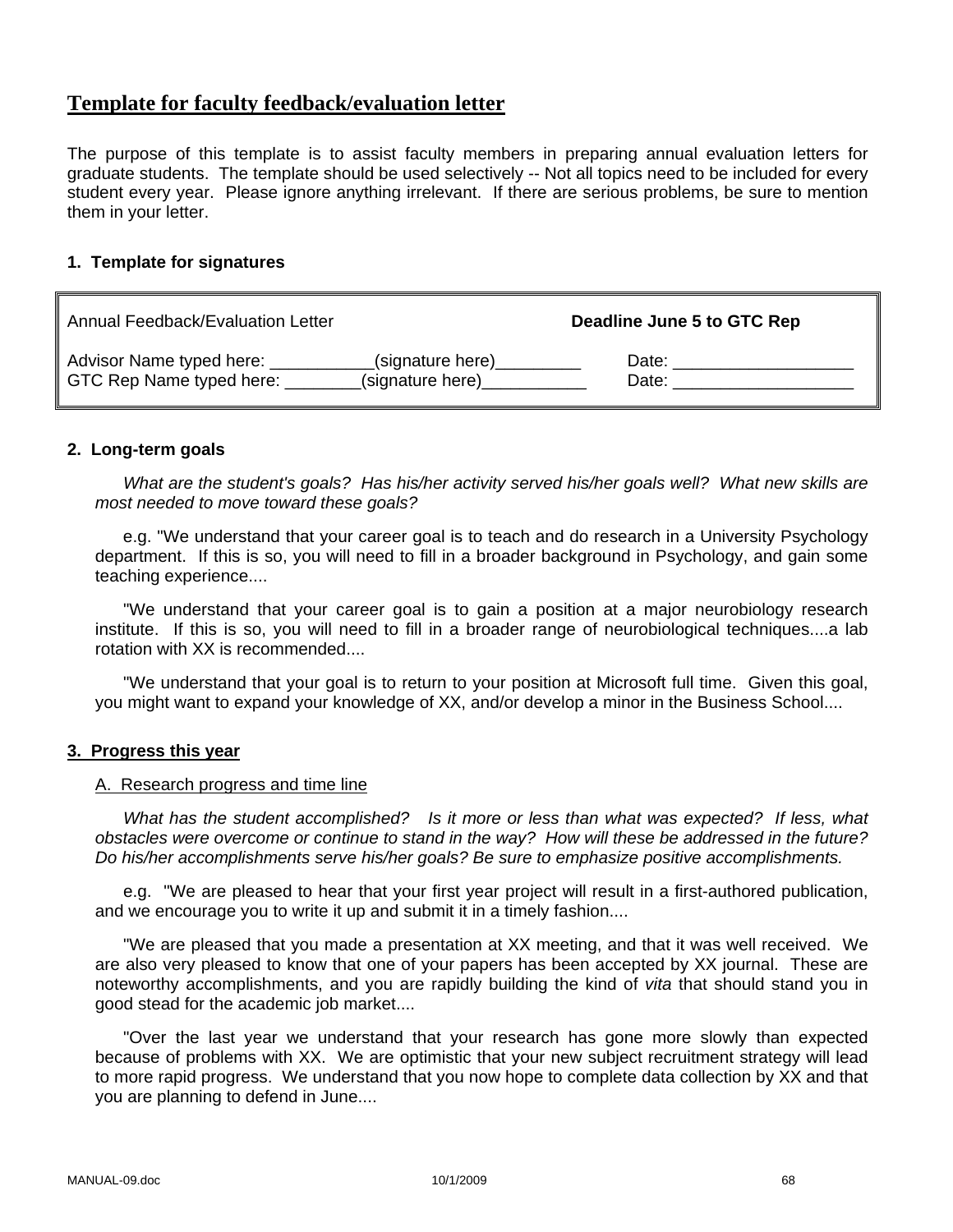#### B. Coursework/milestones

 **Is required coursework on track? Is the student taking/participating in additional seminars/coursework that will serve his/her goals? Is there sufficient breadth of exposure? What possible additional lines of research should be pursued and what courses would be needed to achieve that? What departmental/grad school milestones have been accomplished?**

 e.g. "We are pleased to see that you have completed all of your required courses, and have continued your training in statistical and quantitative methods consistent with your goal of research in social psychology....

 "We note that last year we asked you to form your Committee, and that you have not done so. For this reason we are asking the Graduate Training Committee to review your record for possible disciplinary action.... Please form your committee immediately....

#### C. Development of teaching skills

#### *Is the student getting sufficient teaching training/experience to fulfill his/her goals?*

 "Congratulations on the quality of your TA performance.... The faculty who have worked with you appreciate the extra time that you give to students having a difficult time with the material.... The lecture you gave in XX course was absolutely first rate....

 "We note that you have been working as an RA the last three years and have not yet attained any significant teaching experience. This seems fine given your goal of being employed in industry, but be aware that you are limiting your future choices....

 "We suggest that you attend the four sessions for first-time TAs conducted by the lead TA, and the class on Teaching Psychology offered by Dr. Mike Passer and the lead TA in Spring quarter....

#### D. Development of writing skills

E. Development of outside funding?

#### F. Departmental, University or National service

#### *Does it make sense for this student to work on a service record?*

 e.g. "Thank you very much for serving on the Clinical Search Committee this year. You might wish to add this service to your service record on your *vita*....

 "Considering your goal to teach and do research in a major Psychology department, you might wish to begin to build up a record of departmental, university, or community service....

#### G. Awards or other special recognition

"Congratulations on ....

\*\*\*\*\*\*\*\*\*\*

An annual plan and a draft of an evaluation letter for each of your students should be forwarded to your GTC Area Rep by June 1, for discussion at the final Area meeting in the spring. Feedback and suggestions from other Area faculty should be incorporated into your letter. The final letter should be signed by both the advisor and the Area Graduate Training Committee member, and forwarded to Jeanny by mid-June. Jeanny does not type the final letters. She only distributes them to the students.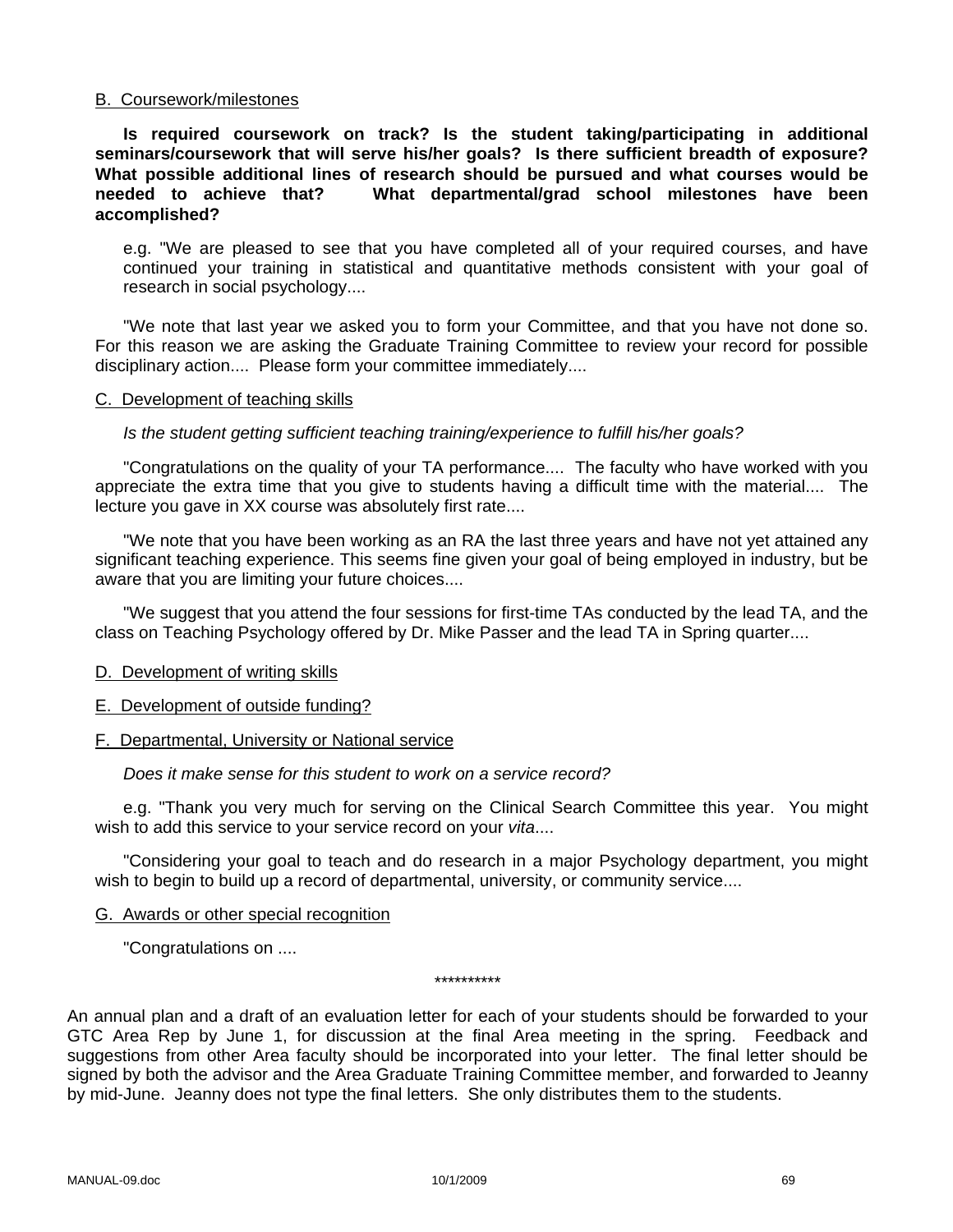The plans and letters will be reviewed by the Director of Graduate Training, Nancy Kenney. Any cases in which the student is judged not to be making sufficient progress, or in which other serious concerns are expressed, should be called to Nancy's attention, and will be reviewed by the GTC at its June meeting.

#### Summary:

June 1 – Plans and draft letters due to GTC Rep Mid-June – Finished Plans and letters due in Jeanny's office (G-127). July 1 – Finalized letters are distributed to students